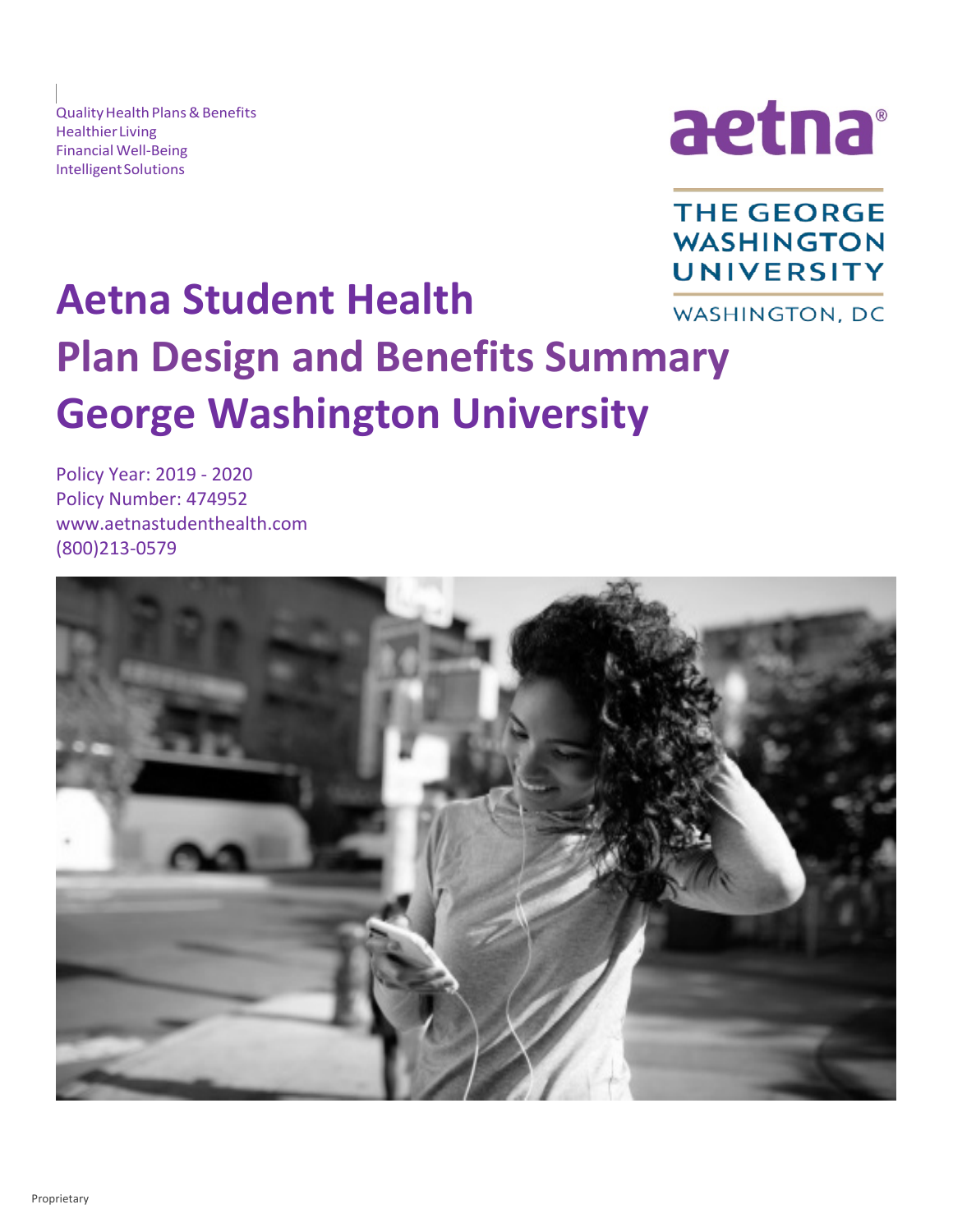This is a brief description of the Student Health Plan. The Plan is available for George Washington University students and their eligible dependents. The Plan is underwritten by Aetna Life Insurance Company (Aetna). The exact provisions, including definitions, governing this insurance are contained in the Certificate of Coverage issued to you and may be viewed online at **[www.aetnastudenthealth.com.](http://www.aetnastudenthealth.com)** If there is a difference between this Benefit Summary and the Certificate of Coverage, the Certificate will control.

# **GW Colonial Health Center-Medical Services**

The Colonial Health Center is the University's on-campus health facility. It is located at 800 21<sup>st</sup> St. NW, Ground Floor, Washington D.C, 20052. Staffed by Physicians, Nurse Practitioners, Physician Assistants, Mental Health Providers and Registered Nurses, the Facility is open weekdays from 8:30 a.m. to 5:00 p.m., during the Fall and Spring semesters. Emergency care is available Saturdays from 9:00am-12:00pm for the Fall & Spring Semesters. Healthcare professionals are available (on call) for medical consultations at all times at (202) 994-5300.

 When the following services are provided at the GW Colonial Health Center (CHC) they are covered at **100%** with no Copay or Deductible.

- Medical office visits,
- Prescription medications routinely dispensed at Health Service,
- Routine STD screenings, (Once Annually)
- Physical Examinations
- **Immunizations**
- A yearly influenza vaccination when provided at the CHC only

#### **Annual Deductible waived for services rendered at GW Mental Health Services**

Office Visits are covered at **100%**.

Group Counseling is covered at **100%.** Referrals are available to providers in the community.

 For more information, call the CHC Mental Health Services at **(202) 994-5300**. In the event of an emergency, call **911** or the Campus Police at **(202) 994-6111**.

# **Policy Period**

# **Mandatory and Subsidized Graduate Assistants and Dependents**

- 1. \*\***Students:** Coverage for all insured students enrolled for the Fall Semester that enroll in the annual plan, will become effective at 12:01 a.m. on **8/12/2019**, and will terminate at 11:59 p.m. on **08/11/2020**.
- 2. **New Spring Semester students**: Coverage for all insured students enrolled for the Spring/Summer Semester, will become effective at 12:01 a.m. on **01/01/2020**, and will terminate at 11:59 p.m. on **08/11/2020**.
- effective, or the day after the postmarked date when the completed application and premium are sent, if later. Coverage for insured dependents terminates in accordance with the Termination Provisions described in the Master Policy. Examples include but are not limited to: the date the student's coverage terminates, the date the dependent 3. **Insured dependents**: Coverage will become effective on the same date the insured student's coverage becomes no longer meets the definition of a dependent.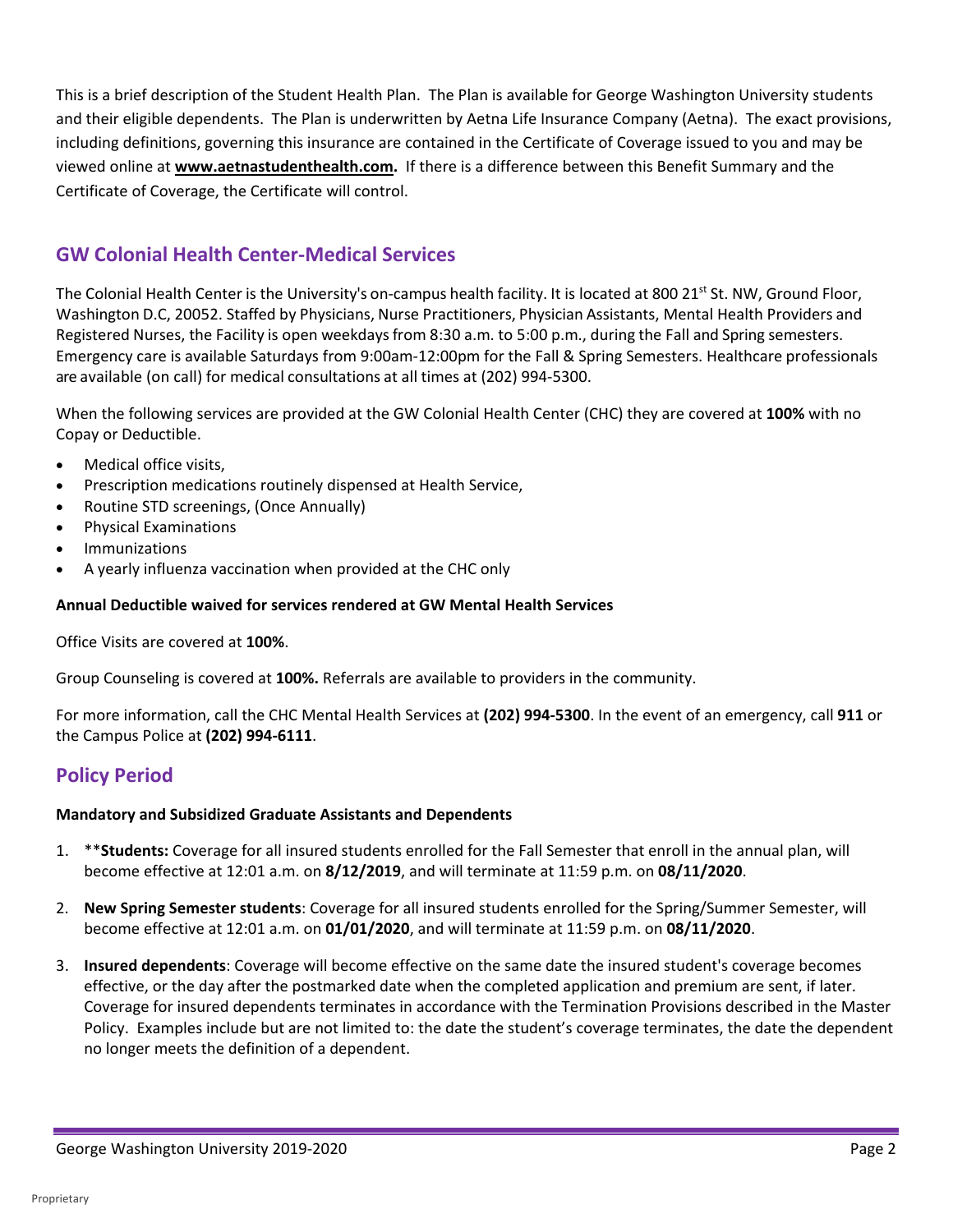# **Mandatory Student Health Insurance Coverage**

#### **Eligibility**

The following groups of students are automatically enrolled in the Plan unless proof of comparable coverage is furnished:

- All Undergraduate students matriculated in a degree granting program
- All international students on a J1 or F1 Visa;
- All Medical, On Campus Nursing, On-Campus Health Science students.

The plan is also available on a voluntary basis for:

- • All Graduate students not listed above matriculated in a degree granting program (Note that some GW graduate assistants or graduate research assistants receive subsidized funding to cover the costs of the GW SHIP. Contact your department or research advisor for more information.);
- All non-degree seeking undergraduate students with at least 12 credit hours;
- Non-degree seeking graduate students with at least 9 credit hours;

 cannot meet this eligibility requirement if you take courses through: You must actively attend classes for at least the first 31 days after the date your coverage becomes effective. You

- Home study;
- Correspondence;
- The internet;
- Television (TV).

 If we find out that you do not meet this eligibility requirement, we are only required to refund any premium contribution minus any claims that we have paid.

#### **Rates**

 George Washington University administrative fee. The rates below include both premiums for the Plan underwritten by Aetna Life Insurance Company (Aetna), as well as

# **Annual Waiver Deadline for Students:** 9/30/2019

#### **WAIVE/ENROLLMENT INFORMATION:**

#### **HOW TO WAIVE:**

Students the premium for the Plan will be added to your tuition bill. If you have comparable coverage and wish to waive coverage under the Plan, you must submit an Online Waiver Form. To complete the Online Waiver Form, visit **[www.aetnastudenthealth.com](http://www.aetnastudenthealth.com)**.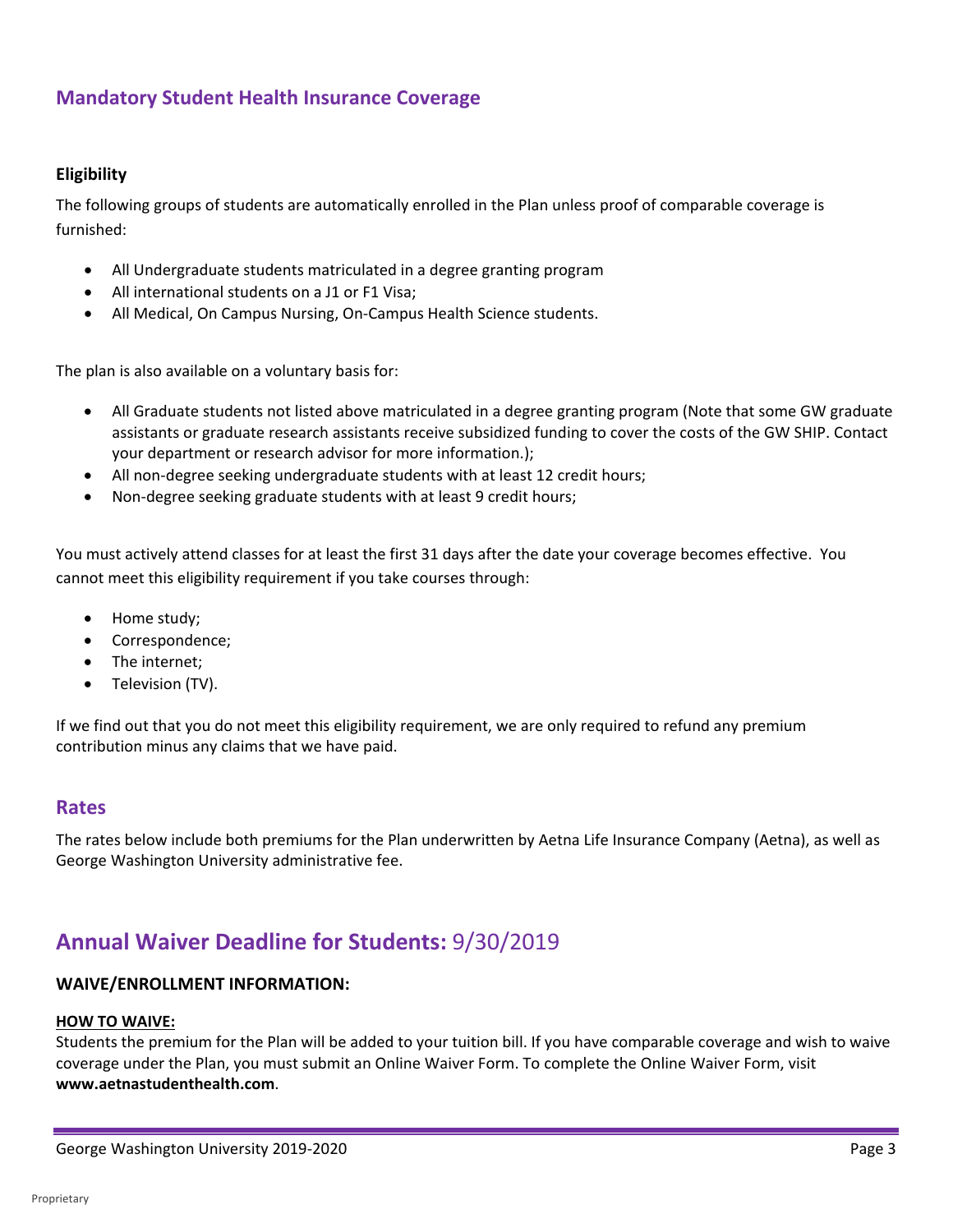| <b>Rates</b><br>All Undergraduate, International and other Mandatory Students |                               |                                           |                                                              |                                         |
|-------------------------------------------------------------------------------|-------------------------------|-------------------------------------------|--------------------------------------------------------------|-----------------------------------------|
|                                                                               | Annual**<br>08/12/19-08/11/20 | <b>Fall Semester</b><br>08/12/19-12/31/19 | <b>Spring/Summer</b><br><b>Semester</b><br>01/01/20-08/11/20 | <b>Summer Only</b><br>06/01/20-08/11/20 |
| <b>Dependent</b><br><b>Enrollment</b>                                         | 09/30/19                      | 09/30/19                                  | 01/31/20                                                     | 06/30/20                                |
| <b>Student</b><br><b>Spouse</b>                                               | \$2,690<br>\$2,440            | \$1,075<br>\$950                          | \$1,615<br>\$1,490                                           | \$753<br>\$682                          |
| <b>One Child</b>                                                              | \$2,440                       | \$950                                     | \$1,490                                                      | \$682                                   |
| Children                                                                      | \$4,880                       | \$1,900                                   | \$2,980                                                      | \$1,364                                 |

- *Please Note: GW* graduate assistants or graduate research assistants receive subsidized funding to cover the costs of the GW SHIP. Those students and their dependents are eligible for the above hard waiver rates. Contact your department or research advisor for more information."

# **Voluntarily Enrolled Students and Dependents**

- become effective at 12:01 a.m. on **8/12/2019** and will terminate at 11:59 p.m. on **8/11/2020**. 1. \*\***Students:** Coverage for all insured students enrolled for the Fall Semester that enroll in the annual plan will
- 2. **New Spring Semester students**: Coverage for all insured students enrolled for the Spring/Summer Semester, will become effective at 12:01 a.m. on **01/01/2020**, and will terminate at 11:59 p.m. on **8/11/2020**.
- effective, or the day after the postmarked date when the completed application and premium are sent, if later. 3. **Insured dependents**: Coverage will become effective on the same date the insured student's coverage becomes Coverage for insured dependents terminates in accordance with the Termination Provisions described in the Master Policy. Examples include but are not limited to: the date the student's coverage terminates, the date the dependent no longer meets the definition of a dependent.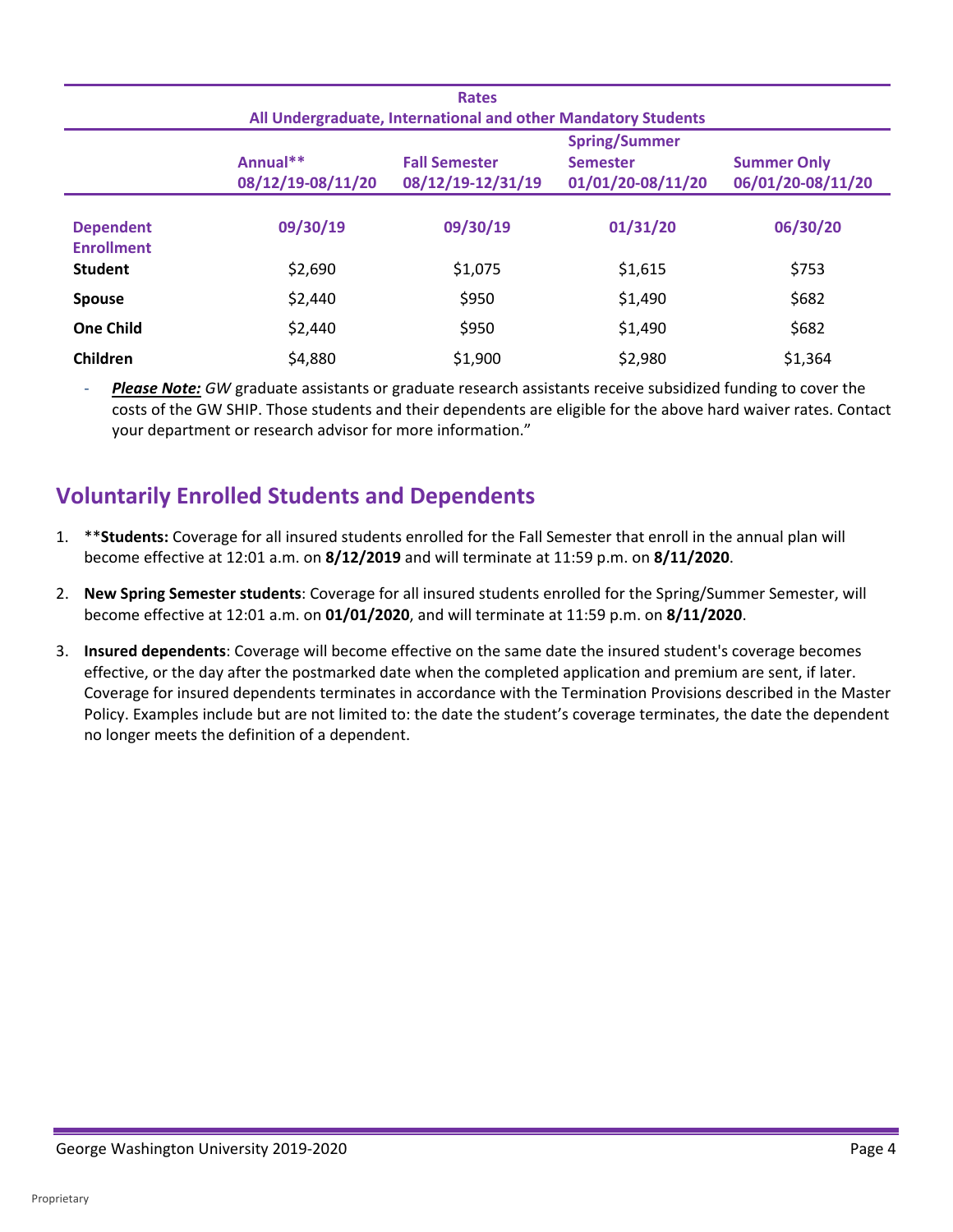# **Rates**

 well as George Washington University administrative fee. The rates below include both premiums for the Plan underwritten by Aetna Life Insurance Company (Aetna), as

|                   | <b>Rates</b><br><b>Voluntary Graduate Students</b> |            |            |                    |               |
|-------------------|----------------------------------------------------|------------|------------|--------------------|---------------|
|                   |                                                    |            |            |                    |               |
|                   | <b>Spring/Summer</b>                               |            |            |                    |               |
|                   | Annual**                                           | Fall**     |            |                    | <b>Summer</b> |
|                   | $08/12/19$ -                                       | 08/12/19-  | 01/01/20   | <b>Spring Only</b> | 06/01/20      |
|                   | 08/11/20                                           | 12/31/19   | 08/11/20   | 01/01/20-05/31/20  | 08/11/20      |
| <b>Enrollment</b> | 09/30/19                                           | 09/30/19   | 01/31/20   | 01/31/20           | 06/30/20      |
| <b>Deadline</b>   |                                                    |            |            |                    |               |
| <b>Student</b>    | \$4,103                                            | \$1,626    | \$2,477    | \$1,698.50         | \$821         |
| <b>Spouse</b>     | \$3,826                                            | \$1,487.50 | \$2,238.50 | \$1.583.50         | \$755         |
| <b>One Child</b>  | \$3,826                                            | \$1,487.50 | \$2,238.50 | \$1,583.50         | \$755         |
| Children          | \$7,652                                            | \$2,975    | \$4,677    | \$3,167            | \$1,510       |

#### **Annual Monthly Option:**

#### **Voluntarily Enrolled Students and Dependents**

| <b>Annual Monthly Option: *</b> | <b>Annual Coverage Automatic</b><br>Credit Card Charge Option *<br>08/12/19-08/11/20<br>Deadline Date: 09/30/20 |
|---------------------------------|-----------------------------------------------------------------------------------------------------------------|
| 1.Student                       | $\square$ \$342                                                                                                 |
| 2. Spouse/Domestic Partner      | □ \$203                                                                                                         |
| 3. Child Only                   | $\square$ \$203                                                                                                 |
| 4.2 or more Children            | □ \$406                                                                                                         |

#### **\*Please Note:**

#### **Monthly payment 12 equal installments by auto-debit to credit card for coverage**

This option is only available when paying by credit card. You may authorize the monthly payment of 12 equal installments by auto-debiting via credit card. Your signature provides authorization to charge your credit card for the  $1<sup>st</sup>$ payment at the time of enrollment and continued monthly debits for the remainder of the policy year. If for any reason your credit card does not accept the monthly debit, an alternate credit card payment must be provided within 20 days of the end of the month for which premium has been previously received.

We will attempt to charge your credit card/bank account 3 times.

For any reason, if the charge is unable to be processed, a warning letter will be sent to your address on file.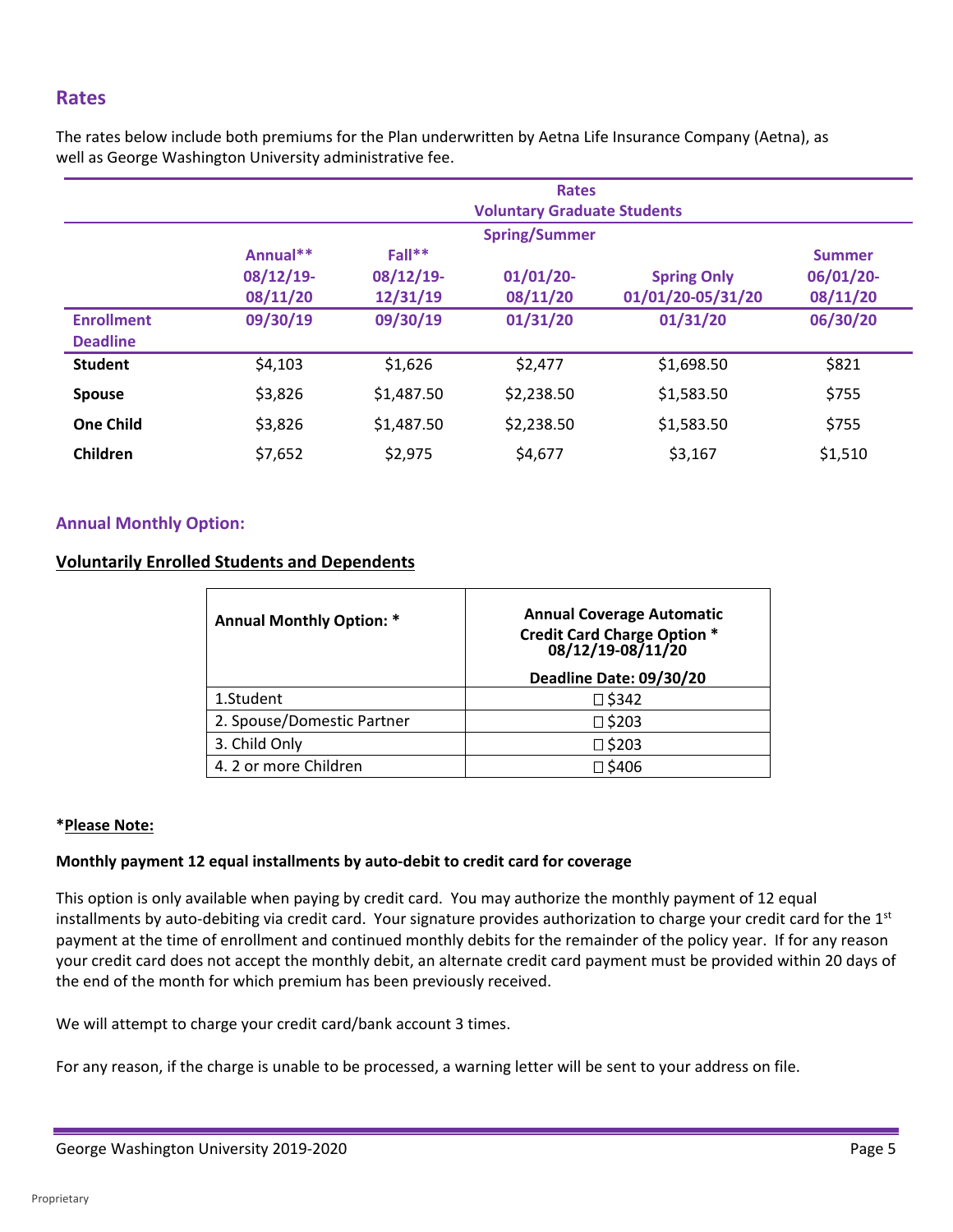If the charge fails on the 3<sup>rd</sup> attempt, a termination letter will be sent notifying you that payment has failed, and coverage will be terminated.

#### **Termination of Coverage & Re-Enrollment Options:**

- Electing the monthly payment option requires you to pay each month.
- If you fail to make a payment, a termination letter will be sent describing the re-enrollment guidelines.

 explaining the reason for the request for an exception request and premium payment for the remainder of the plan If you terminate for lack of payment and wish to re-enroll, you must re-send the application information, a letter year. **(A petition to be reinstated is not a guarantee of reinstatement of the policy)** 

#### **Enrollment**

To enroll online or obtain an enrollment application for voluntary coverage, log on to **www.aetnastudenthealth.com**  and search for your school, then click on Enroll to download the appropriate form.

If you withdraw from school within the first 31 days of a coverage period, you will not be covered under the Policy and the full premium will be refunded, less any claims paid. After 31 days, you will be covered for the full period that you have paid the premium for, and no refund will be allowed. (This refund policy will not apply if you withdraw due to a covered Accident or Sickness.)

# **Dependent Coverage**

#### **Eligibility**

 Covered students may also enroll their lawful spouse, domestic partner (same-sex, opposite sex), and dependent children up to the age of 26.

#### **Enrollment**

To enroll the dependent(s) of a covered student, please complete the Enrollment Form by visiting **www.aetnastudenthealth.com**, selecting the school name, and clicking on the "Plans & Products Offered to You" link on the left hand side of the screen, or by calling customer service at (800)213-0579 and requesting that an Enrollment Form be sent in the mail. Please refer to the Coverage Periods section of this document for coverage dates and deadline dates. Dependent enrollment applications will not be accepted after the enrollment deadline, unless there is a significant life change that directly affects their insurance coverage. (An example of a significant life change would be loss of health coverage under another health plan.) The completed Enrollment Form and premium must be sent to Aetna Student Health.

#### **Important note regarding coverage for a newborn infant or newly adopted child:**

Your newborn child is covered on your health plan for the first 31 days from the moment of birth.

- • To keep your newborn covered, you must notify us (or our agent) of the birth and pay any required premium contribution during that 31 day period.
- • You must still enroll the child within 31 days of birth even when coverage does not require payment of an additional premium contribution for the newborn.
- If you miss this deadline, your newborn will not have health benefits after the first 31 days.
- • If your coverage ends during this 31 day period, then your newborn's coverage will end on the same date as your coverage. This applies even if the 31 day period has not ended.

 A child that you, or that you and your spouse, domestic partner adopts or is placed with you for adoption, is covered on your plan for the first 31 days after the adoption or the placement is complete.

George Washington University 2019-2020 **Page 6** and the state of the state of the state of the state of the state of the state of the state of the state of the state of the state of the state of the state of the state of t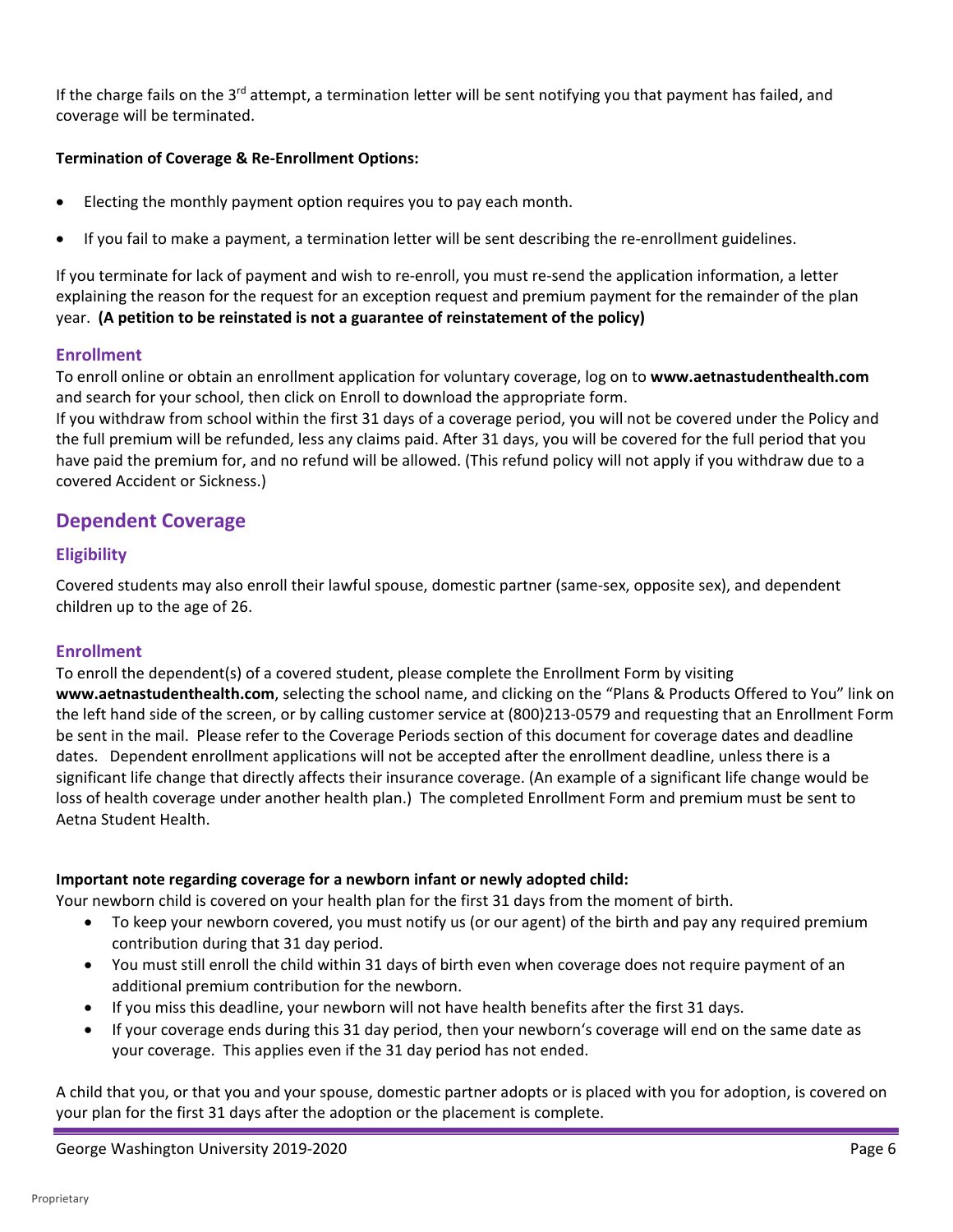- • To keep your child covered, we must receive your completed enrollment information within 31 days after the adoption or placement for adoption.
- does not require payment of an additional premium contribution for the child. • You must still enroll the child within 31 days of the adoption or placement for adoption even when coverage
- If you miss this deadline, your adopted child or child placed with you for adoption will not have health benefits after the first 31 days.
- • If your coverage ends during this 31 day period, then coverage for your adopted child or child placed with you for adoption will end on the same date as your coverage. This applies even if the 31 day period has not ended.

If you need information or have general questions on dependent enrollment, call Member Services at (800)213-0579.

# **Medicare Eligibility Notice**

You are not eligible for health coverage under this student policy if you have Medicare at the time of enrollment in this student plan.

If you obtain Medicare after you enrolled in this student plan, your health coverage under this plan will not end.

As used here, "have Medicare" means that you are entitled to benefits under Part A (receiving free Part A) or enrolled in Part B or Premium Part A.

# **In-network Provider Network**

Aetna Student Health offers Aetna's broad network of In-network Providers. You can save money by seeing In-network Providers because Aetna has negotiated special rates with them, and because the Plan's benefits are better.

 If you need care that is covered under the Plan but not available from an In-network Provider, contact Member Services for assistance at the toll-free number on the back of your ID card. In this situation, Aetna may issue a pre-approval for you to receive the care from an Out-of-network Provider. When a pre-approval is issued by Aetna, the benefit level is the same as for In-network Providers.

# **Precertification**

You need pre-approval from us for some eligible health services. Pre-approval is also called precertification.

#### **Precertification for medical services and supplies**

#### **In-network care**

 network physician doesn't get a required precertification, we won't pay the provider who gives you the care. You won't Your in-network physician is responsible for obtaining any necessary precertification before you get the care. If your inhave to pay either if your in-network physician fails to ask us for precertification. If your in-network physician requests precertification and we refuse it, you can still get the care but the plan won't pay for it. You will find additional details on requirements in the Certificate of Coverage.

#### **Out-of-network care**

 and supplies on the precertification list. If you do not precertify, your benefits may be reduced, or the plan may not pay When you go to an out-of-network provider, it is your responsibility to obtain precertification from us for any services any benefits. Refer to your schedule of benefits for this information. The list of services and supplies requiring precertification appears later in this section

#### **Precertification call**

George Washington University 2019-2020 **Page 7** Assembly 2019-2020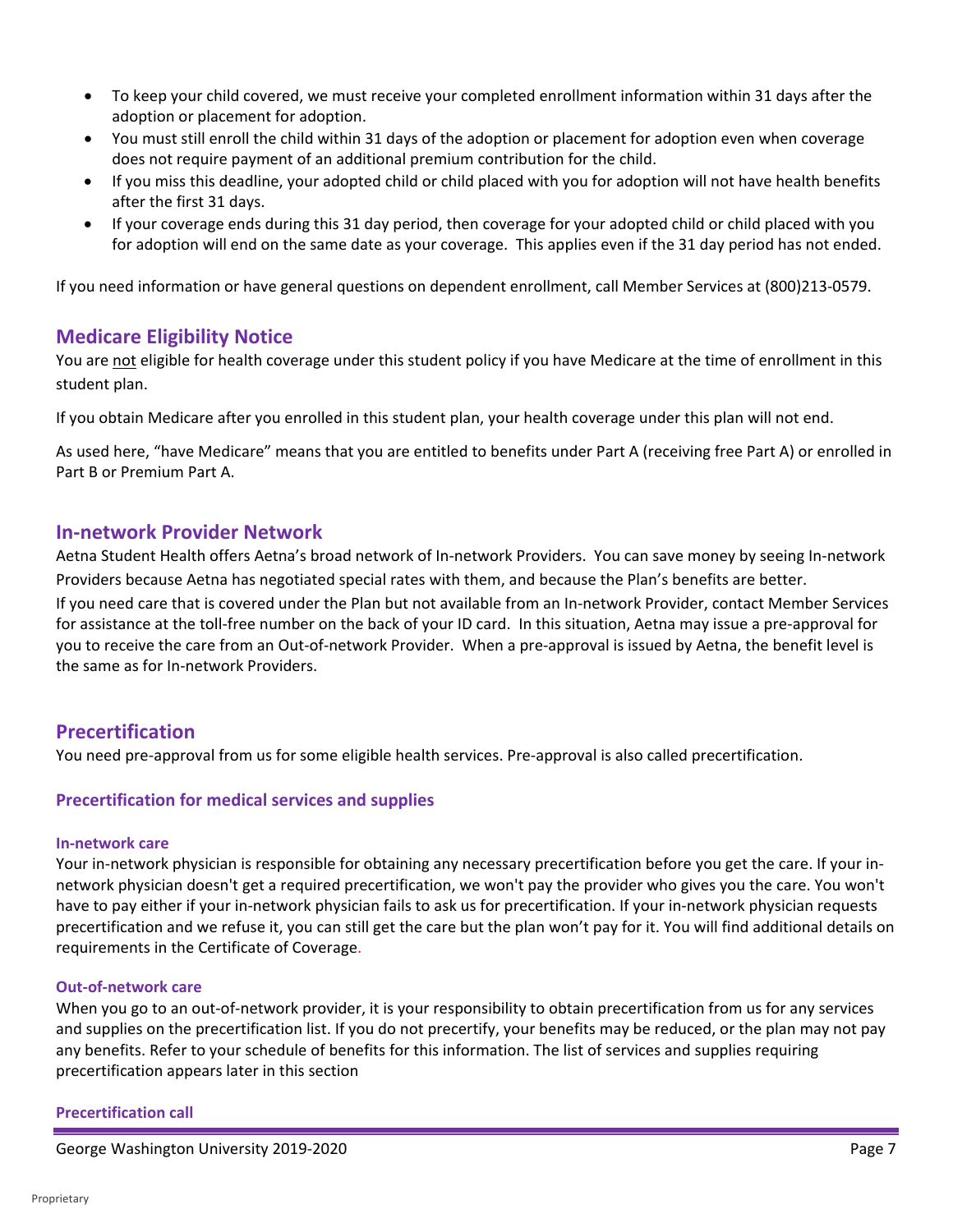Services at the toll-free number on your ID card. This call must be made: Precertification should be secured within the timeframes specified below. To obtain precertification, call Member

| Non-emergency admissions:                                        | You, your physician or the facility will need to call and request<br>precertification at least 14 days before the date you are scheduled to<br>be admitted.                                                                                                |
|------------------------------------------------------------------|------------------------------------------------------------------------------------------------------------------------------------------------------------------------------------------------------------------------------------------------------------|
| An emergency admission:                                          | You, your physician or the facility must call within 48 hours or as soon<br>as reasonably possible after you have been admitted.                                                                                                                           |
| An urgent admission:                                             | You, your physician or the facility will need to call before you are<br>scheduled to be admitted. An urgent admission is a hospital<br>admission by a physician due to the onset of or change in an illness,<br>the diagnosis of an illness, or an injury. |
| Outpatient non-emergency services<br>requiring precertification: | You or your physician must call at least 14 days before the outpatient<br>care is provided, or the treatment or procedure is scheduled.                                                                                                                    |

We will provide a written notification to you and your physician of the precertification decision, where required by state law. If your precertified services are approved, the approval is valid for 30 days as long as you remain enrolled in the plan.

If you require an extension to the services that have been precertified, you, your physician, or the facility will need to call us at the number on your ID card as soon as reasonably possible, but no later than the final authorized day.

 decision. See the *When you disagree -* c*laim decisions and appeals procedures* section of Certificate of Coverage. If precertification determines that the stay or outpatient services and supplies are not covered benefits, the notification will explain why and how you can appeal our decision. You or your provider may request a review of the precertification

#### **What if you don't obtain the required precertification?**

If you don't obtain the required precertification:

- *Precertification penalty* section. • Your benefits may be reduced, or the plan may not pay any benefits. See the schedule of benefits
- You will be responsible for the unpaid balance of the bills.
- • Any additional out-of-pocket expenses incurred will not count toward your deductibles or maximum out-ofpocket limits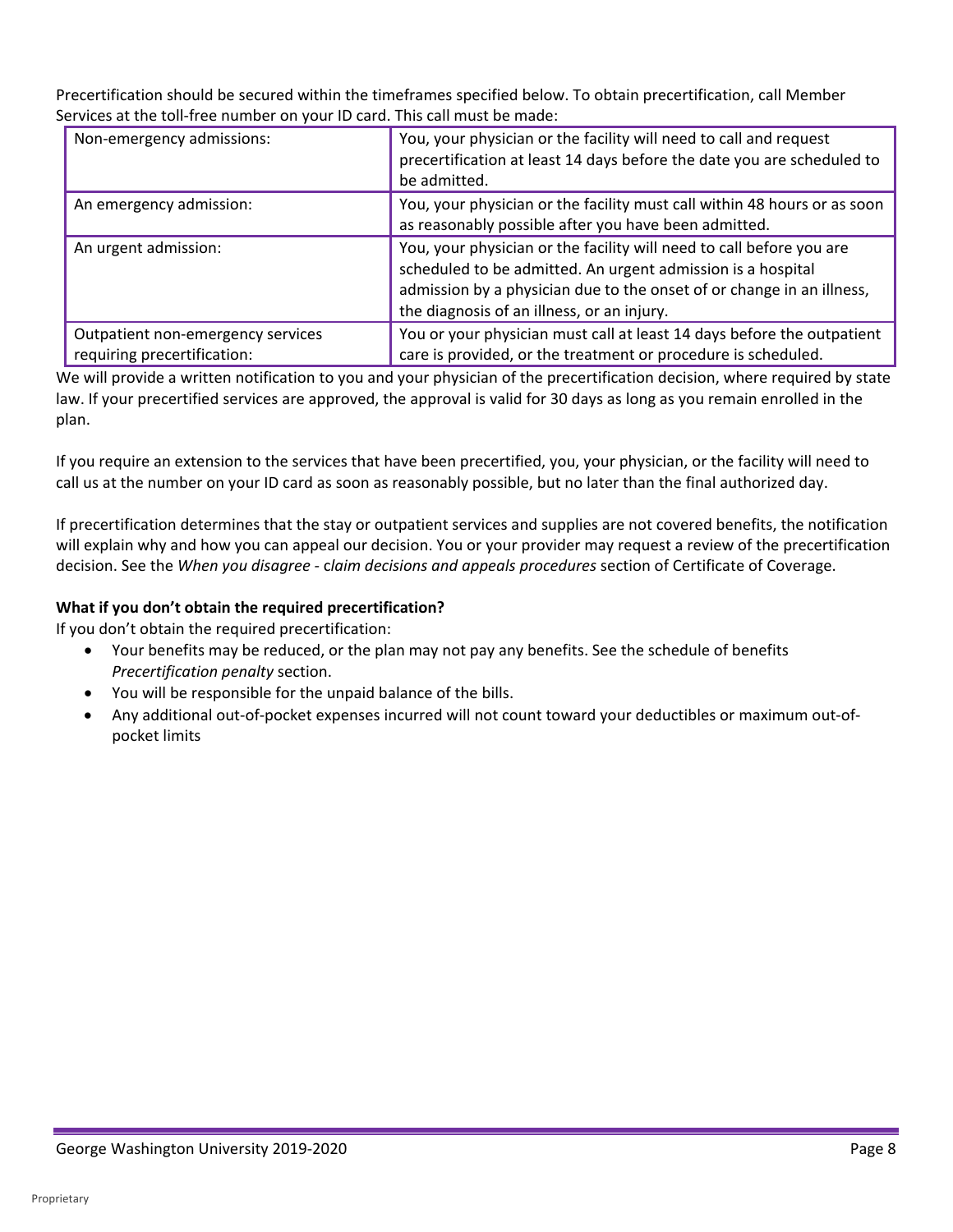#### **What types of services and supplies require precertification?**

| Precertification is required for the following types of services and supplies: |  |  |  |
|--------------------------------------------------------------------------------|--|--|--|
|                                                                                |  |  |  |

| Inpatient services and supplies                                                                    | <b>Outpatient services and supplies</b>                                                                                                                       |
|----------------------------------------------------------------------------------------------------|---------------------------------------------------------------------------------------------------------------------------------------------------------------|
| <b>ART services</b>                                                                                | Applied behavior analysis                                                                                                                                     |
| Obesity (bariatric) surgery                                                                        | Certain prescription drugs and devices*                                                                                                                       |
| Stays in a hospice facility                                                                        | Complex imaging                                                                                                                                               |
| Stays in a hospital                                                                                | Comprehensive infertility services                                                                                                                            |
| Stays in a rehabilitation facility                                                                 | Cosmetic and reconstructive surgery                                                                                                                           |
| Stays in a residential treatment facility for treatment<br>of mental disorders and substance abuse | Emergency transportation by airplane                                                                                                                          |
| Stays in a skilled nursing facility                                                                | Home health care                                                                                                                                              |
|                                                                                                    | Hospice services                                                                                                                                              |
|                                                                                                    | Intensive outpatient program (IOP) – mental disorder and<br>substance abuse diagnoses                                                                         |
|                                                                                                    | Kidney dialysis                                                                                                                                               |
|                                                                                                    | Knee surgery                                                                                                                                                  |
|                                                                                                    | Medical injectable drugs, (immunoglobulins, growth<br>hormones, multiple sclerosis medications, osteoporosis<br>medications, botox, hepatitis C medications)* |
|                                                                                                    | Outpatient back surgery not performed in a physician's<br>office                                                                                              |
|                                                                                                    | Partial hospitalization treatment - mental disorder and<br>substance abuse diagnoses                                                                          |
|                                                                                                    | Private duty nursing services                                                                                                                                 |
|                                                                                                    | Psychological testing/neuropsychological testing                                                                                                              |
|                                                                                                    | Sleep studies                                                                                                                                                 |
|                                                                                                    | Transcranial magnetic stimulation (TMS)                                                                                                                       |
|                                                                                                    | Wrist surgery                                                                                                                                                 |

*\*For a current listing of the prescription drugs and medical injectable drugs that require precertification, contact Member Services by calling the toll-free number on your ID card in the How to contact us for help section or by logging onto the Aetna website at [www.aetnastudenthealth.com](http://www.aetnastudenthealth.com)***.** 

# **Coordination of Benefits (COB)**

 Some people have health coverage under more than one health plan. If you do, we will work together with your other plan(s) to decide how much each plan pays. This is called coordination of benefits (COB).

#### **Here's how COB works**

- When this is the primary plan, we will pay your medical claims first as if the other plan does not exist
- • When this is the secondary plan, we will pay benefits after the primary plan and will reduce the payment based on any amount the primary plan paid
- • We will never pay an amount that, together with payments from your other coverage, add up to more than 100% of the allowable submitted expenses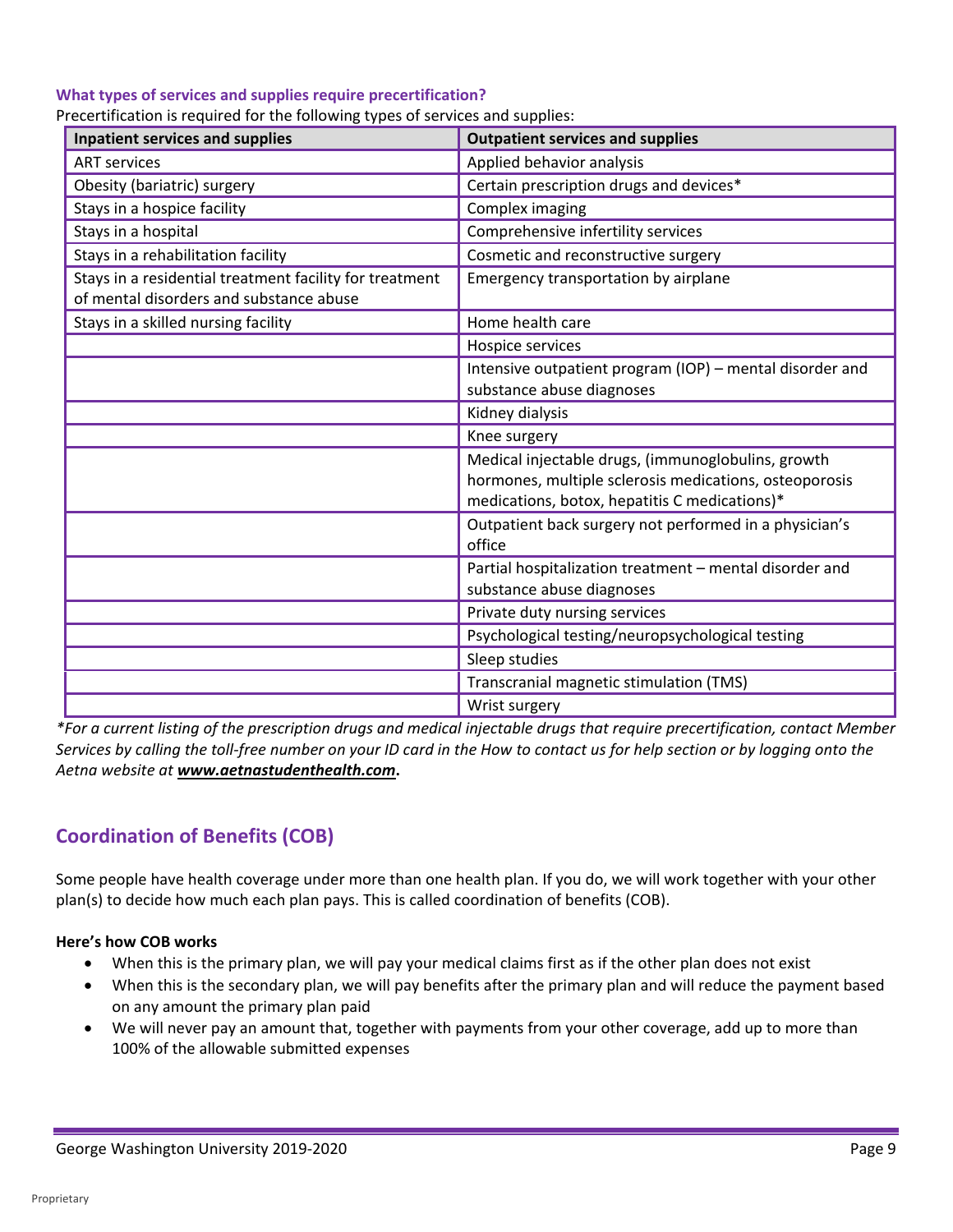For more information about the Coordination of Benefits provision, including determining which plan is primary and which is secondary, you may call the Member Services telephone number shown on your ID card. A complete description of the Coordination of Benefits provision is contained in the Policy issued to George Washington University and may be viewed online at **[www.aetnastudenthealth.com.](http://www.aetnastudenthealth.com)** 

# **Description of Benefits**

The Plan excludes coverage for certain services (referred to as exceptions in the certificate of coverage) and has limitations on the amounts it will pay. While this Plan Design and Benefit Summary document will tell you about some of the important features of the Plan, other features may be important to you and some may further limit what the Plan will pay. To look at the full Plan description, which is contained in the Certificate of Coverage issued to you, go to **[www.aetnastudenthealth.com](http://www.aetnastudenthealth.com)**. If any discrepancy exists between this Benefit Summary and the Certificate of Coverage, the Certificate will control.

# **How your plan works while you are covered for in-network coverage**

Your in-network coverage helps you:

- Get and pay for a lot of but not all health care services
- Pay less cost share when you use an in-network provider

This Plan will pay benefits in accordance with any applicable District of Columbia Law(s).

Metallic Level: Gold Tested at 82.79%

| Policy year deductible                                                                                                                                                                                                                                                                               | In-network coverage   | <b>Out-of-network coverage</b> |  |  |
|------------------------------------------------------------------------------------------------------------------------------------------------------------------------------------------------------------------------------------------------------------------------------------------------------|-----------------------|--------------------------------|--|--|
| You have to meet your policy year deductible before this plan pays for benefits. The policy year deductible will not be<br>applied until this plan has paid \$10,000 in covered benefits. After that, you have to meet your policy year deductible<br>before this plan pays for additional benefits. |                       |                                |  |  |
| <b>Student</b>                                                                                                                                                                                                                                                                                       | \$300 per policy year | \$3,000 per policy year        |  |  |
| <b>Spouse</b>                                                                                                                                                                                                                                                                                        | \$300 per policy year | \$3,000 per policy year        |  |  |
| <b>Each child</b>                                                                                                                                                                                                                                                                                    | \$300 per policy year | \$3,000 per policy year        |  |  |
| Family                                                                                                                                                                                                                                                                                               | None                  | None                           |  |  |
| PRESCRIBED MEDICINES EXPENSE                                                                                                                                                                                                                                                                         |                       |                                |  |  |
| <b>Student</b>                                                                                                                                                                                                                                                                                       | \$100 per policy year |                                |  |  |
| <b>Spouse</b>                                                                                                                                                                                                                                                                                        | \$100 per policy year |                                |  |  |
| <b>Each child</b>                                                                                                                                                                                                                                                                                    | \$100 per policy year |                                |  |  |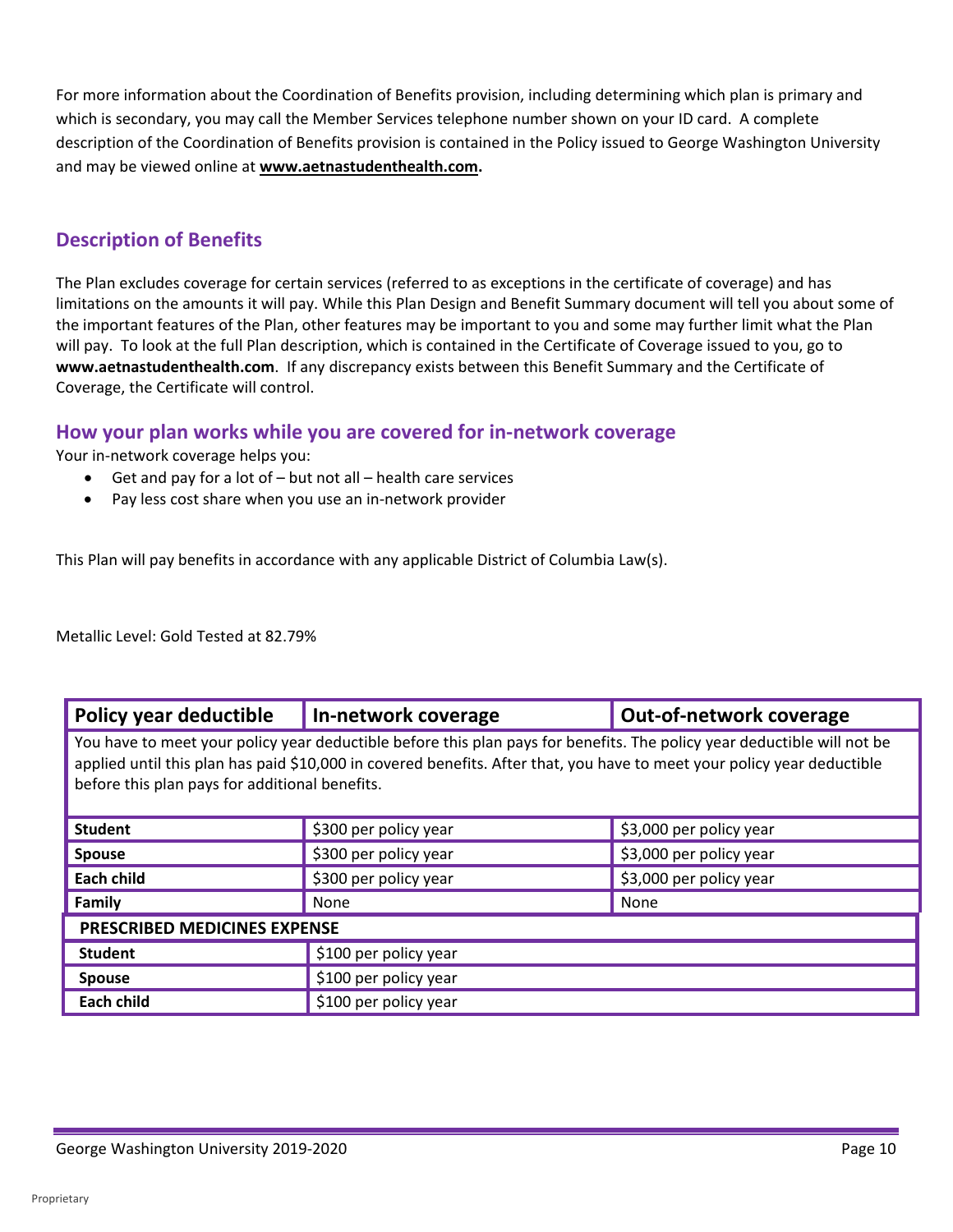# **Policy year deductible waiver**

The policy year deductible is waived for all of the following eligible health services:

- In-network care for *Preventive care and wellness*
- Pap Smear Screening Expense; and
- Mammogram Expense.

In addition to state and federal requirements for waiver of the policy year deductible, the plan will waive the policy year deductible for:

- Preferred Care Laboratory and X-Ray Expense;
- Preferred Care Allergy Testing Expense;
- Preferred Care Diagnostic Testing For Learning Disabilities Expense; Preferred Care Maternity Expense;
- Preferred Care Gynecology;
- Preferred Care Outpatient Treatment of Mental Health;
- Preferred Care Pediatric Preventive Dental; and
- Preferred and Non-Preferred Care Pediatric Vision Services.

Per visit or admission Deductibles do not apply towards satisfying the Policy Year Deductible. This Policy Year Deductible and the Prescribed Medicine Expense Deductible do not apply towards satisfying each other.

# **Maximum out-of-pocket limits**

#### **Maximum out-of-pocket limit** per **policy year**

| Student       | $\frac{1}{2}$ \$6,350 per policy year | $\frac{1}{2}$ \$15,000 per policy year |
|---------------|---------------------------------------|----------------------------------------|
| <b>Spouse</b> | $\frac{1}{2}$ \$6,350 per policy year | $\frac{1}{2}$ \$15,000 per policy year |
| Each child    | $\frac{1}{2}$ \$6,350 per policy year | $\vert$ \$15,000 per policy year       |
| Family        | \$12,700 per policy year              | $\frac{1}{2}$ \$30,000 per policy year |

# **Precertification covered benefit penalty**

This only applies to out-of-network coverage: The certificate of coverage contains a complete description of the precertification program. You will find details on precertification requirements in the *Medical necessity and precertification requirements* section.

Failure to precertify your eligible health services when required will result in the following benefit penalties:

A \$500 benefit penalty will be applied separately to each type of eligible health services.

The additional percentage or dollar amount of the recognized charge which you may pay as a penalty for failure to obtain precertification is not a covered benefit and will not be applied to the policy year deductible amount or the maximum out-of-pocket limit, if any.

 The coinsurance listed in the schedule of benefits below reflects the plan coinsurance percentage. This is the coinsurance amount that the plan pays. You are responsible for paying any remaining coinsurance.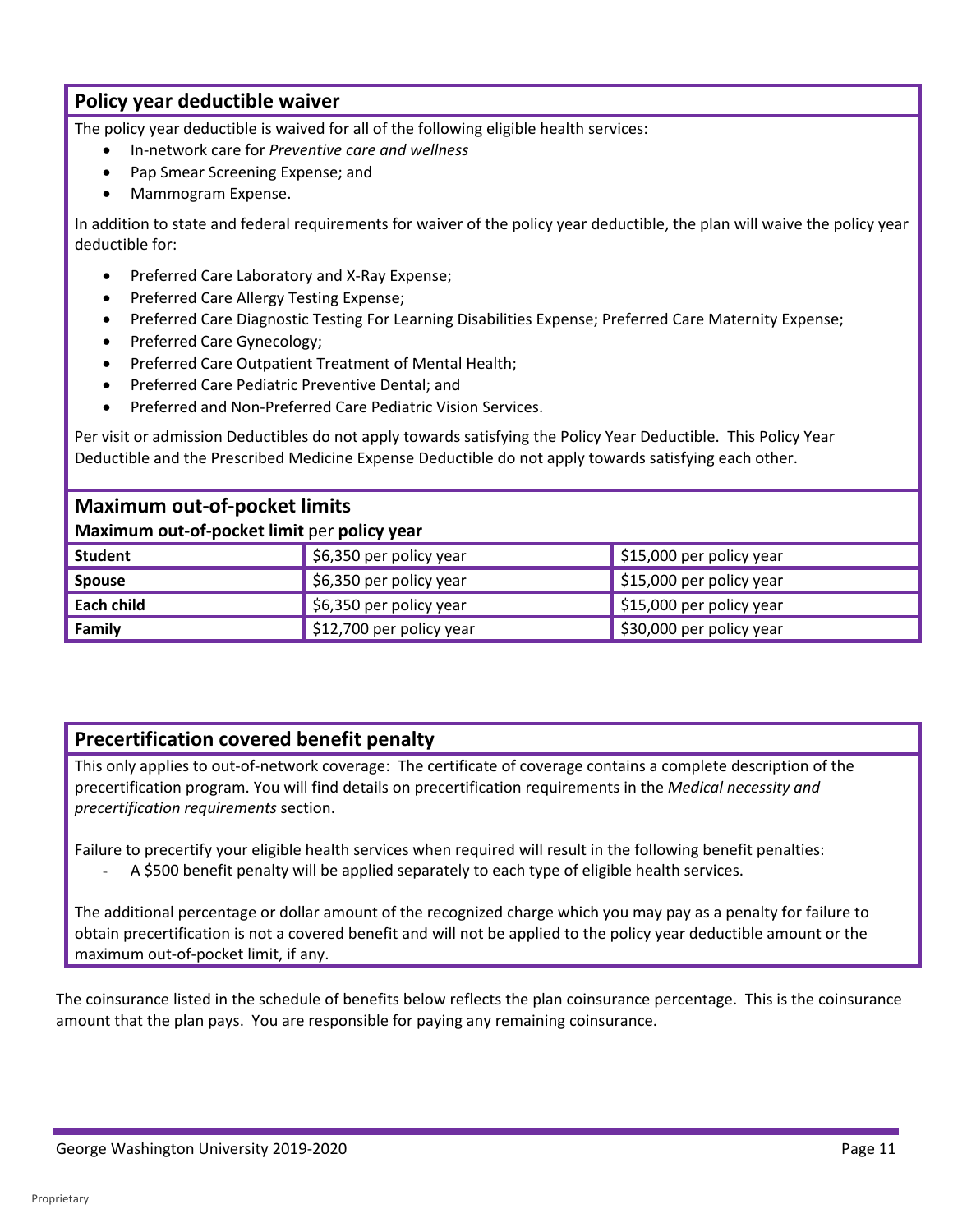| <b>Eligible health services</b>                                                             | In-network coverage                                                                                                                                                                                                                                                                                                                                                                                                                   | Out-of-network coverage                                                             |  |  |
|---------------------------------------------------------------------------------------------|---------------------------------------------------------------------------------------------------------------------------------------------------------------------------------------------------------------------------------------------------------------------------------------------------------------------------------------------------------------------------------------------------------------------------------------|-------------------------------------------------------------------------------------|--|--|
| <b>Preventive care and wellness</b>                                                         |                                                                                                                                                                                                                                                                                                                                                                                                                                       |                                                                                     |  |  |
| <b>Routine physical exams</b>                                                               |                                                                                                                                                                                                                                                                                                                                                                                                                                       |                                                                                     |  |  |
| Performed at a physician's<br>office                                                        | 100% (of the negotiated charge) per visit                                                                                                                                                                                                                                                                                                                                                                                             | 60% (of the recognized charge) per visit                                            |  |  |
|                                                                                             | Deductible does not apply                                                                                                                                                                                                                                                                                                                                                                                                             | Policy year deductible applies                                                      |  |  |
| Covered persons through age<br>21: Maximum age and visit<br>limits per policy year          | Subject to any age and visit limits provided for in the comprehensive guidelines<br>supported by the American Academy of Pediatrics/Bright Futures//Health Resources<br>and Services Administration guidelines for children and adolescents.<br>For details, contact your physician or Member Services by logging onto your Aetna<br>secure website at www.aetnastudenthealth.com or calling the toll-free number on<br>your ID card. |                                                                                     |  |  |
| Covered persons age 22 and<br>over: Maximum visits per<br>policy year                       |                                                                                                                                                                                                                                                                                                                                                                                                                                       | 1 visit                                                                             |  |  |
| <b>Preventive care immunizations</b>                                                        |                                                                                                                                                                                                                                                                                                                                                                                                                                       |                                                                                     |  |  |
| Performed in a facility or at a<br>physician's office                                       | 100% (of the negotiated charge) per<br>visit.                                                                                                                                                                                                                                                                                                                                                                                         | 60% (of the recognized charge) per visit                                            |  |  |
|                                                                                             | Deductible does not apply                                                                                                                                                                                                                                                                                                                                                                                                             | Policy year deductible applies                                                      |  |  |
| Maximums                                                                                    | Subject to any age limits provided for in the comprehensive guidelines supported by<br>Advisory Committee on Immunization Practices of the Centers for Disease Control<br>and Prevention<br>For details, contact your physician or Member Services by logging onto your Aetna<br>secure website at www.aetnastudenthealth.com or calling the toll-free number on<br>your ID card.                                                     |                                                                                     |  |  |
| Well woman preventive visits                                                                |                                                                                                                                                                                                                                                                                                                                                                                                                                       |                                                                                     |  |  |
|                                                                                             | Routine gynecological exams (including Pap smears and cytology tests)                                                                                                                                                                                                                                                                                                                                                                 |                                                                                     |  |  |
| Performed at a physician's,<br>obstetrician (OB),<br>gynecologist (GYN) or<br>OB/GYN office | 100% (of the negotiated charge) per<br>visit<br>Deductible does not apply                                                                                                                                                                                                                                                                                                                                                             | 60% (of the recognized charge) per visit<br>Policy year deductible applies          |  |  |
|                                                                                             |                                                                                                                                                                                                                                                                                                                                                                                                                                       |                                                                                     |  |  |
| Maximums<br>the Health Resources and Services Administration.                               |                                                                                                                                                                                                                                                                                                                                                                                                                                       | Subject to any age limits provided for in the comprehensive guidelines supported by |  |  |
| Maximum visits per policy<br>year                                                           | 1 visit                                                                                                                                                                                                                                                                                                                                                                                                                               |                                                                                     |  |  |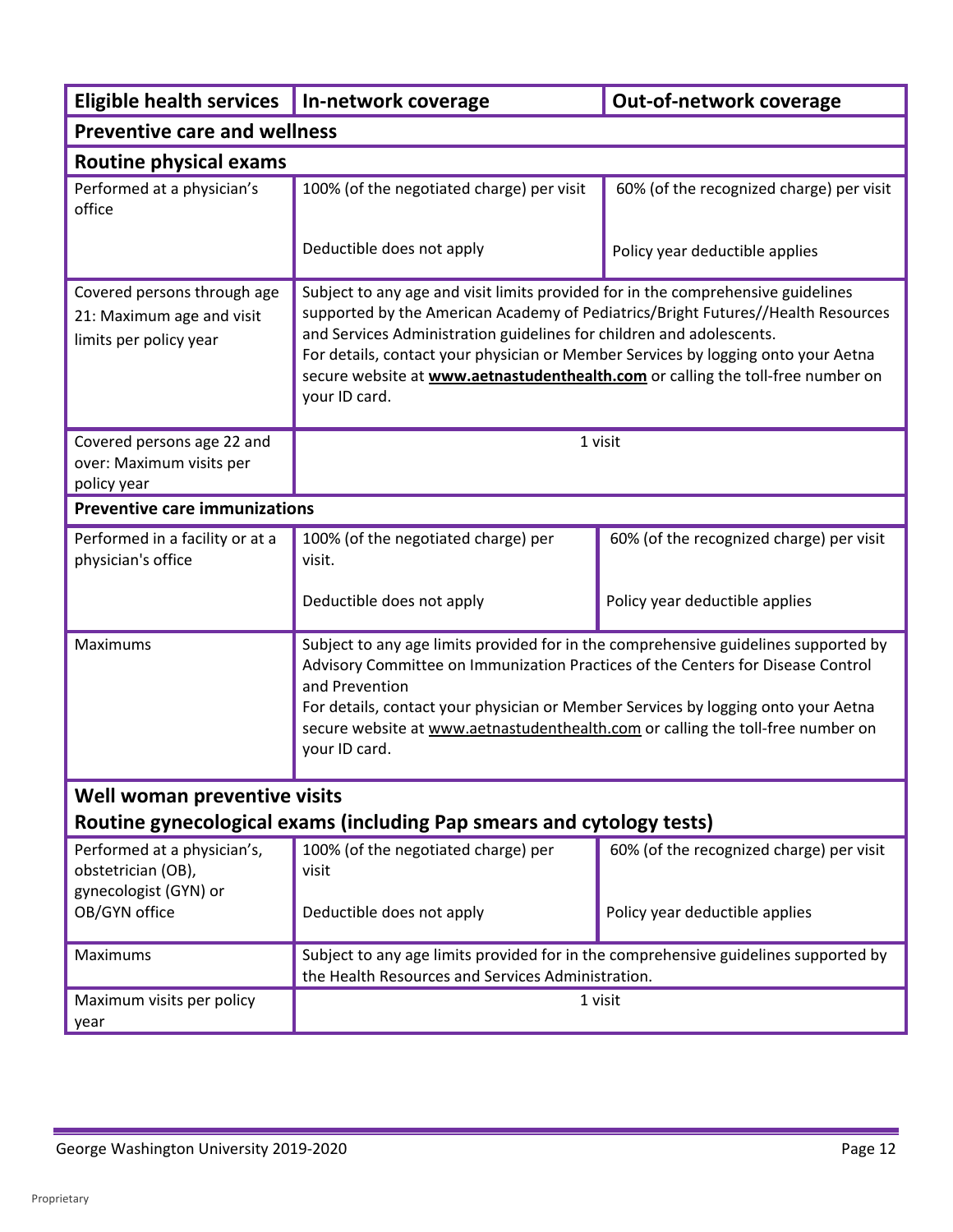| <b>Eligible health services</b>                                                                          | In-network coverage                                                                                                                                                                                                                                          | Out-of-network coverage                  |  |  |
|----------------------------------------------------------------------------------------------------------|--------------------------------------------------------------------------------------------------------------------------------------------------------------------------------------------------------------------------------------------------------------|------------------------------------------|--|--|
| Preventive screening and counseling services                                                             |                                                                                                                                                                                                                                                              |                                          |  |  |
| Obesity and/or healthy diet<br>counseling office visits                                                  | 100% (of the negotiated charge) per<br>visit                                                                                                                                                                                                                 | 60% (of the recognized charge) per visit |  |  |
|                                                                                                          | Deductible does not apply                                                                                                                                                                                                                                    | Policy year deductible applies           |  |  |
| Maximum visits per policy<br>year (This maximum applies<br>only to covered persons age<br>22 and older.) | 26 visits (however, of these only 10 visits will be allowed under the plan for healthy<br>diet counseling provided in connection with Hyperlipidemia (high cholesterol) and<br>other known risk factors for cardiovascular and diet-related chronic disease) |                                          |  |  |
| Misuse of alcohol and/or<br>drugs counseling office visits                                               | 100% (of the negotiated charge) per<br>visit                                                                                                                                                                                                                 | 60% (of the recognized charge) per visit |  |  |
|                                                                                                          | Deductible does not apply                                                                                                                                                                                                                                    | Policy year deductible applies           |  |  |
| Maximum visits per policy<br>year                                                                        |                                                                                                                                                                                                                                                              | 5 visits                                 |  |  |
| Use of tobacco products<br>counseling office visits                                                      | 100% (of the negotiated charge) per<br>visit                                                                                                                                                                                                                 | 60% (of the recognized charge) per visit |  |  |
|                                                                                                          | Deductible does not apply                                                                                                                                                                                                                                    | Policy year deductible applies           |  |  |
| Maximum visits per policy<br>year                                                                        | 8 visits                                                                                                                                                                                                                                                     |                                          |  |  |
| Depression screening<br>counseling office visits                                                         | 100% (of the negotiated charge) per<br>visit                                                                                                                                                                                                                 | 60% (of the recognized charge) per visit |  |  |
|                                                                                                          | Deductible does not apply                                                                                                                                                                                                                                    | Policy year deductible applies           |  |  |
| Maximum visits per policy<br>year                                                                        |                                                                                                                                                                                                                                                              | 1 visit                                  |  |  |
| Sexually transmitted infection<br>counseling office visits                                               | 100% (of the negotiated charge) per<br>visit                                                                                                                                                                                                                 | 60% (of the recognized charge) per visit |  |  |
|                                                                                                          | Deductible does not apply                                                                                                                                                                                                                                    | Policy year deductible applies           |  |  |
| Maximum visits per policy<br>year                                                                        | 2 visits                                                                                                                                                                                                                                                     |                                          |  |  |
| Genetic risk counseling for<br>breast and ovarian cancer<br>counseling office visits                     | 100% (of the negotiated charge) per<br>visit                                                                                                                                                                                                                 | 60% (of the recognized charge) per visit |  |  |
|                                                                                                          | Deductible does not apply                                                                                                                                                                                                                                    | Policy year deductible applies           |  |  |
| Age limitations                                                                                          | Not subject to any age limitations                                                                                                                                                                                                                           |                                          |  |  |

÷.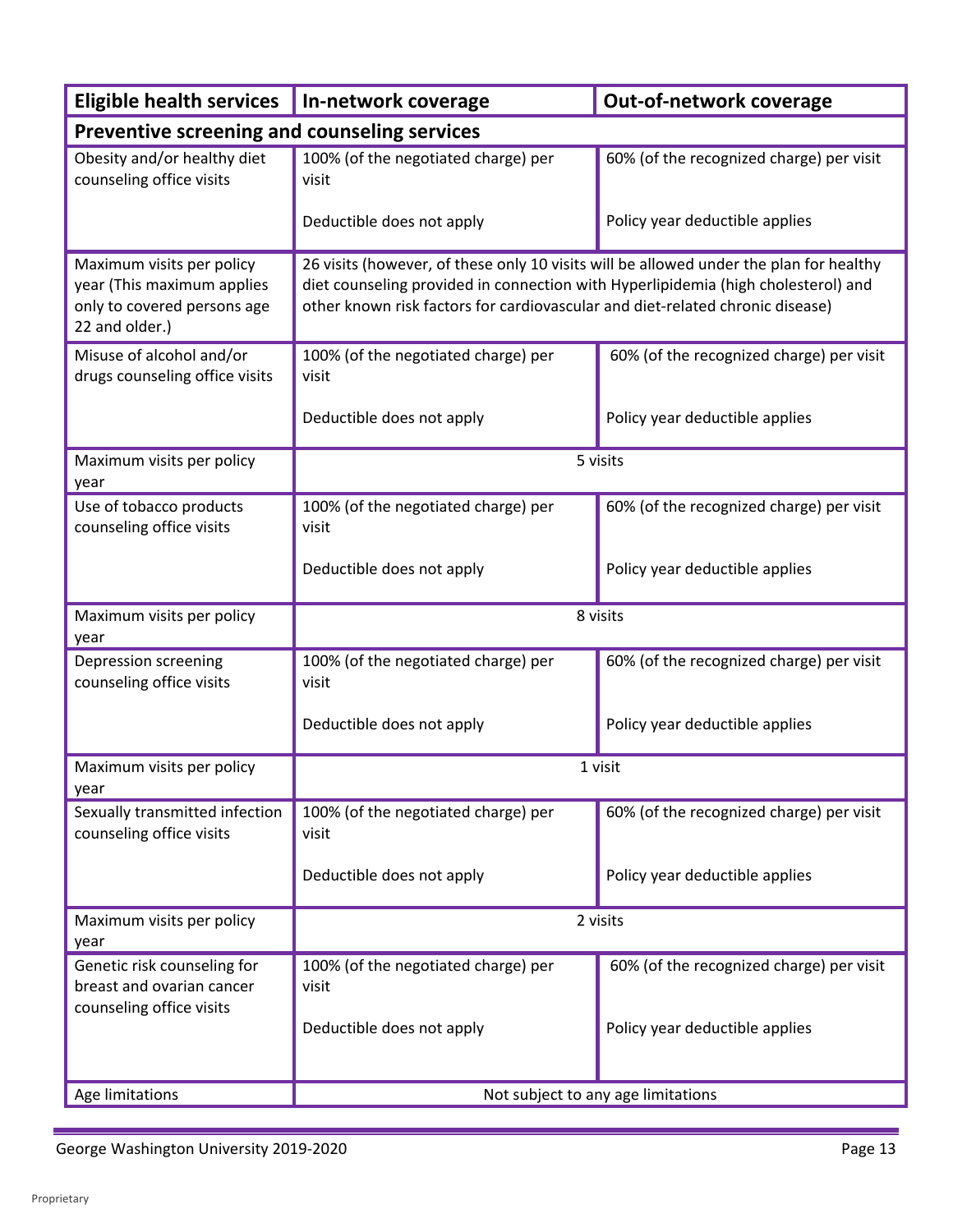| <b>Eligible health services</b>                                                                                                                         | In-network coverage                                                                                                                                                                                                                                                                                                                                                                                                                                                                                                                                        | Out-of-network coverage                  |  |
|---------------------------------------------------------------------------------------------------------------------------------------------------------|------------------------------------------------------------------------------------------------------------------------------------------------------------------------------------------------------------------------------------------------------------------------------------------------------------------------------------------------------------------------------------------------------------------------------------------------------------------------------------------------------------------------------------------------------------|------------------------------------------|--|
| Routine cancer screenings performed at a physician's office, specialist's office or facility.                                                           |                                                                                                                                                                                                                                                                                                                                                                                                                                                                                                                                                            |                                          |  |
| Routine cancer screenings                                                                                                                               | 100% (of the negotiated charge) per                                                                                                                                                                                                                                                                                                                                                                                                                                                                                                                        | 60% (of the recognized charge) per visit |  |
| Deductible does not apply to                                                                                                                            | visit                                                                                                                                                                                                                                                                                                                                                                                                                                                                                                                                                      |                                          |  |
| routine mammography                                                                                                                                     | Deductible does not apply                                                                                                                                                                                                                                                                                                                                                                                                                                                                                                                                  | Policy year deductible applies           |  |
| Maximums                                                                                                                                                | Subject to any age; family history; and frequency guidelines as set forth in the most<br>current:<br>• Evidence-based items that have in effect a rating of A or B in the current<br>recommendations of the United States Preventive Services Task Force; and<br>• The comprehensive guidelines supported by the Health Resources and Services<br>Administration.<br>For details, contact your physician or Member Services by logging onto your Aetna<br>secure website at www.aetnastudenthealth.com or calling the toll-free number on<br>your ID card. |                                          |  |
| Lung cancer screening<br>maximums                                                                                                                       |                                                                                                                                                                                                                                                                                                                                                                                                                                                                                                                                                            | 1 screening every 12 months*             |  |
| under the Outpatient diagnostic testing section.                                                                                                        | *Important note: Any lung cancer screenings that exceed the lung cancer screening maximum above are covered                                                                                                                                                                                                                                                                                                                                                                                                                                                |                                          |  |
|                                                                                                                                                         | Prenatal care services (provided by a physician, an obstetrician (OB), gynecologist (GYN),                                                                                                                                                                                                                                                                                                                                                                                                                                                                 |                                          |  |
| and/or OB/GYN)                                                                                                                                          |                                                                                                                                                                                                                                                                                                                                                                                                                                                                                                                                                            |                                          |  |
| Preventive care services only                                                                                                                           | 100% (of the negotiated charge) per<br>visit                                                                                                                                                                                                                                                                                                                                                                                                                                                                                                               | 60% (of the recognized charge) per visit |  |
|                                                                                                                                                         | Deductible does not apply                                                                                                                                                                                                                                                                                                                                                                                                                                                                                                                                  | Policy year deductible applies           |  |
|                                                                                                                                                         | Important note: You should review the Maternity care and Well newborn nursery care sections. They will give you<br>more information on coverage levels for maternity care under this plan.                                                                                                                                                                                                                                                                                                                                                                 |                                          |  |
|                                                                                                                                                         | <b>Comprehensive lactation support and counseling services</b>                                                                                                                                                                                                                                                                                                                                                                                                                                                                                             |                                          |  |
| facility or office visits                                                                                                                               | Lactation counseling services - $\vert$ 100% (of the negotiated charge) per<br>visit                                                                                                                                                                                                                                                                                                                                                                                                                                                                       | 60% (of the recognized charge) per visit |  |
|                                                                                                                                                         | Deductible does not apply                                                                                                                                                                                                                                                                                                                                                                                                                                                                                                                                  | Policy year deductible applies           |  |
| Lactation counseling services<br>maximum visits per policy<br>year either in a group or<br>individual setting                                           | 6 visits                                                                                                                                                                                                                                                                                                                                                                                                                                                                                                                                                   |                                          |  |
|                                                                                                                                                         | Important note: Any visits that exceed the lactation counseling services maximum are covered under the Physicians                                                                                                                                                                                                                                                                                                                                                                                                                                          |                                          |  |
| and other health professionals' section.                                                                                                                |                                                                                                                                                                                                                                                                                                                                                                                                                                                                                                                                                            |                                          |  |
| Breast feeding durable<br>medical equipment: Breast<br>pump supplies and                                                                                | 100% (of the negotiated charge) per<br>item                                                                                                                                                                                                                                                                                                                                                                                                                                                                                                                | 60% (of the recognized charge) per visit |  |
| accessories                                                                                                                                             | Deductible does not apply                                                                                                                                                                                                                                                                                                                                                                                                                                                                                                                                  | Policy year deductible applies           |  |
| Important note: See the Breast feeding durable medical equipment section of the certificate of coverage for<br>limitations on breast pump and supplies. |                                                                                                                                                                                                                                                                                                                                                                                                                                                                                                                                                            |                                          |  |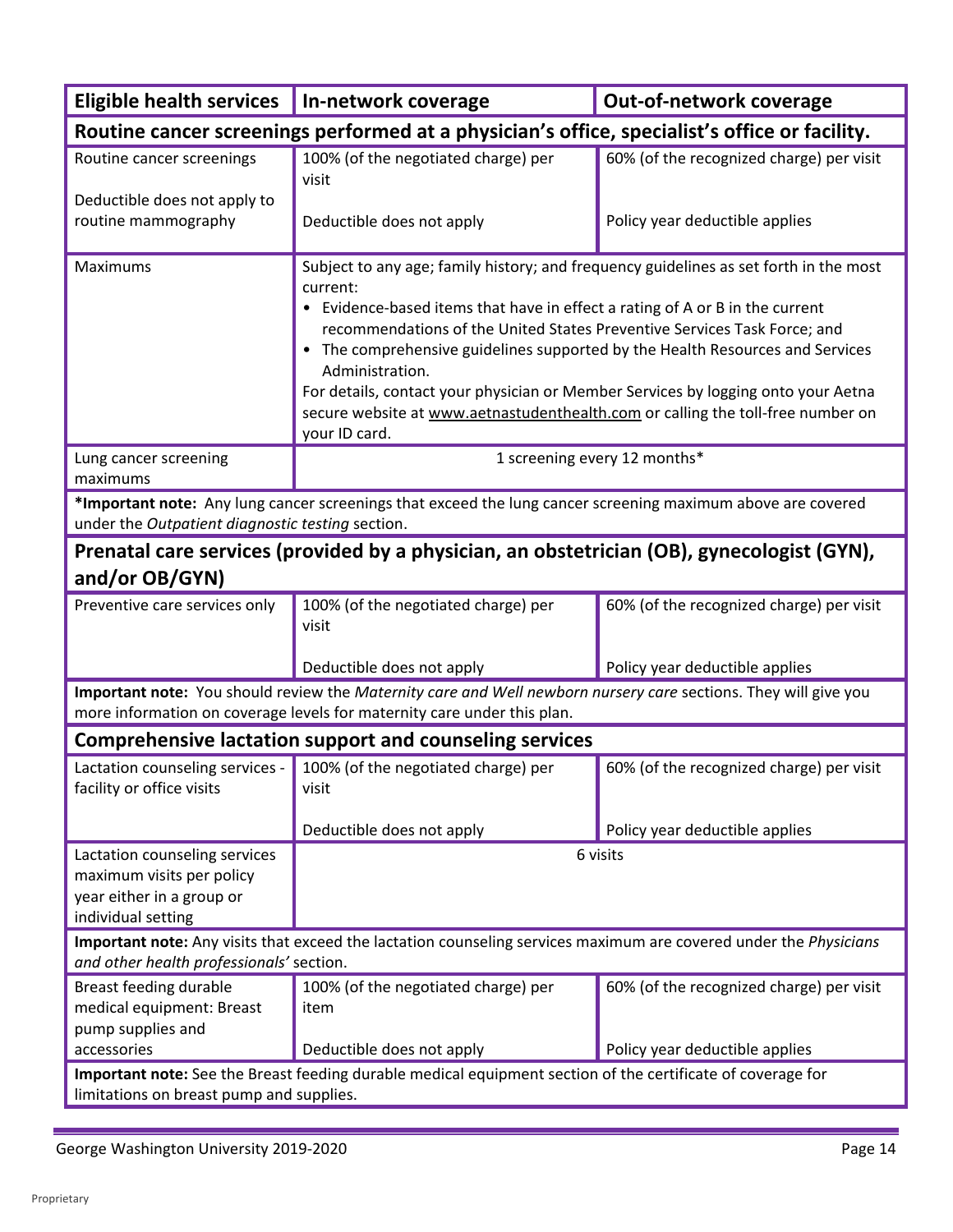| <b>Eligible health services</b>                                                                                                     | In-network coverage                                                                                                          | Out-of-network coverage                                                                  |  |  |  |
|-------------------------------------------------------------------------------------------------------------------------------------|------------------------------------------------------------------------------------------------------------------------------|------------------------------------------------------------------------------------------|--|--|--|
| Family planning services - female contraceptives                                                                                    |                                                                                                                              |                                                                                          |  |  |  |
| Female contraceptive<br>counseling services<br>office visit                                                                         | 100% (of the negotiated charge) per<br>visit<br>Deductible does not apply                                                    | 60% (of the recognized charge) per visit<br>Policy year deductible applies               |  |  |  |
| Contraceptive counseling<br>services maximum visits per<br>policy year either in a group<br>or individual setting                   | 2 visits<br>Important note: Any visits that exceed the contraceptive counseling services maximum are covered under Physician |                                                                                          |  |  |  |
| services office visits.                                                                                                             |                                                                                                                              |                                                                                          |  |  |  |
| <b>Contraceptives (prescription drugs and devices)</b>                                                                              |                                                                                                                              |                                                                                          |  |  |  |
| Female contraceptive<br>prescription drugs and<br>devices provided,<br>administered, or removed, by<br>a physician during an office | 100% (of the negotiated charge) per<br>item<br>Deductible does not apply                                                     | 60% (of the recognized charge) per visit<br>Policy year deductible applies               |  |  |  |
| visit                                                                                                                               |                                                                                                                              |                                                                                          |  |  |  |
| <b>Female voluntary sterilization</b>                                                                                               |                                                                                                                              |                                                                                          |  |  |  |
| Inpatient provider services                                                                                                         | 100% (of the negotiated charge)                                                                                              | 60% (of the recognized charge) per visit                                                 |  |  |  |
|                                                                                                                                     | Deductible does not apply                                                                                                    | Policy year deductible applies                                                           |  |  |  |
| Outpatient provider services                                                                                                        | 100% (of the negotiated charge) per<br>visit                                                                                 | 60% (of the recognized charge) per visit                                                 |  |  |  |
|                                                                                                                                     | Deductible does not apply                                                                                                    | Policy year deductible applies                                                           |  |  |  |
| Physicians and other health professionals                                                                                           |                                                                                                                              |                                                                                          |  |  |  |
| <b>Physician and specialist services</b>                                                                                            |                                                                                                                              |                                                                                          |  |  |  |
| Office hours visits<br>(non-surgical and<br>non-preventive care by a                                                                | 80% (of the negotiated charge) per<br>visit                                                                                  | 60% (of the recognized charge) per visit                                                 |  |  |  |
| physician and specialist)                                                                                                           | Policy year deductible applies                                                                                               | Policy year deductible applies                                                           |  |  |  |
| Telemedicine consultation<br>By a physician or specialist                                                                           | Covered according to the type of<br>benefit and the place where the<br>service is received.                                  | Covered according to the type of benefit<br>and the place where the service is received. |  |  |  |
| Allergy testing and treatment                                                                                                       |                                                                                                                              |                                                                                          |  |  |  |
| Allergy testing performed at a<br>physician's or specialist's<br>office                                                             | Covered according to the type of<br>benefit and the place where the<br>service is received.                                  | Covered according to the type of benefit<br>and the place where the service is received. |  |  |  |
| Allergy injections treatment<br>performed at a physician's, or<br>specialist office                                                 | Covered according to the type of<br>benefit and the place where the<br>service is received.                                  | Covered according to the type of benefit and<br>the place where the service is received. |  |  |  |

÷,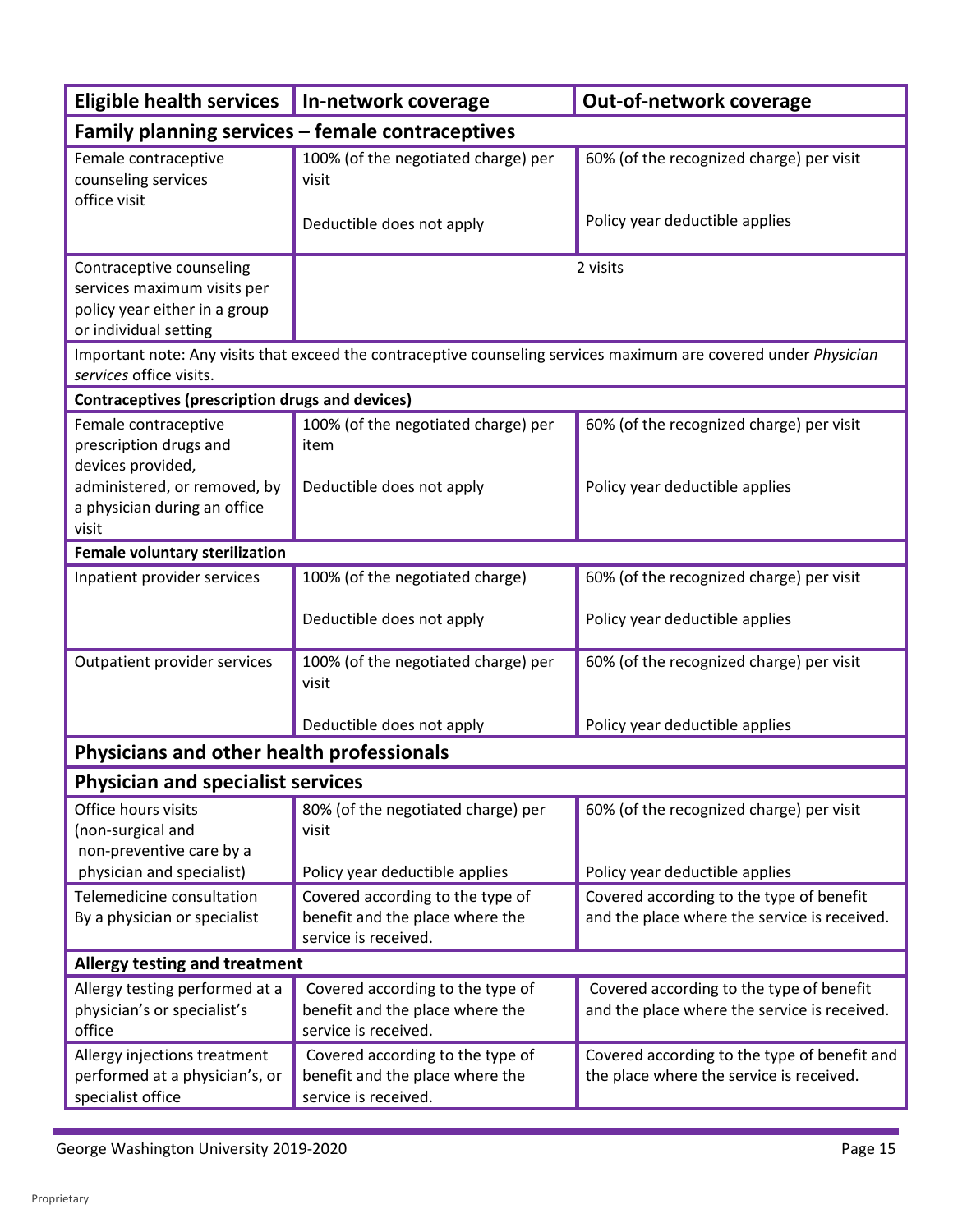| <b>Eligible health services</b>                                                                       | In-network coverage                                                                         | Out-of-network coverage                                                                  |
|-------------------------------------------------------------------------------------------------------|---------------------------------------------------------------------------------------------|------------------------------------------------------------------------------------------|
| Allergy sera and extracts<br>administered via injection at a<br>physician's or specialist's<br>office | Covered according to the type of<br>benefit and the place where the<br>service is received. | Covered according to the type of benefit and<br>the place where the service is received. |
|                                                                                                       | Physician and specialist - inpatient surgical services                                      |                                                                                          |
| Inpatient surgery performed<br>during your stay in a hospital<br>or birthing center by a              | 80% (of the negotiated charge) per<br>visit                                                 | 60% (of the recognized charge) per visit                                                 |
| surgeon                                                                                               | Policy year deductible applies                                                              | Policy year deductible applies                                                           |
| Anesthetist                                                                                           | 80% (of the negotiated charge) per<br>visit                                                 | 60% (of the recognized charge) per visit                                                 |
|                                                                                                       | Policy year deductible applies                                                              | Policy year deductible applies                                                           |
| Surgical assistant                                                                                    | 80% (of the negotiated charge) per<br>visit                                                 | 60% (of the recognized charge) per visit                                                 |
|                                                                                                       | Policy year deductible applies                                                              | Policy year deductible applies                                                           |
|                                                                                                       | Physician and specialist - outpatient surgical services                                     |                                                                                          |
| Outpatient surgery performed<br>at a physician's or specialist's<br>office or outpatient              | 80% (of the negotiated charge) per<br>visit                                                 | 60% (of the recognized charge) per visit                                                 |
| department of a hospital or<br>surgery center by a surgeon                                            | Policy year deductible applies                                                              | Policy year deductible applies                                                           |
| Anesthetist                                                                                           | 80% (of the negotiated charge) per<br>visit                                                 | 60% (of the recognized charge) per visit                                                 |
|                                                                                                       | Policy year deductible applies                                                              | Policy year deductible applies                                                           |
| Surgical assistant                                                                                    | 80% (of the negotiated charge) per<br>visit                                                 | 60% (of the recognized charge) per visit                                                 |
|                                                                                                       | Policy year deductible applies                                                              | Policy year deductible applies                                                           |
| In-hospital non-surgical physician services                                                           |                                                                                             |                                                                                          |
| In-hospital non-surgical<br>physician services                                                        | 80% (of the negotiated charge) per<br>visit                                                 | 60% (of the recognized charge) per visit                                                 |
|                                                                                                       | Policy year deductible applies                                                              | Policy year deductible applies                                                           |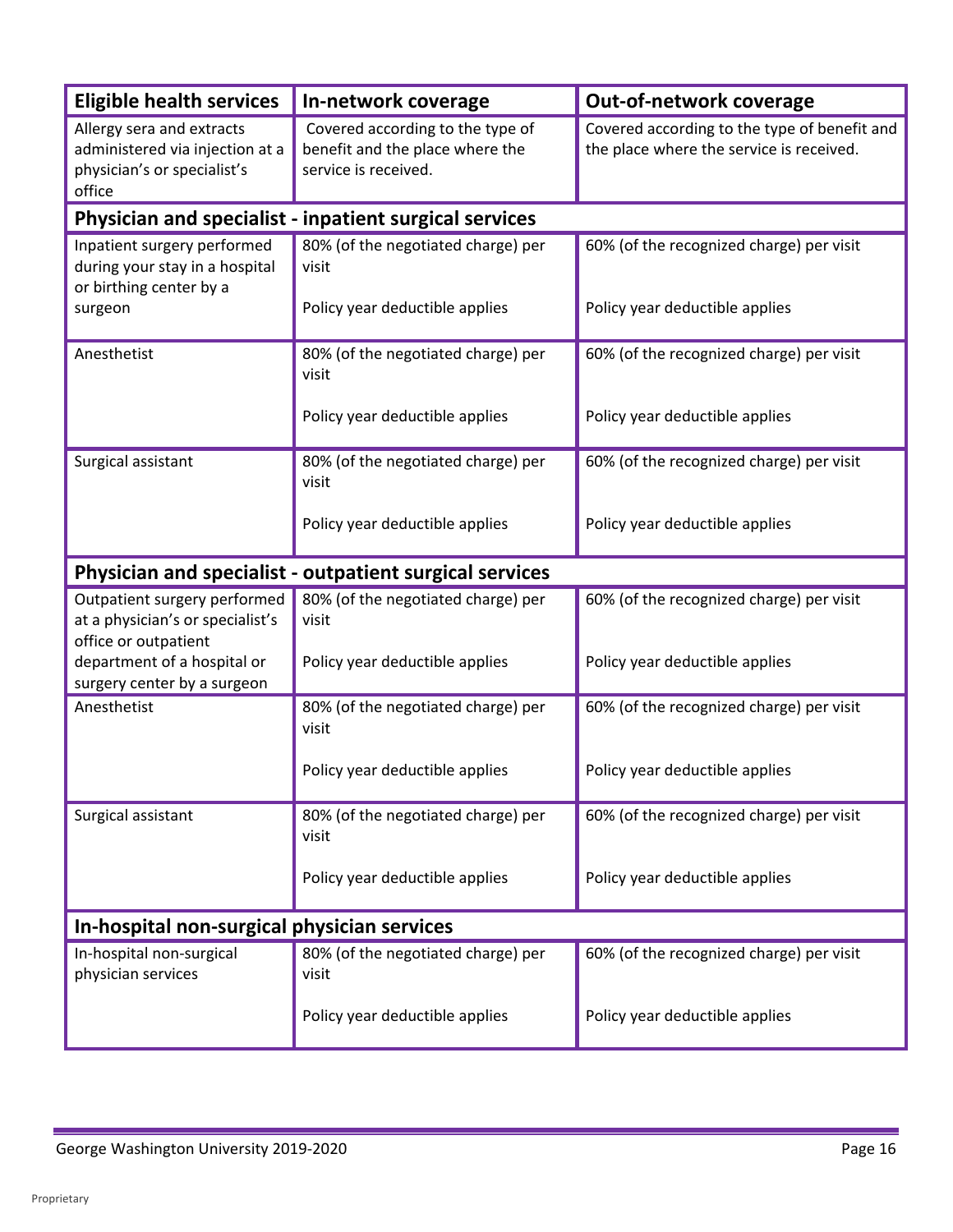| <b>Eligible health services</b>                                                                               | In-network coverage                                                                         | Out-of-network coverage                                                                  |  |
|---------------------------------------------------------------------------------------------------------------|---------------------------------------------------------------------------------------------|------------------------------------------------------------------------------------------|--|
| <b>Consultant services (non-surgical and non-preventive)</b>                                                  |                                                                                             |                                                                                          |  |
| Office hours visits (non-<br>surgical and non-preventive<br>care) includes telemedicine                       | 80% (of the negotiated charge) per<br>visit                                                 | 60% (of the recognized charge) per visit                                                 |  |
| consultations)                                                                                                | Policy year deductible applies                                                              | Policy year deductible applies                                                           |  |
| Telemedicine consultation<br>by a consultant                                                                  | Covered according to the type of<br>benefit and the place where the<br>service is received. | Covered according to the type of benefit and<br>the place where the service is received. |  |
| Second surgical opinion                                                                                       | Covered according to the type of<br>benefit and the place where the<br>service is received. | Covered according to the type of benefit and<br>the place where the service is received. |  |
| Alternatives to physician office visits                                                                       |                                                                                             |                                                                                          |  |
| Walk-in clinic visits<br>(non-emergency visit)                                                                | 80% (of the negotiated charge) per<br>visit                                                 | 60% (of the recognized charge) per visit                                                 |  |
|                                                                                                               | Policy year deductible applies                                                              | Policy year deductible applies                                                           |  |
| Hospital and other facility care                                                                              |                                                                                             |                                                                                          |  |
| Hospital care (facility charges)<br>Inpatient hospital<br>(room and board) and other                          | 80% (of the negotiated charge) per<br>visit                                                 | 60% (of the recognized charge) per visit                                                 |  |
| miscellaneous services and<br>supplies)                                                                       | Policy year deductible applies                                                              | Policy year deductible applies                                                           |  |
| Subject to semi-private<br>room rate unless intensive<br>care unit required                                   |                                                                                             |                                                                                          |  |
| Room and board includes<br>intensive care                                                                     |                                                                                             |                                                                                          |  |
| For physician charges, refer to<br>the Physician and specialist $-$<br>inpatient surgical services<br>benefit |                                                                                             |                                                                                          |  |
| Preadmission testing                                                                                          | Covered according to the type of<br>benefit and the place where the<br>service is received. | Covered according to the type of benefit and<br>the place where the service is received. |  |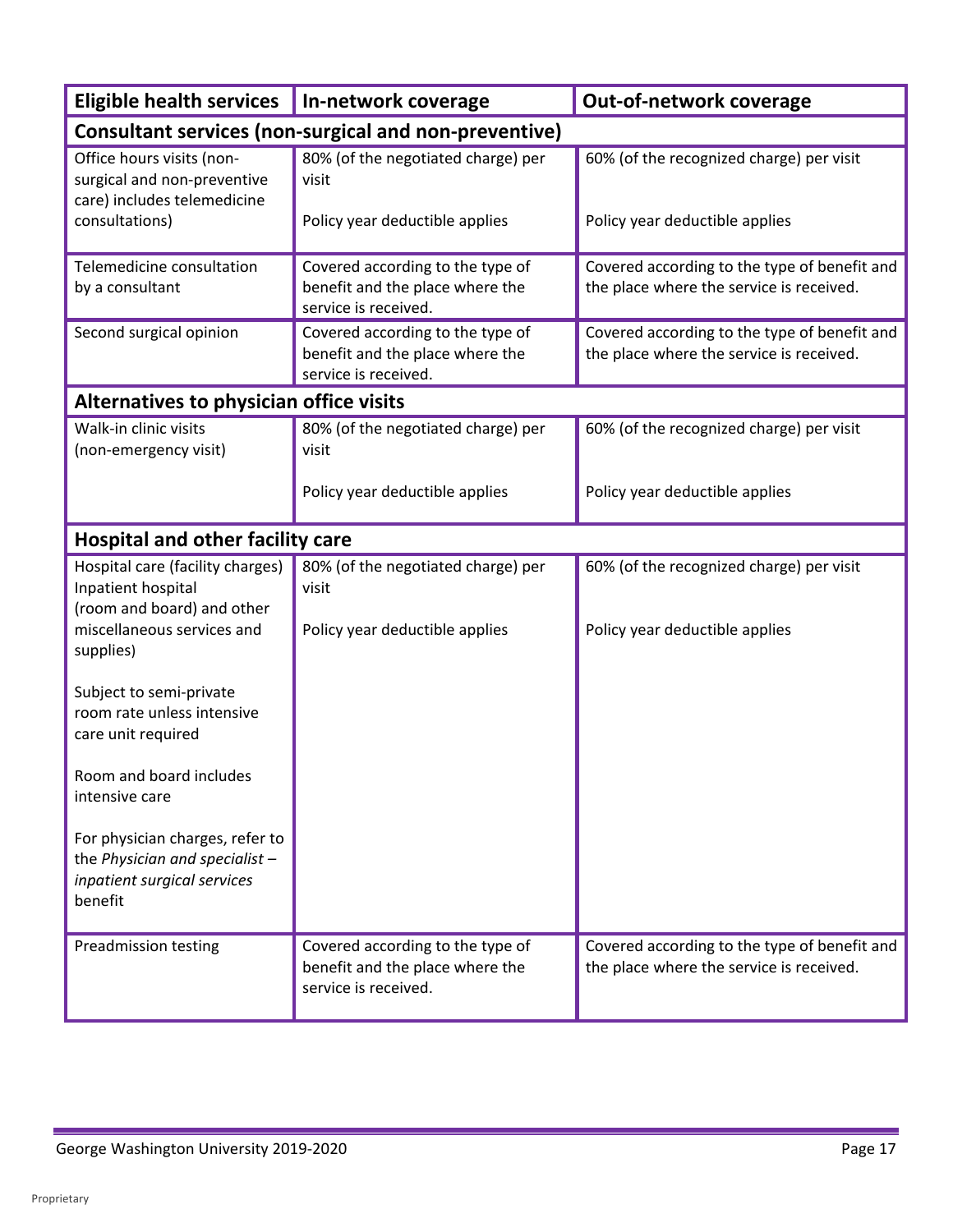| <b>Eligible health services</b>                                                                                                                       | In-network coverage<br>Out-of-network coverage |                                          |  |  |  |
|-------------------------------------------------------------------------------------------------------------------------------------------------------|------------------------------------------------|------------------------------------------|--|--|--|
| <b>Alternatives to hospital stays</b>                                                                                                                 |                                                |                                          |  |  |  |
|                                                                                                                                                       | <b>Outpatient surgery (facility charges)</b>   |                                          |  |  |  |
| Facility charges for surgery<br>performed in the outpatient<br>department of a hospital or                                                            | 80% (of the negotiated charge) per<br>visit    | 60% (of the recognized charge) per visit |  |  |  |
| surgery center                                                                                                                                        | Policy year deductible applies                 | Policy year deductible applies           |  |  |  |
| For physician charges, refer to<br>the Physician and specialist -<br>outpatient surgical services<br>benefit                                          |                                                |                                          |  |  |  |
| <b>Home health care</b>                                                                                                                               |                                                |                                          |  |  |  |
| Outpatient                                                                                                                                            | 80% (of the negotiated charge) per<br>visit    | 80% (of the recognized charge) per visit |  |  |  |
|                                                                                                                                                       | Policy year deductible applies                 | Policy year deductible applies           |  |  |  |
| Maximum visits per episode<br>per policy year                                                                                                         | unlimited                                      |                                          |  |  |  |
| Outpatient private duty<br>nursing                                                                                                                    | 80% (of the negotiated charge) per<br>visit    | 60% (of the recognized charge) per visit |  |  |  |
|                                                                                                                                                       | Policy year deductible applies                 | Policy year deductible applies           |  |  |  |
| <b>Hospice care</b>                                                                                                                                   |                                                |                                          |  |  |  |
| Inpatient facility<br>(room and board and other<br>miscellaneous services                                                                             | 80% (of the negotiated charge) per<br>visit    | 60% (of the recognized charge) per visit |  |  |  |
| and supplies)                                                                                                                                         | Policy year deductible applies                 | Policy year deductible applies           |  |  |  |
| Maximum days per<br>confinement per policy year                                                                                                       |                                                | unlimited                                |  |  |  |
| Outpatient                                                                                                                                            | 80% (of the negotiated charge) per<br>visit    | 60% (of the recognized charge) per visit |  |  |  |
|                                                                                                                                                       | Policy year deductible applies                 | Policy year deductible applies           |  |  |  |
| Maximum visits per policy<br>year                                                                                                                     |                                                | unlimited                                |  |  |  |
| <b>Skilled nursing facility</b>                                                                                                                       |                                                |                                          |  |  |  |
| Inpatient facility (room and<br>board and miscellaneous<br>inpatient care services and                                                                | 80% (of the negotiated charge) per<br>visit    | 60% (of the recognized charge) per visit |  |  |  |
| supplies) Subject to semi-privat Policy year deductible applies<br>room rate unless intensive care<br>required Room and board inclu<br>intensive care |                                                | Policy year deductible applies           |  |  |  |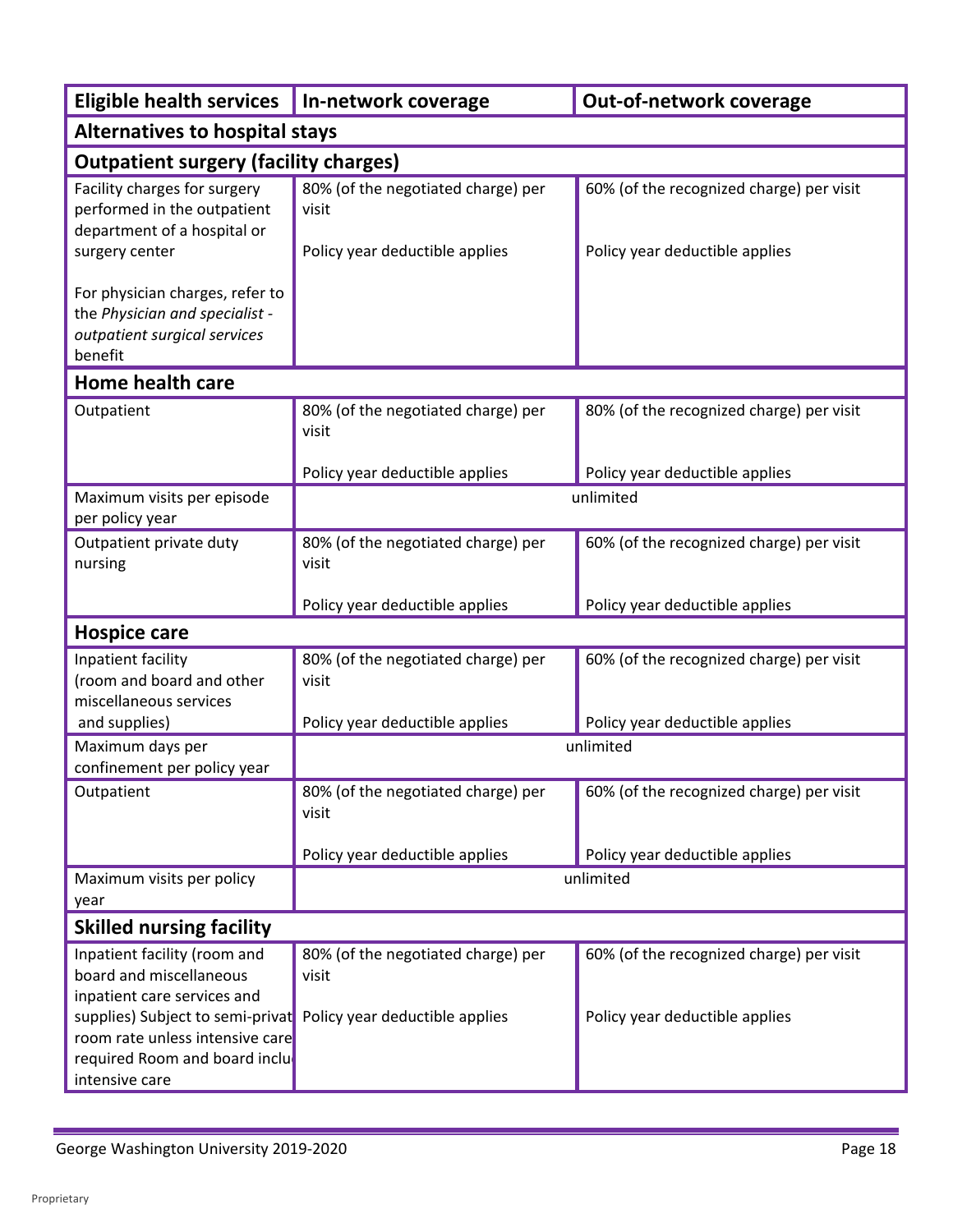| Eligible health services   In-network coverage     |                                                                                                                                    | <b>Out-of-network coverage</b>       |  |
|----------------------------------------------------|------------------------------------------------------------------------------------------------------------------------------------|--------------------------------------|--|
| <b>Emergency services and urgent care</b>          |                                                                                                                                    |                                      |  |
| <b>Emergency services</b>                          |                                                                                                                                    |                                      |  |
| Hospital emergency room                            | \$100 copayment then the plan pays<br>80% (of the balance of the<br>negotiated charge) per visit<br>Policy year deductible applies | Paid the same as in-network coverage |  |
| Non-emergency care in a<br>hospital emergency room | Not covered                                                                                                                        | Not covered                          |  |

#### **Important note:**

- • As out-of-network providers do not have a contract with us the provider may not accept payment of your cost amount billed by the provider and the amount paid by this plan. If the provider bills you for an amount above share, (copayment/coinsurance), as payment in full. You may receive a bill for the difference between the your cost share, you are not responsible for paying that amount. You should send the bill to the address listed on the back of your ID card, and we will resolve any payment dispute with the provider over that amount. Make sure the ID card number is on the bill.
- • A separate hospital emergency room copayment/coinsurance will apply for each visit to an emergency room. If you are admitted to a hospital as an inpatient right after a visit to an emergency room, your emergency room copayment/coinsurance will be waived, and your inpatient copayment/coinsurance will apply.
- • Covered benefits that are applied to the hospital emergency room copayment/coinsurance cannot be applied to any other copayment/coinsurance under the plan. Likewise, a copayment/coinsurance that applies to other covered benefits under the plan cannot be applied to the hospital emergency room copayment/coinsurance.
- Separate copayment/coinsurance amounts may apply for certain services given to you in the hospital emergency room that are not part of the hospital emergency room benefit. These copayment/coinsurance amounts may be different from the hospital emergency room copayment/coinsurance. They are based on the specific service given to you.
- benefit may be subject to copayment/coinsurance amounts that are different from the hospital emergency room copayment/coinsurance amounts. • Services given to you in the hospital emergency room that are not part of the hospital emergency room

| <b>Urgent care</b>                                         |                                                                               |                                                                            |  |
|------------------------------------------------------------|-------------------------------------------------------------------------------|----------------------------------------------------------------------------|--|
| Urgent medical care provided<br>by an urgent care provider | 80% (of the negotiated charge) per<br>visit<br>Policy year deductible applies | 60% (of the recognized charge) per visit<br>Policy year deductible applies |  |
|                                                            |                                                                               |                                                                            |  |
| Non-urgent use of urgent care<br>provider                  | Not covered                                                                   | Not covered                                                                |  |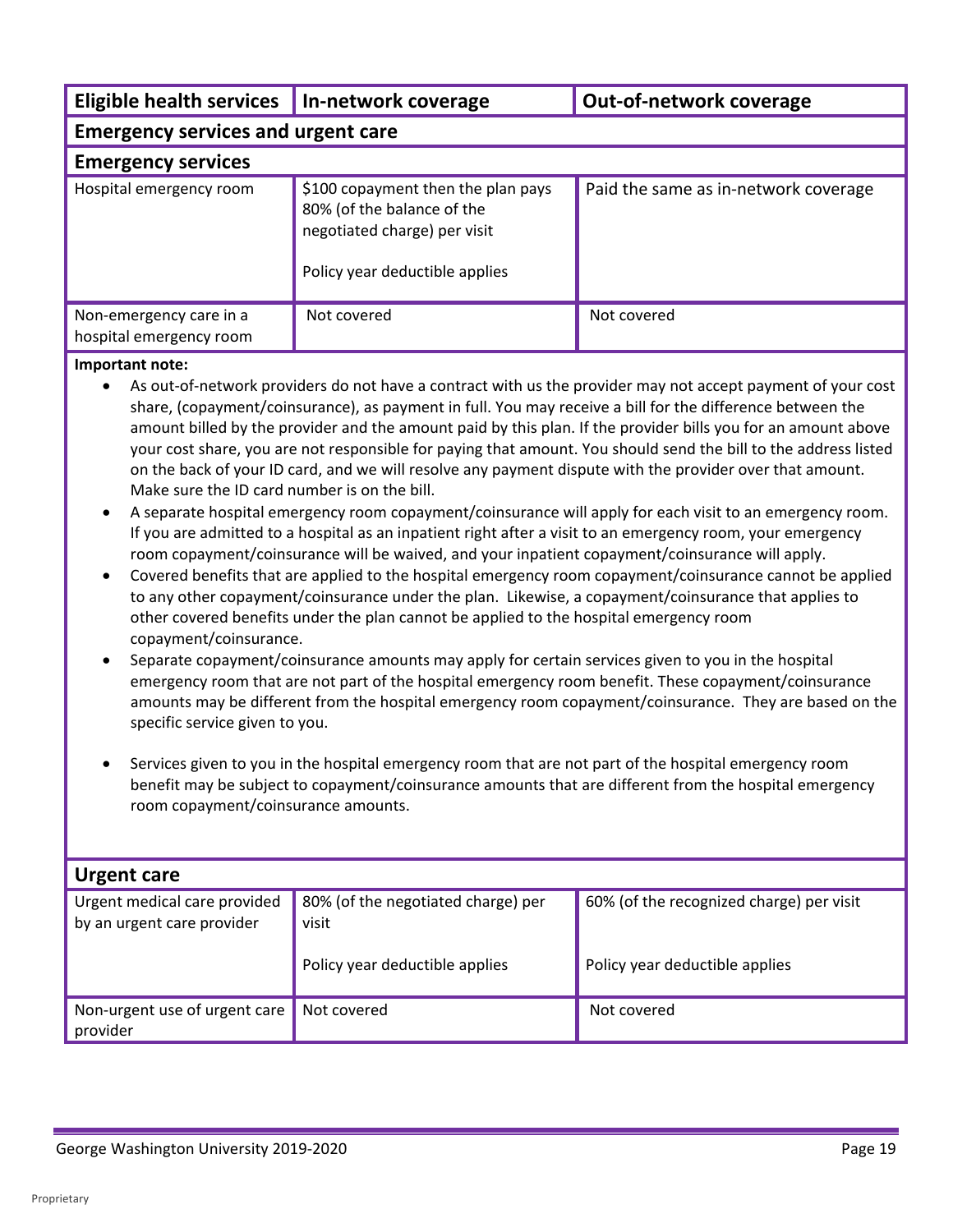| Eligible health services   In-network coverage                                          |                                                                                            | Out-of-network coverage                                                                  |  |
|-----------------------------------------------------------------------------------------|--------------------------------------------------------------------------------------------|------------------------------------------------------------------------------------------|--|
| Pediatric dental care (Limited to covered persons through the end of the month in which |                                                                                            |                                                                                          |  |
| the person turns age 19)                                                                |                                                                                            |                                                                                          |  |
| Type A services                                                                         | 100% (of the negotiated charge) per<br>visit                                               | 70% (of the recognized charge) per visit                                                 |  |
|                                                                                         | No copayment or deductible applies                                                         | Policy year deductible applies                                                           |  |
| Type B services                                                                         | 70% (of the negotiated charge) per<br>visit                                                | 50% (of the recognized charge) per visit                                                 |  |
|                                                                                         | No copayment or deductible applies                                                         | Policy year deductible applies                                                           |  |
| Type C services                                                                         | 50% (of the negotiated charge) per<br>visit                                                | 50% (of the recognized charge) per visit                                                 |  |
|                                                                                         | No copayment or deductible applies                                                         | Policy year deductible applies                                                           |  |
| Orthodontic services                                                                    | 50% (of the negotiated charge) per<br>visit                                                | 50% (of the recognized charge) per visit                                                 |  |
|                                                                                         | No copayment or deductible applies                                                         | Policy year deductible applies                                                           |  |
| Dental emergency treatment                                                              | Covered according to the type of<br>benefit and the place where the<br>service is received | Covered according to the type of benefit and<br>the place where the service is received. |  |
| <b>Specific conditions</b>                                                              |                                                                                            |                                                                                          |  |
| <b>Birthing center (facility charges)</b>                                               |                                                                                            |                                                                                          |  |
| Inpatient (room and board<br>and other miscellaneous<br>services and supplies)          | Paid at the same cost-sharing as<br>hospital care.                                         | Paid at the same cost-sharing as hospital<br>care.                                       |  |
|                                                                                         | Diabetic services and supplies (including equipment and training)                          |                                                                                          |  |
| Diabetic services and supplies<br>(including equipment and<br>training)                 | Covered according to the type of<br>benefit and the place where the<br>service is received | Covered according to the type of benefit<br>and the place where the service is received  |  |
| <b>Impacted wisdom teeth</b>                                                            |                                                                                            |                                                                                          |  |
| Impacted wisdom teeth                                                                   | 100% (of the negotiated charge) per<br>visit                                               | 100% (of the recognized charge) per visit                                                |  |
|                                                                                         | Policy year deductible applies                                                             | Policy year deductible applies                                                           |  |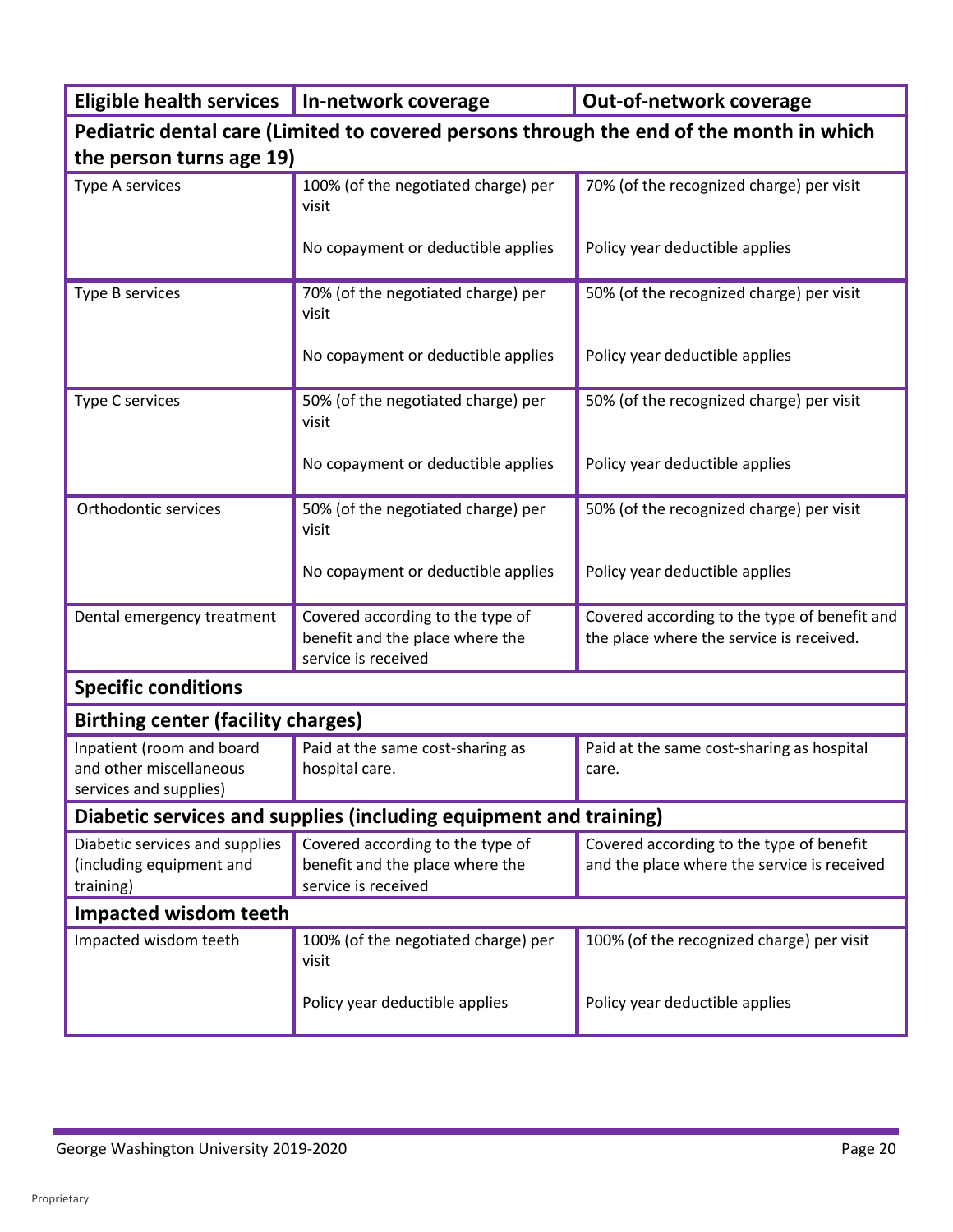| <b>Eligible health services</b>                                                                           | In-network coverage                                                                         | Out-of-network coverage                                                                                                                                                                                                                                              |
|-----------------------------------------------------------------------------------------------------------|---------------------------------------------------------------------------------------------|----------------------------------------------------------------------------------------------------------------------------------------------------------------------------------------------------------------------------------------------------------------------|
| Accidental injury to sound natural teeth                                                                  |                                                                                             |                                                                                                                                                                                                                                                                      |
| Accidental injury to sound<br>natural teeth                                                               | 100% (of the negotiated charge) per<br>visit                                                | 100% (of the recognized charge) per visit                                                                                                                                                                                                                            |
|                                                                                                           | Policy year deductible applies                                                              | Policy year deductible applies                                                                                                                                                                                                                                       |
| treatment                                                                                                 |                                                                                             | Temporomandibular joint dysfunction (TMJ) and craniomandibular joint dysfunction (CMJ)                                                                                                                                                                               |
| <b>TMJ</b> and <b>CMJ</b> treatment                                                                       | Covered according to the type of<br>benefit and the place where the<br>service is received. | Covered according to the type of benefit and<br>the place where the service is received.                                                                                                                                                                             |
| <b>Dermatological treatment</b>                                                                           |                                                                                             |                                                                                                                                                                                                                                                                      |
| Dermatological treatment                                                                                  | Covered according to the type of<br>benefit and the place where the<br>service is received. | Covered according to the type of benefit and<br>the place where the service is received.                                                                                                                                                                             |
| <b>Maternity care</b>                                                                                     |                                                                                             |                                                                                                                                                                                                                                                                      |
| Maternity care (includes<br>delivery and postpartum care<br>services in a hospital or<br>birthing center) | Covered according to the type of<br>benefit and the place where the<br>service is received. | Covered according to the type of benefit and<br>the place where the service is received.                                                                                                                                                                             |
| Well newborn nursery care in<br>a hospital or birthing center                                             | 80% (of the negotiated charge) per<br>visit                                                 | 60% (of the recognized charge) per visit                                                                                                                                                                                                                             |
|                                                                                                           | Policy year deductible applies                                                              | Policy year deductible applies                                                                                                                                                                                                                                       |
|                                                                                                           |                                                                                             | Note: The per admission copayment amount and/or policy year deductible for newborns will be waived for nursery charges for the<br>duration of the newborn's initial routine facility stay. The nursery charges waiver will not apply for non-routine facility stays. |
| <b>Pregnancy complications</b>                                                                            |                                                                                             |                                                                                                                                                                                                                                                                      |
| inpatient<br>(room and board and other<br>miscellaneous services and<br>supplies)                         | Covered according to the type of<br>benefit and the place where the<br>service is received. | Covered according to the type of benefit and<br>the place where the service is received.                                                                                                                                                                             |
| Subject to semi-private room<br>rate unless intensive care<br>unit required                               |                                                                                             |                                                                                                                                                                                                                                                                      |
| Room and board includes<br>intensive care                                                                 |                                                                                             |                                                                                                                                                                                                                                                                      |

L

÷,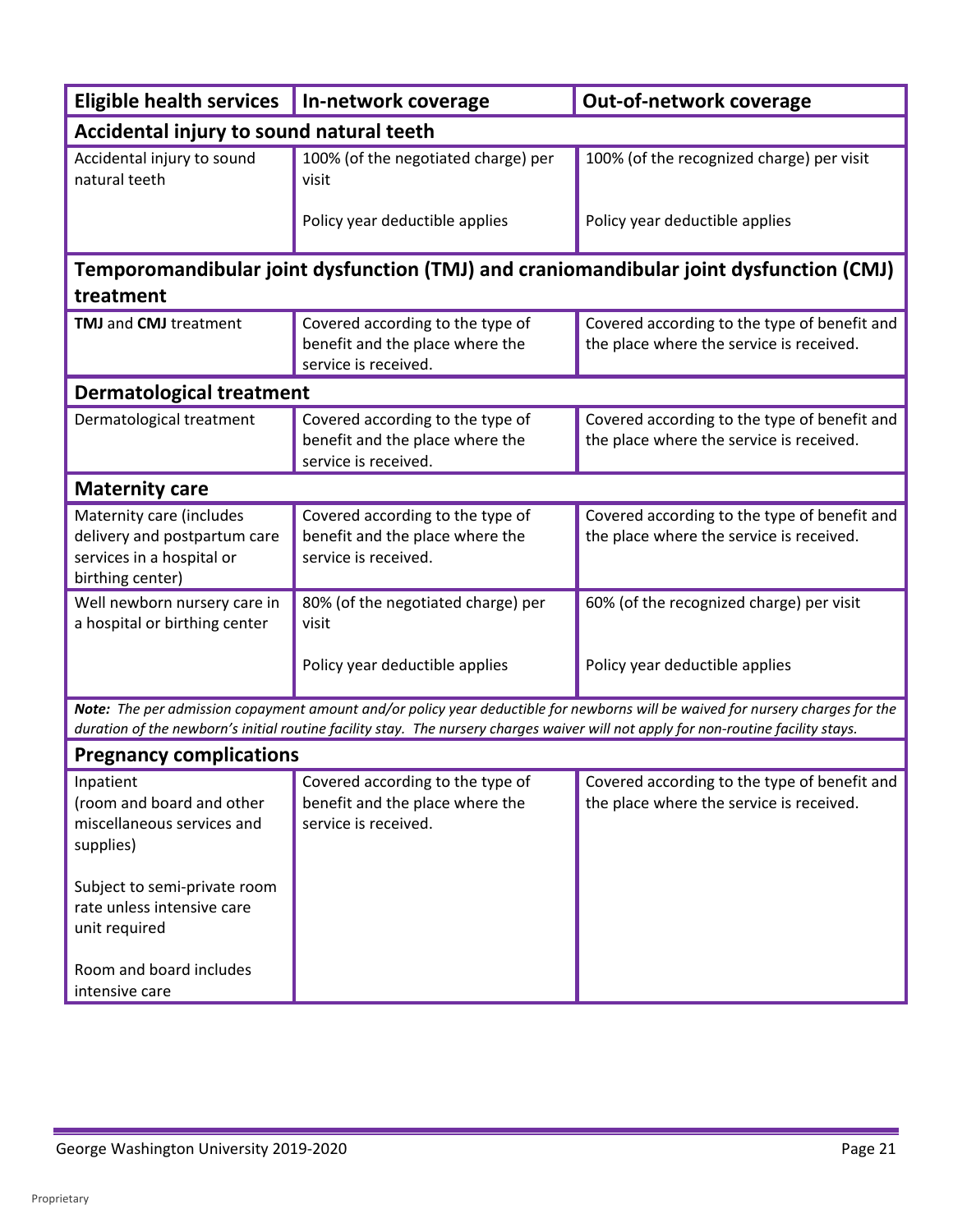| <b>Eligible health services</b>                                                                                         | In-network coverage                                                                         | Out-of-network coverage                                                                  |  |  |
|-------------------------------------------------------------------------------------------------------------------------|---------------------------------------------------------------------------------------------|------------------------------------------------------------------------------------------|--|--|
|                                                                                                                         | Family planning services – other                                                            |                                                                                          |  |  |
| Voluntary sterilization for<br>Males-<br>Inpatient physician or<br>specialist surgical services                         | Covered according to the type of<br>benefit and the place where the<br>service is received  | Covered according to the type of benefit<br>and the place where the service is received  |  |  |
| Voluntary sterilization for<br>males-<br>Outpatient physician or<br>specialist surgical services                        | Covered according to the type of<br>benefit and the place where the<br>service is received  | Covered according to the type of benefit<br>and the place where the service is received  |  |  |
| Gender reassignment (sex change) treatment                                                                              |                                                                                             |                                                                                          |  |  |
| Surgical, hormone<br>replacement therapy, and<br>counseling treatment                                                   | Covered according to the type of<br>benefit and the place where the<br>service is received. | Covered according to the type of benefit and<br>the place where the service is received. |  |  |
| <b>Tracheal shave</b>                                                                                                   | Covered according to the type of<br>benefit and the place where the<br>service is received. | Covered according to the type of benefit and<br>the place where the service is received. |  |  |
| Tracheal shave maximum per<br>policy year                                                                               | Covered according to the type of<br>benefit and the place where the<br>service is received. | Covered according to the type of benefit and<br>the place where the service is received. |  |  |
| Electrolysis of face and neck<br>Maximum Benefit: \$1,200 per<br>policy year                                            | Covered according to the type of<br>benefit and the place where the<br>service is received. | Covered according to the type of benefit and<br>the place where the service is received. |  |  |
| Autism spectrum disorder                                                                                                |                                                                                             |                                                                                          |  |  |
| Autism spectrum disorder<br>diagnosis and testing                                                                       | Covered according to the type of<br>benefit and the place where the<br>service is received  | Covered according to the type of benefit and<br>the place where the service is received  |  |  |
| Autism spectrum disorder<br>treatment<br>(includes physician and<br>specialist office visits,<br>diagnosis and testing) | Covered according to the type of<br>benefit and the place where the<br>service is received  | Covered according to the type of benefit and<br>the place where the service is received  |  |  |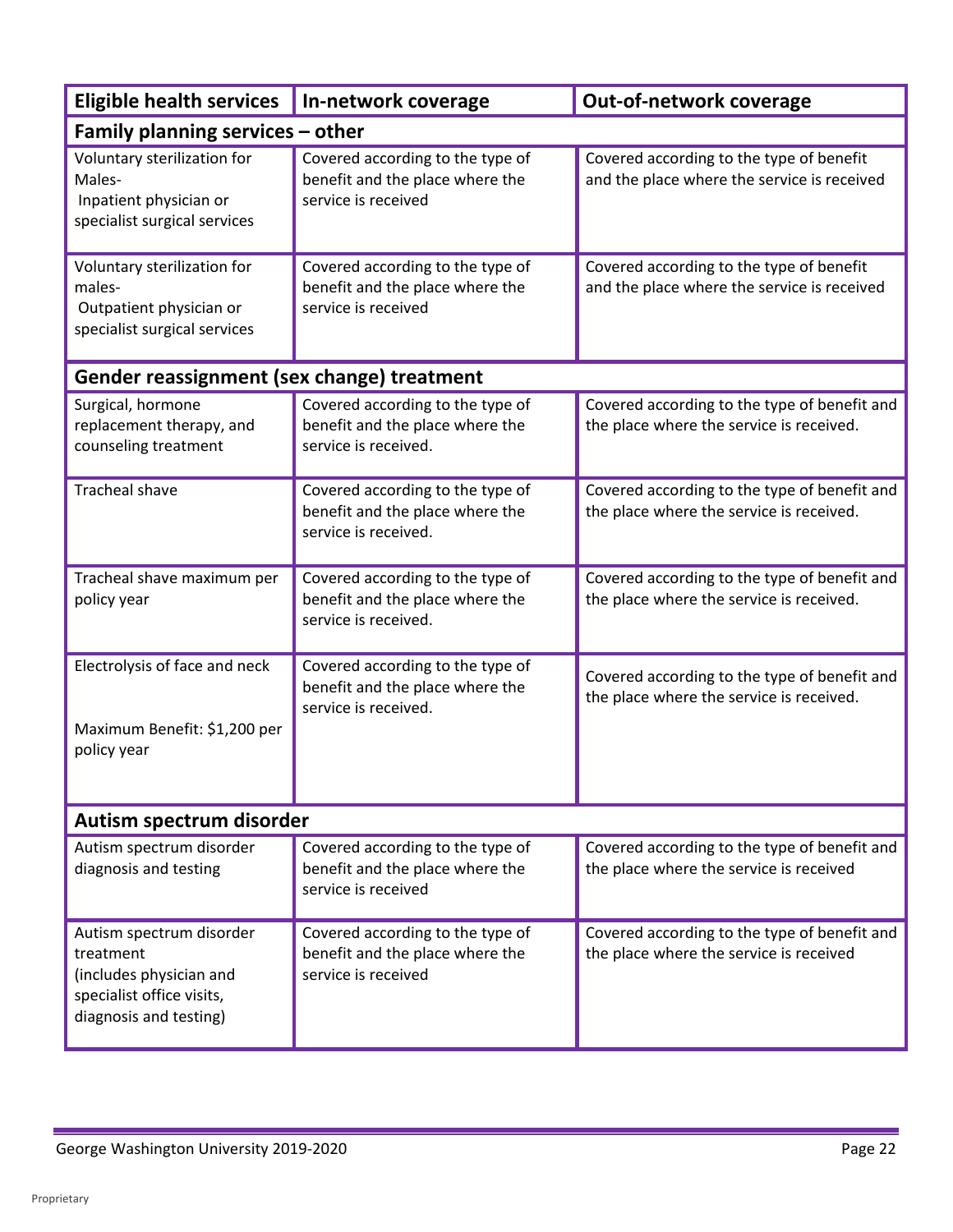| <b>Eligible health services</b>                                                                                                                                                                                                                                                                                                                     | In-network coverage                                                                        | <b>Out-of-network coverage</b>                                                          |
|-----------------------------------------------------------------------------------------------------------------------------------------------------------------------------------------------------------------------------------------------------------------------------------------------------------------------------------------------------|--------------------------------------------------------------------------------------------|-----------------------------------------------------------------------------------------|
| Physical, occupational, and<br>speech therapy associated<br>with diagnosis of autism<br>spectrum disorder                                                                                                                                                                                                                                           | Covered according to the type of<br>benefit and the place where the<br>service is received | Covered according to the type of benefit and<br>the place where the service is received |
| Applied behavior analysis                                                                                                                                                                                                                                                                                                                           | Covered according to the type of<br>benefit and the place where the<br>service is received | Covered according to the type of benefit and<br>the place where the service is received |
| <b>Mental health treatment</b>                                                                                                                                                                                                                                                                                                                      |                                                                                            |                                                                                         |
| Mental health treatment – inpatient                                                                                                                                                                                                                                                                                                                 |                                                                                            |                                                                                         |
| Inpatient hospital mental<br>disorders treatment<br>(room and board and other<br>miscellaneous hospital                                                                                                                                                                                                                                             | 80% (of the negotiated charge) per<br>visit<br>Policy year deductible applies              | 60% (of the recognized charge) per visit<br>Policy year deductible applies              |
| services and supplies)<br>Inpatient residential<br>treatment facility mental<br>disorders treatment (room<br>and board and other<br>miscellaneous residential<br>treatment facility services and<br>supplies)<br>Subject to semi-private room<br>rate unless intensive care unit<br>is required<br>Mental disorder room and<br>board intensive care |                                                                                            |                                                                                         |
| <b>Mental health treatment - outpatient</b>                                                                                                                                                                                                                                                                                                         |                                                                                            |                                                                                         |
| Outpatient mental disorders<br>treatment office visits to a<br>physician or behavioral health<br>provider                                                                                                                                                                                                                                           | 80% (of the negotiated charge) per<br>visit<br>Policy year deductible applies              | 60% (of the recognized charge) per visit<br>Policy year deductible applies              |
| (includes telemedicine<br>consultations)                                                                                                                                                                                                                                                                                                            |                                                                                            |                                                                                         |
| Other outpatient mental<br>disorders treatment (includes<br>skilled behavioral health<br>services in the home)<br>Partial hospitalization<br>treatment<br>Intensive Outpatient Program                                                                                                                                                              | 80% (of the negotiated charge) per<br>visit<br>Policy year deductible applies              | 60% (of the recognized charge) per visit<br>Policy year deductible applies              |

Ĺ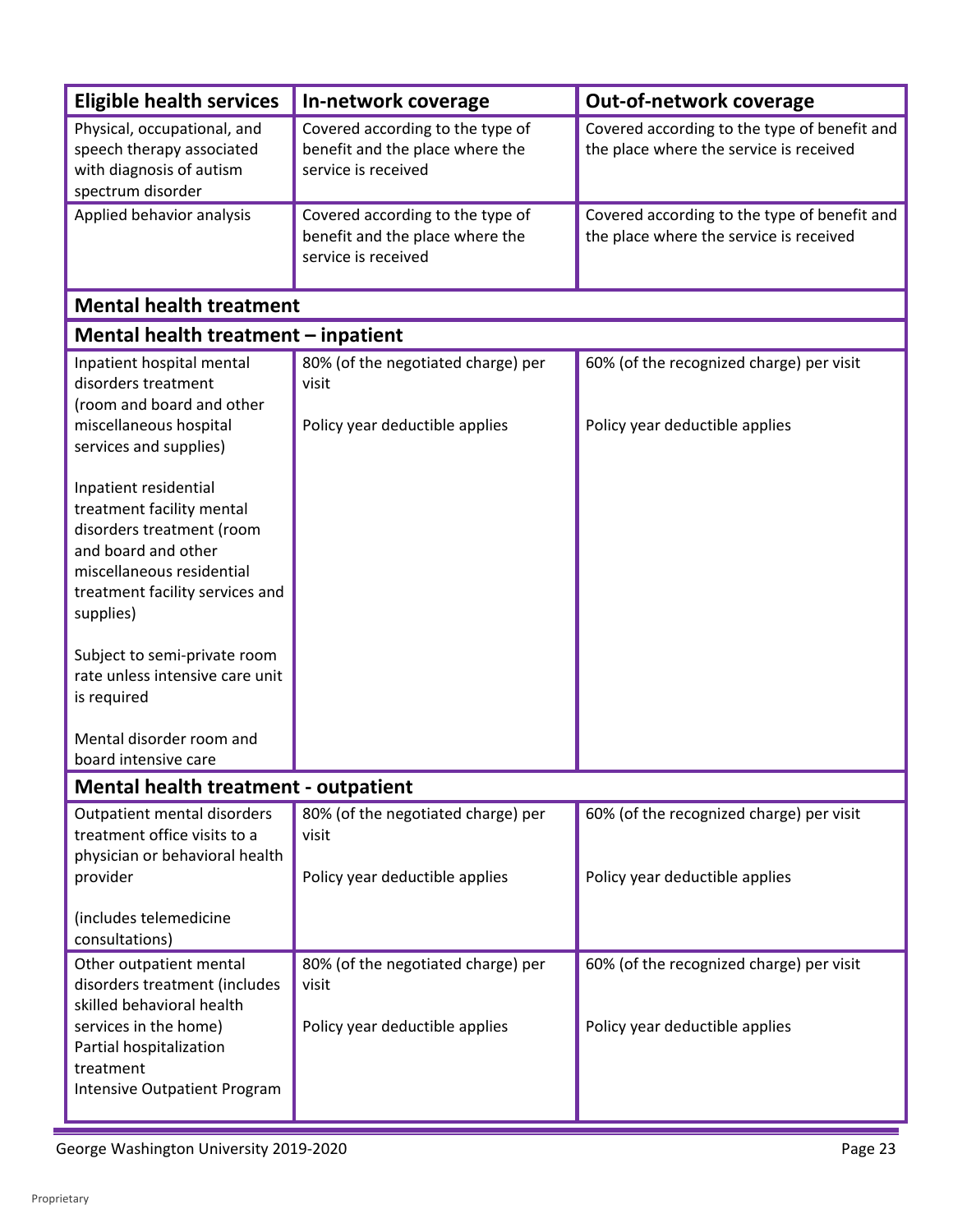| <b>Eligible health services</b>                                                                                  | In-network coverage                                                           | Out-of-network coverage                                                                   |  |  |
|------------------------------------------------------------------------------------------------------------------|-------------------------------------------------------------------------------|-------------------------------------------------------------------------------------------|--|--|
| Substance abuse related disorders treatment-inpatient                                                            |                                                                               |                                                                                           |  |  |
| Inpatient hospital substance<br>abuse detoxification (room<br>and board and other<br>miscellaneous hospital      | 80% (of the negotiated charge) per<br>visit<br>Policy year deductible applies | 60% (of the recognized charge) per visit<br>Policy year deductible applies                |  |  |
| services and supplies)                                                                                           |                                                                               |                                                                                           |  |  |
| Inpatient hospital substance<br>abuse rehabilitation<br>(room and board and other                                |                                                                               |                                                                                           |  |  |
| miscellaneous hospital<br>services and supplies)                                                                 |                                                                               |                                                                                           |  |  |
| Inpatient residential<br>treatment facility substance<br>abuse (room and board and<br>miscellaneous<br>residenti |                                                                               |                                                                                           |  |  |
| treatment facility services and<br>supplies)                                                                     |                                                                               |                                                                                           |  |  |
| Subject to semi-private room<br>rate unless intensive care unit<br>is required                                   |                                                                               |                                                                                           |  |  |
| Substance abuse room and<br>board intensive care                                                                 |                                                                               |                                                                                           |  |  |
|                                                                                                                  |                                                                               | Substance abuse related disorders treatment-outpatient: detoxification and rehabilitation |  |  |
| Outpatient substance abuse<br>office visits to a physician or<br>behavioral health provider                      | 80% (of the negotiated charge) per<br>visit                                   | 60% (of the recognized charge) per visit                                                  |  |  |
| (includes telemedicine<br>consultations)                                                                         | Policy year deductible applies                                                | Policy year deductible applies                                                            |  |  |
| Other outpatient substance<br>abuse services                                                                     | 80% (of the negotiated charge) per<br>visit                                   | 60% (of the recognized charge) per visit                                                  |  |  |
| Partial hospitalization<br>treatment                                                                             | Policy year deductible applies                                                | Policy year deductible applies                                                            |  |  |
| Intensive Outpatient Program                                                                                     |                                                                               |                                                                                           |  |  |
| Reconstructive surgery and supplies                                                                              |                                                                               |                                                                                           |  |  |
| Reconstructive surgery and<br>supplies (includes                                                                 | Covered according to the type of<br>benefit and the place where the           | Covered according to the type of benefit and<br>the place where the service is received.  |  |  |
| reconstructive breast surgery)                                                                                   | service is received.                                                          |                                                                                           |  |  |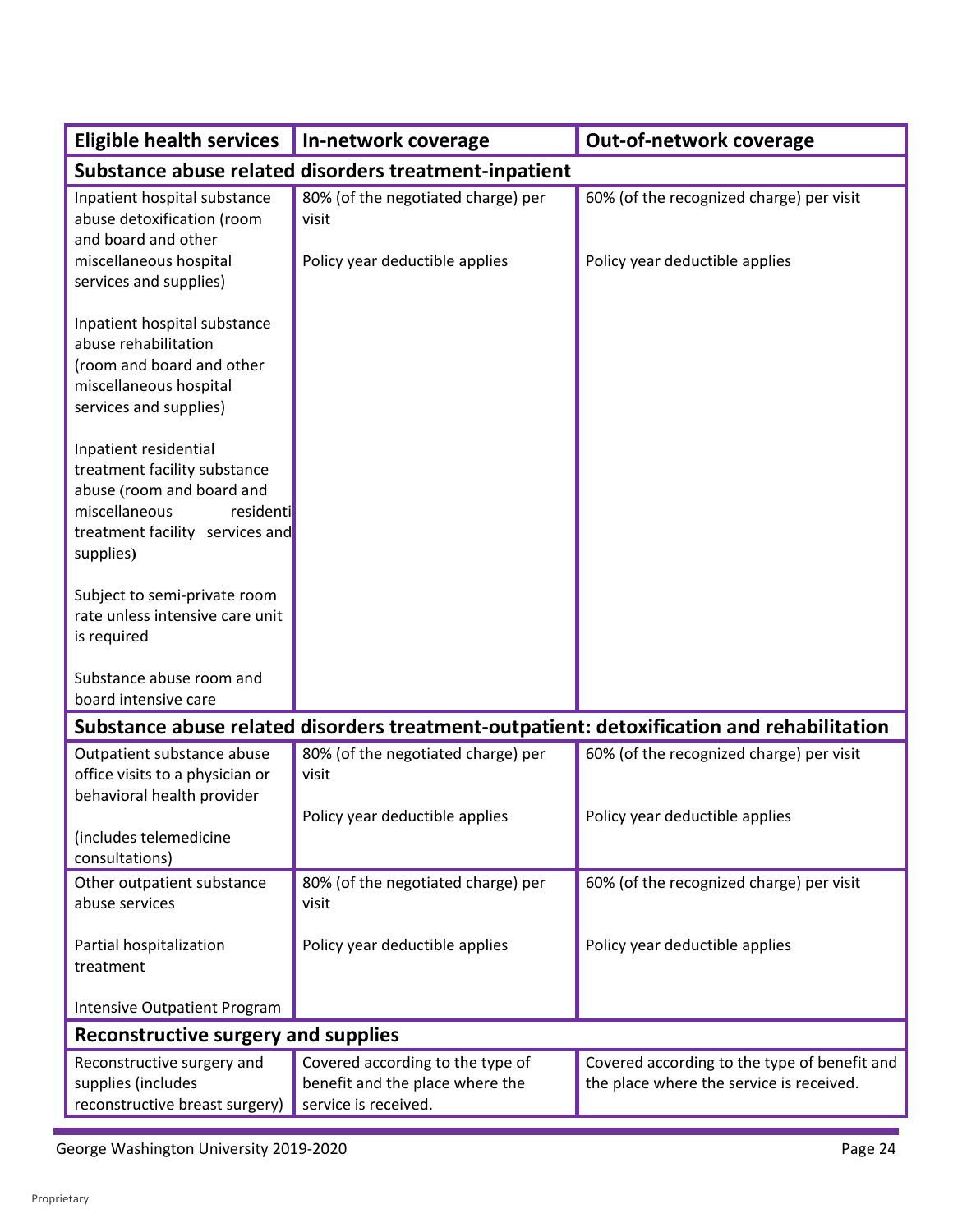| <b>Eligible health services</b>                                                                                                                           | In-network                                                                                     | In-network     |                                                                                   | Out-of-network                                                                                 |
|-----------------------------------------------------------------------------------------------------------------------------------------------------------|------------------------------------------------------------------------------------------------|----------------|-----------------------------------------------------------------------------------|------------------------------------------------------------------------------------------------|
|                                                                                                                                                           | coverage Network                                                                               |                | coverage Network                                                                  | coverage Network                                                                               |
|                                                                                                                                                           | (IOE facility)                                                                                 |                | (Non-IOE facility)                                                                | <b>Non-IOE facility and</b>                                                                    |
|                                                                                                                                                           |                                                                                                |                |                                                                                   | out-of-network                                                                                 |
|                                                                                                                                                           |                                                                                                |                |                                                                                   | facility                                                                                       |
| <b>Transplant services</b>                                                                                                                                |                                                                                                |                |                                                                                   |                                                                                                |
| Inpatient and outpatient<br>transplant facility services                                                                                                  | Covered according to the<br>type of benefit and the<br>place where the service is<br>received. | received.      | Covered according to the<br>type of benefit and the<br>place where the service is | Covered according to the<br>type of benefit and the<br>place where the service is<br>received. |
| Inpatient and outpatient<br>transplant physician and<br>specialist services                                                                               | Covered according to the<br>type of benefit and the<br>place where the service is<br>received. | received.      | Covered according to the<br>type of benefit and the<br>place where the service is | Covered according to the<br>type of benefit and the<br>place where the service is<br>received. |
| Transplant services-travel and<br>lodging                                                                                                                 | Covered                                                                                        | Covered        |                                                                                   | Covered                                                                                        |
| Lifetime Maximum payable<br>for Travel and Lodging<br>Expenses for any one<br>transplant, including tandem<br>transplants                                 | \$10,000                                                                                       | \$10,000       |                                                                                   | \$10,000                                                                                       |
| Maximum payable for Lodging<br>Expenses per IOE patient                                                                                                   | \$50 per night                                                                                 | \$50 per night |                                                                                   | \$50 per night                                                                                 |
| Maximum payable for Lodging<br>Expenses per companion                                                                                                     | \$50 per night                                                                                 | \$50 per night |                                                                                   | \$50 per night                                                                                 |
| <b>Eligible health services</b>                                                                                                                           | In-network coverage                                                                            |                |                                                                                   | Out-of-network coverage                                                                        |
| <b>Treatment of infertility</b>                                                                                                                           |                                                                                                |                |                                                                                   |                                                                                                |
| <b>Basic infertility services</b><br>Inpatient and outpatient care<br>- basic infertility                                                                 | Covered according to the type of<br>benefit and the place where the<br>service is received.    |                |                                                                                   | Covered according to the type of benefit<br>and the place where the service is received.       |
| <b>Specific therapies and tests</b>                                                                                                                       |                                                                                                |                |                                                                                   |                                                                                                |
| <b>Outpatient diagnostic testing</b>                                                                                                                      |                                                                                                |                |                                                                                   |                                                                                                |
| Diagnostic complex imaging<br>services performed in the<br>outpatient department of a<br>hospital or other facility                                       | 80% (of the negotiated charge) per<br>visit<br>Policy year deductible applies                  |                | Policy year deductible applies                                                    | 60% (of the recognized charge) per visit                                                       |
| Diagnostic lab work and<br>radiological services<br>performed in a physician's<br>office, the outpatient<br>department of a hospital or<br>other facility | 80% (of the negotiated charge) per<br>visit<br>Policy year deductible applies                  |                | Policy year deductible applies                                                    | 60% (of the recognized charge) per visit                                                       |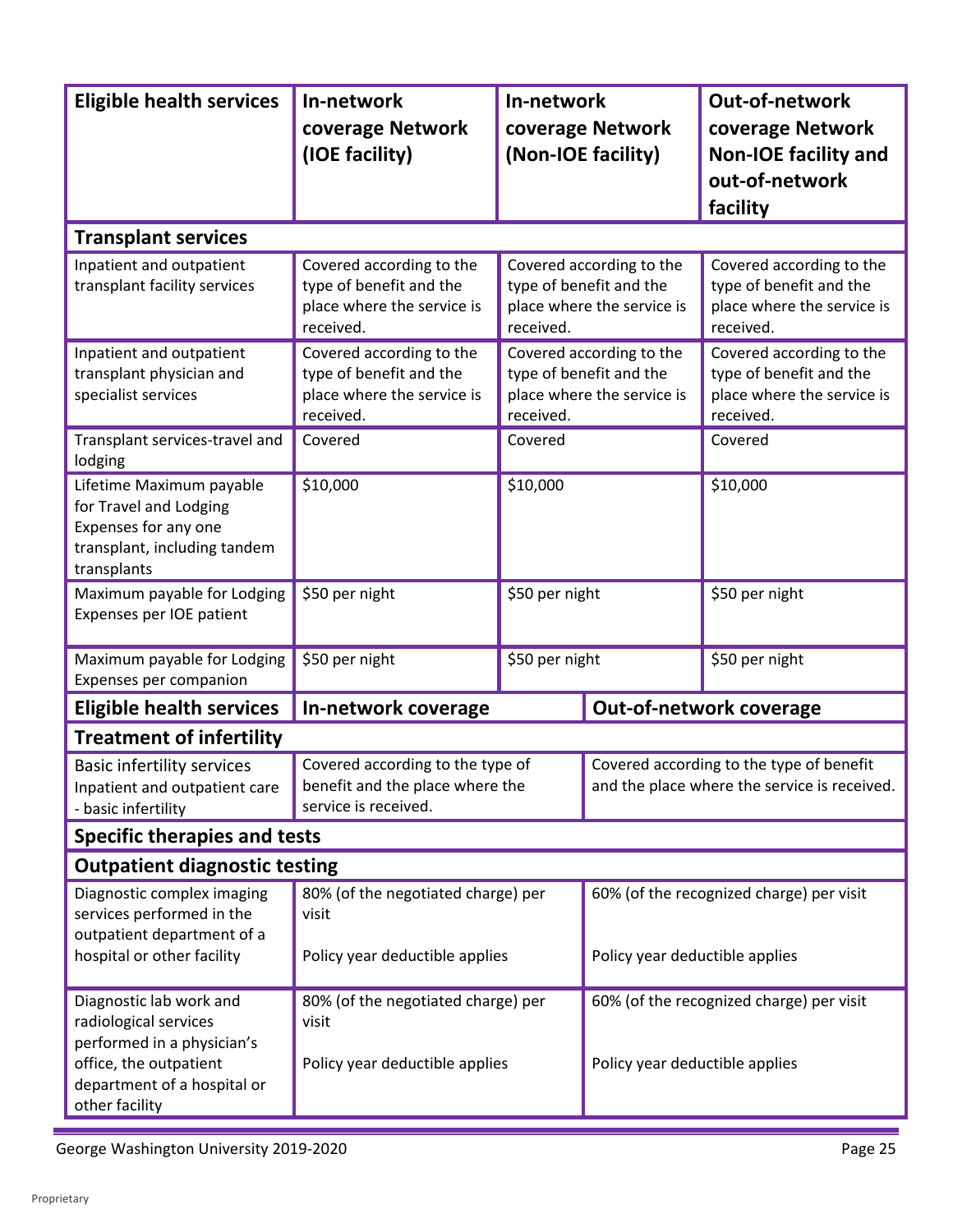| <b>Eligible health services</b>                                                                                                                         | In-network coverage                                                                         | Out-of-network coverage                                                                     |  |
|---------------------------------------------------------------------------------------------------------------------------------------------------------|---------------------------------------------------------------------------------------------|---------------------------------------------------------------------------------------------|--|
| Chemotherapy                                                                                                                                            |                                                                                             |                                                                                             |  |
| Chemotherapy                                                                                                                                            | 80% (of the negotiated charge) per<br>visit                                                 | 60% (of the recognized charge) per visit                                                    |  |
|                                                                                                                                                         | Policy year deductible applies                                                              | Policy year deductible applies                                                              |  |
| Hormone replacement therapy                                                                                                                             |                                                                                             |                                                                                             |  |
| Hormone replacement<br>therapy                                                                                                                          | Covered according to the type of<br>benefit and the place where the<br>service is received. | Covered according to the type of benefit<br>and the place where the service is received.    |  |
| <b>Outpatient infusion therapy</b>                                                                                                                      |                                                                                             |                                                                                             |  |
| Outpatient infusion therapy<br>performed in a covered<br>person's home, physician's<br>office, outpatient department<br>of a hospital or other facility | Covered according to the type of<br>benefit and the place where the<br>service is received. | Covered according to the type of benefit<br>and the place where the service is<br>received. |  |
| <b>Outpatient radiation therapy</b>                                                                                                                     |                                                                                             |                                                                                             |  |
| Outpatient radiation therapy                                                                                                                            | 80% (of the negotiated charge) per<br>visit                                                 | 60% (of the recognized charge) per visit                                                    |  |
|                                                                                                                                                         | Policy year deductible applies                                                              | Policy year deductible applies                                                              |  |
| <b>Outpatient respiratory therapy</b>                                                                                                                   |                                                                                             |                                                                                             |  |
| Respiratory therapy                                                                                                                                     | 80% (of the negotiated charge) per<br>visit                                                 | 60% (of the recognized charge) per visit                                                    |  |
|                                                                                                                                                         | Policy year deductible applies                                                              | Policy year deductible applies                                                              |  |
| Transfusion or kidney dialysis of blood                                                                                                                 |                                                                                             |                                                                                             |  |
| Transfusion or kidney dialysis<br>of blood                                                                                                              | Covered according to the type of<br>benefit and the place where the<br>service is received  | Covered according to the type of benefit<br>and the place where the service is received     |  |
|                                                                                                                                                         | Short-term cardiac and pulmonary rehabilitation services                                    |                                                                                             |  |
| Cardiac rehabilitation                                                                                                                                  | 80% (of the negotiated charge) per<br>visit                                                 | 60% (of the recognized charge) per visit                                                    |  |
|                                                                                                                                                         | Policy year deductible applies                                                              | Policy year deductible applies                                                              |  |
| Pulmonary rehabilitation                                                                                                                                | 80% (of the negotiated charge) per<br>visit                                                 | 60% (of the recognized charge) per visit                                                    |  |
|                                                                                                                                                         | Policy year deductible applies                                                              | Policy year deductible applies                                                              |  |

г

 $\overline{\phantom{a}}$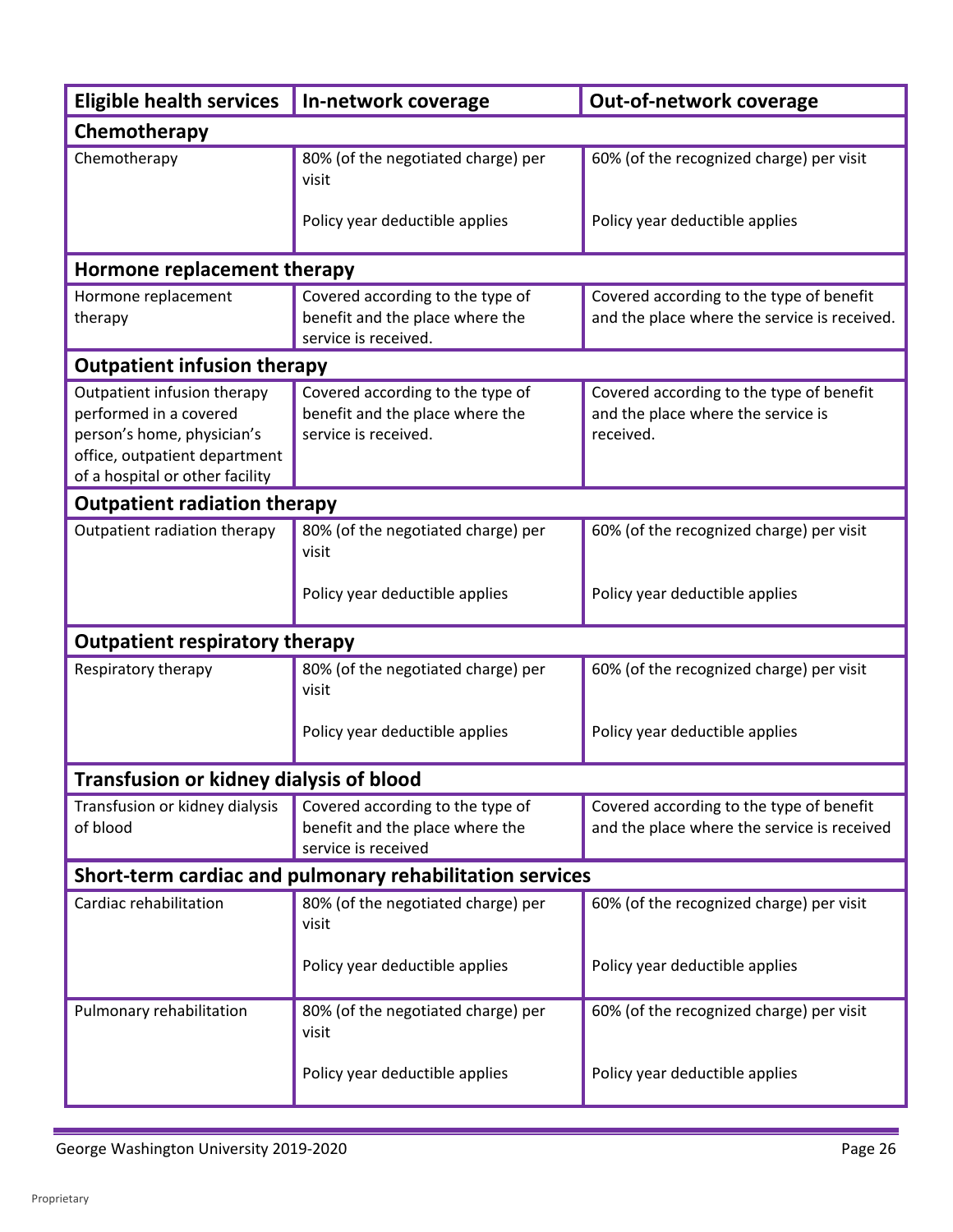| <b>Eligible health services</b>                                                                                   | In-network coverage                                                                         | Out-of-network coverage                                                                     |
|-------------------------------------------------------------------------------------------------------------------|---------------------------------------------------------------------------------------------|---------------------------------------------------------------------------------------------|
| Short-term rehabilitation and habilitation therapy services                                                       |                                                                                             |                                                                                             |
| Outpatient physical,<br>occupational, speech, and<br>cognitive therapies                                          | 80% (of the negotiated charge) per<br>visit                                                 | 60% (of the recognized charge) per visit                                                    |
| Combined for short-term<br>rehabilitation services and<br>habilitation therapy services                           | Policy year deductible applies                                                              | Policy year deductible applies                                                              |
| <b>Chiropractic services</b>                                                                                      |                                                                                             |                                                                                             |
| Chiropractic services                                                                                             | 80% (of the negotiated charge) per<br>visit                                                 | 60% (of the recognized charge) per visit                                                    |
|                                                                                                                   | Policy year deductible applies                                                              | Policy year deductible applies                                                              |
| <b>Diagnostic testing for learning disabilities</b>                                                               |                                                                                             |                                                                                             |
| Diagnostic testing for learning<br>disabilities                                                                   | Covered according to the type of<br>benefit and the place where the<br>service is received. | Covered according to the type of benefit<br>and the place where the service is received.    |
| <b>Specialty prescription drugs</b>                                                                               |                                                                                             |                                                                                             |
|                                                                                                                   | (Purchased and injected or infused by your provider in an outpatient setting)               |                                                                                             |
| Specialty prescription drugs<br>purchased and injected or<br>infused by your provider in an<br>outpatient setting | Covered according to the type of<br>benefit or the place where the service<br>is received.  | Covered according to the type of benefit or<br>the place where the service is received.     |
| <b>Other services and supplies</b>                                                                                |                                                                                             |                                                                                             |
| Acupuncture in lieu of<br>anesthesia                                                                              | Covered according to the type of<br>benefit and the place where the<br>service is received  | Covered according to the type of benefit<br>and the place where the service is received     |
| Emergency ground, air, and<br>water ambulance                                                                     | 100% (of the negotiated charge) per<br>visit                                                | 100% (of the recognized charge) per visit                                                   |
|                                                                                                                   | Policy year deductible applies                                                              | Policy year deductible applies                                                              |
| Clinical trial therapies<br>(experimental or<br>investigational)                                                  | Covered according to the type of<br>benefit and the place where the<br>service is received. | Covered according to the type of benefit<br>and the place where the service is<br>received. |
| Clinical trial (routine patient<br>costs)                                                                         | Covered according to the type of<br>benefit and the place where the<br>service is received. | Covered according to the type of benefit<br>and the place where the service is<br>received. |
| Durable medical and surgical<br>equipment                                                                         | 80% (of the negotiated charge) per<br>visit                                                 | 80% (of the recognized charge) per visit                                                    |
|                                                                                                                   | Policy year deductible applies                                                              | Policy year deductible applies                                                              |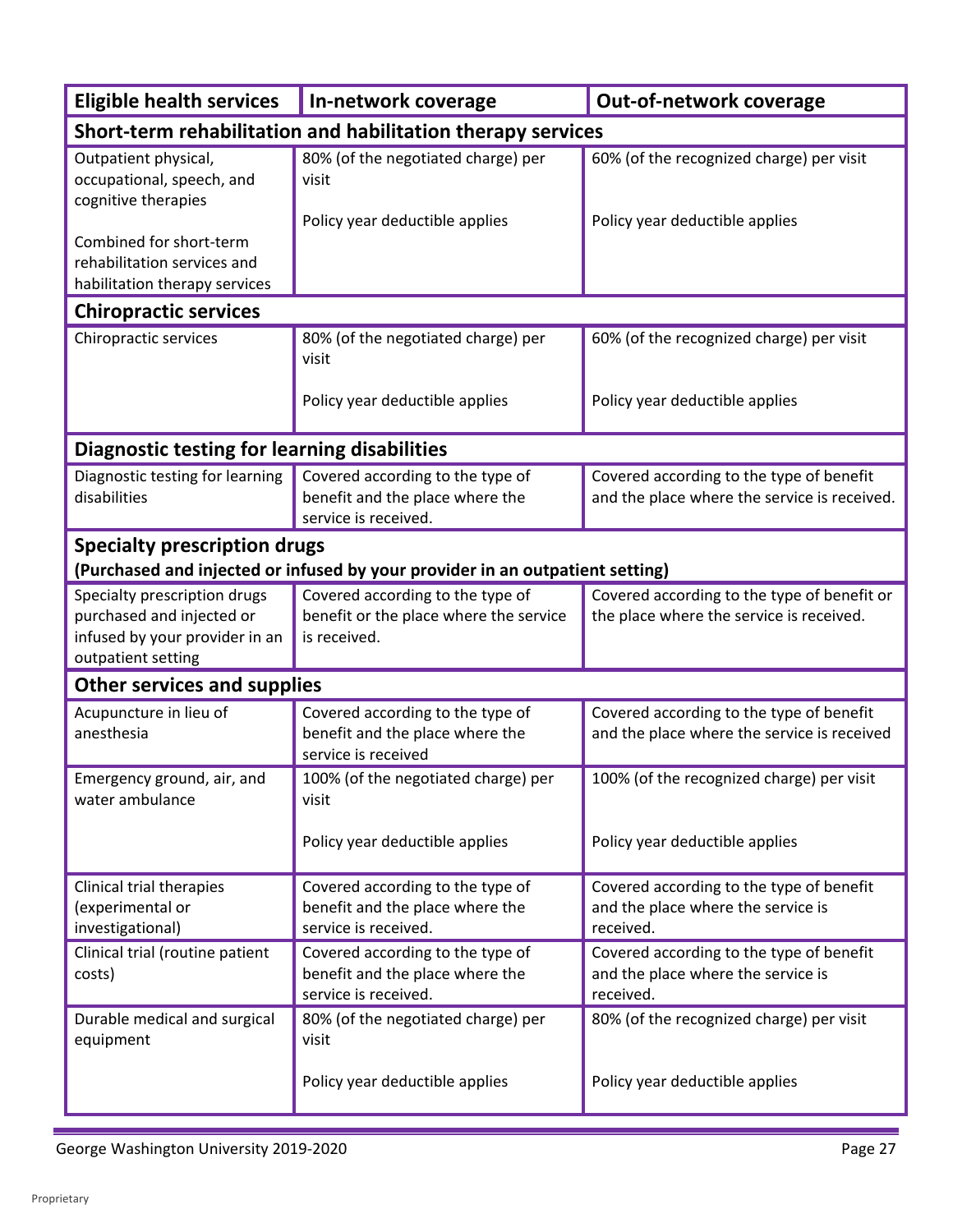| <b>Eligible health services</b>                                                                                            | In-network coverage                                                                         | Out-of-network coverage                                                                     |
|----------------------------------------------------------------------------------------------------------------------------|---------------------------------------------------------------------------------------------|---------------------------------------------------------------------------------------------|
| Enteral formulas and<br>nutritional supplements                                                                            | Covered according to the type of<br>benefit and the place where the<br>service is received. | Covered according to the type of benefit<br>and the place where the service is<br>received. |
| Osteoporosis (non-preventive<br>care) Physician's or<br>specialist's office visits                                         | Covered according to the type of<br>benefit and the place where the<br>service is received. | Covered according to the type of benefit<br>and the place where the service is received.    |
| <b>Prosthetic devices</b>                                                                                                  |                                                                                             |                                                                                             |
| <b>Prosthetic devices</b>                                                                                                  | 80% (of the negotiated charge) per<br>item                                                  | 60% (of the recognized charge) per item                                                     |
|                                                                                                                            | Policy year deductible applies                                                              | Policy year deductible applies                                                              |
| <b>Hearing aids and exams</b>                                                                                              |                                                                                             |                                                                                             |
| Hearing aid exams                                                                                                          | 80% (of the negotiated charge) per<br>visit                                                 | 60% (of the recognized charge) per visit                                                    |
|                                                                                                                            | Policy year deductible applies                                                              | Policy year deductible applies                                                              |
| Hearing aid exam maximum                                                                                                   | One hearing exam every policy year                                                          |                                                                                             |
| Hearing aids                                                                                                               | 80% (of the negotiated charge) per<br>visit                                                 | 60% (of the recognized charge) per visit                                                    |
|                                                                                                                            | Policy year deductible applies                                                              | Policy year deductible applies                                                              |
| Hearing aids maximum per<br>ear                                                                                            | One hearing aid per ear every policy year                                                   |                                                                                             |
| <b>Podiatric (foot care) treatment</b>                                                                                     |                                                                                             |                                                                                             |
| Physician and Specialist non-<br>routine foot care treatment                                                               | Covered according to the type of<br>benefit and the place where the<br>service is received. | Covered according to the type of benefit<br>and the place where the service is received.    |
| <b>Vision care</b>                                                                                                         |                                                                                             |                                                                                             |
| <b>Pediatric vision care</b><br>(Limited to covered persons through the end of the month in which the person turns age 19) |                                                                                             |                                                                                             |
| Pediatric routine vision exams (including refraction)                                                                      |                                                                                             |                                                                                             |
| Performed by a legally<br>qualified ophthalmologist or<br>optometrist                                                      | 100% (of the negotiated charge) per<br>visit                                                | 70% (of the recognized charge) per visit                                                    |
|                                                                                                                            | No policy year deductible applies                                                           | No policy year deductible applies                                                           |
| Maximum visits per policy<br>year                                                                                          | 1 visit                                                                                     |                                                                                             |
| <b>Pediatric comprehensive low vision evaluations</b>                                                                      |                                                                                             |                                                                                             |
| Performed by a legally<br>qualified ophthalmologist or<br>optometrist                                                      | Covered according to the type of<br>benefit and the place where the<br>service is received. | Covered according to the type of benefit<br>and the place where the service is received.    |
| Maximum                                                                                                                    | One comprehensive low vision evaluation every policy year                                   |                                                                                             |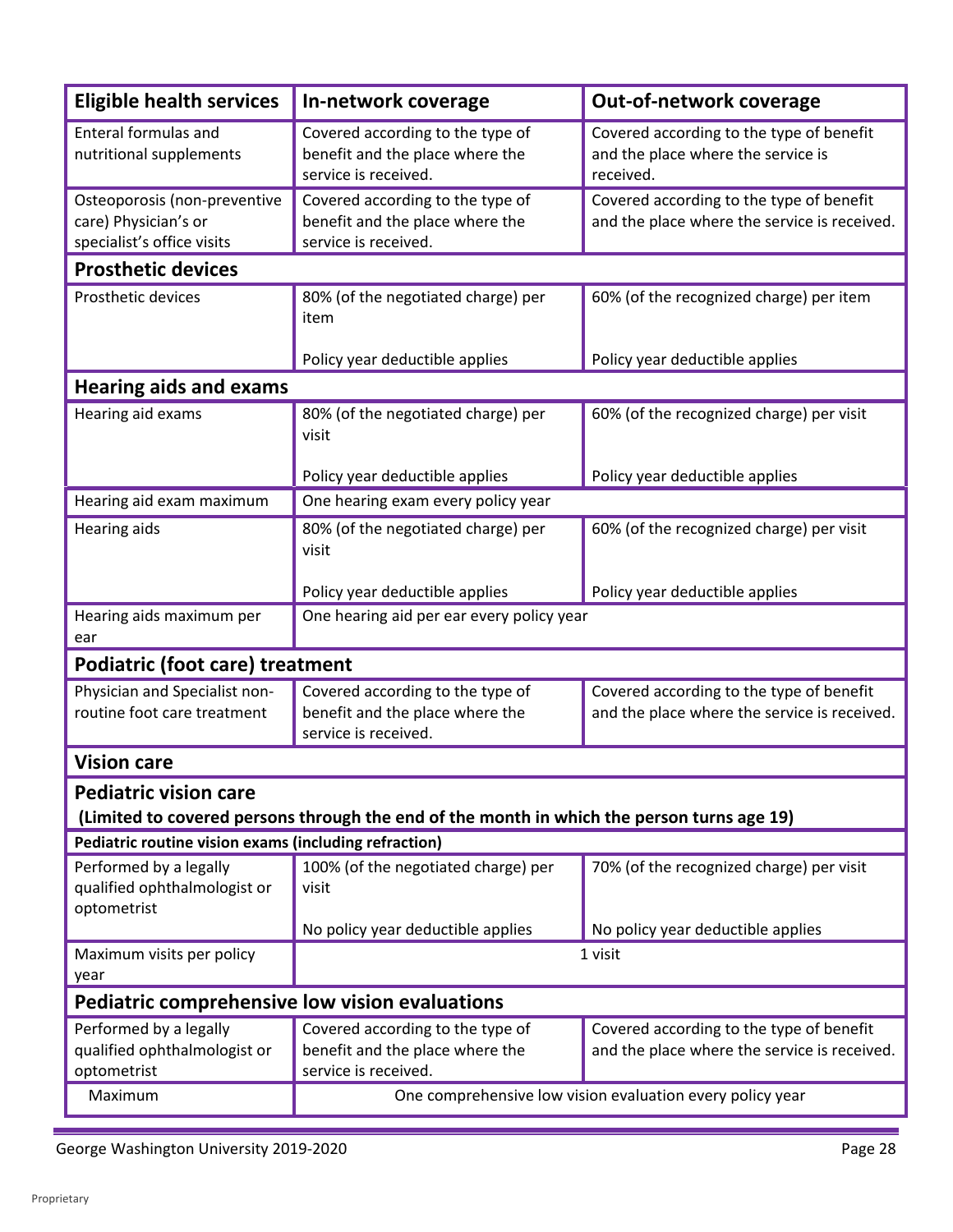| <b>Eligible health services</b>                                                                                                                                                                                                                                                                                                                                                                                                                | In-network coverage                                                                         | Out-of-network coverage                                                                                                   |
|------------------------------------------------------------------------------------------------------------------------------------------------------------------------------------------------------------------------------------------------------------------------------------------------------------------------------------------------------------------------------------------------------------------------------------------------|---------------------------------------------------------------------------------------------|---------------------------------------------------------------------------------------------------------------------------|
| <b>Pediatric vision care services and supplies</b>                                                                                                                                                                                                                                                                                                                                                                                             |                                                                                             |                                                                                                                           |
| Eyeglass frames, prescription<br>lenses or prescription contact<br>lenses                                                                                                                                                                                                                                                                                                                                                                      | 100% (of the negotiated charge) per<br>visit<br>No policy year deductible applies           | 70% (of the recognized charge) per visit<br>No policy year deductible applies                                             |
| Maximum number of eyeglass                                                                                                                                                                                                                                                                                                                                                                                                                     |                                                                                             | One set of eyeglass frames                                                                                                |
| frames per policy year                                                                                                                                                                                                                                                                                                                                                                                                                         |                                                                                             |                                                                                                                           |
| Maximum number of<br>prescription lenses per policy<br>year                                                                                                                                                                                                                                                                                                                                                                                    | One pair of prescription lenses                                                             |                                                                                                                           |
| Maximum number of                                                                                                                                                                                                                                                                                                                                                                                                                              | Daily disposables: up to 3-month supply                                                     |                                                                                                                           |
| prescription contact lenses<br>per policy year (includes non-<br>conventional prescription                                                                                                                                                                                                                                                                                                                                                     | Extended wear disposable: up to 6-month supply                                              |                                                                                                                           |
| contact lenses and aphakic<br>lenses prescribed after<br>cataract surgery)                                                                                                                                                                                                                                                                                                                                                                     | Non-disposable lenses: one set                                                              |                                                                                                                           |
| Office visit for fitting of<br>contact lenses                                                                                                                                                                                                                                                                                                                                                                                                  | 100% (of the negotiated charge) per<br>visit                                                | 70% (of the recognized charge) per visit                                                                                  |
|                                                                                                                                                                                                                                                                                                                                                                                                                                                | No policy year deductible applies                                                           | No policy year deductible applies                                                                                         |
| Optical devices                                                                                                                                                                                                                                                                                                                                                                                                                                | Covered according to the type of<br>benefit and the place where the<br>service is received. | Covered according to the type of benefit<br>and the place where the service is received.                                  |
| Maximum number of optical<br>devices per policy year                                                                                                                                                                                                                                                                                                                                                                                           | One optical device                                                                          |                                                                                                                           |
|                                                                                                                                                                                                                                                                                                                                                                                                                                                |                                                                                             | *Important note: Refer to the Vision care section in the certificate of coverage for the explanation of these vision care |
| supplies.<br>As to coverage for prescription lenses in a policy year, this benefit will cover either prescription lenses for eyeglass<br>frames or prescription contact lenses, but not both.<br>Coverage does not include the office visit for the fitting of prescription contact lenses.                                                                                                                                                    |                                                                                             |                                                                                                                           |
| <b>Outpatient prescription drugs</b>                                                                                                                                                                                                                                                                                                                                                                                                           |                                                                                             |                                                                                                                           |
|                                                                                                                                                                                                                                                                                                                                                                                                                                                | Policy year deductible and copayment waiver for risk reducing breast cancer                 |                                                                                                                           |
| The policy year deductible and the prescription copayment will not apply to risk reducing breast cancer prescription<br>drugs when obtained at a retail in-network, pharmacy. This means that such risk reducing breast cancer prescription<br>drugs are paid at 100%.                                                                                                                                                                         |                                                                                             |                                                                                                                           |
| Policy year deductible and copayment waiver for tobacco cessation prescription and<br>over-the-counter drugs                                                                                                                                                                                                                                                                                                                                   |                                                                                             |                                                                                                                           |
| The policy year deductible and the prescription drug copayment will not apply to the first two 90-day treatment<br>regimens per policy year for tobacco cessation prescription drugs and OTC drugs when obtained at a retail<br>in-network pharmacy. This means that such prescription drugs and OTC drugs are paid at 100%.<br>Your policy year deductible and any prescription drug copayment will apply after those two regimens per policy |                                                                                             |                                                                                                                           |

George Washington University 2019-2020 **Page 29** Page 29

year have been exhausted.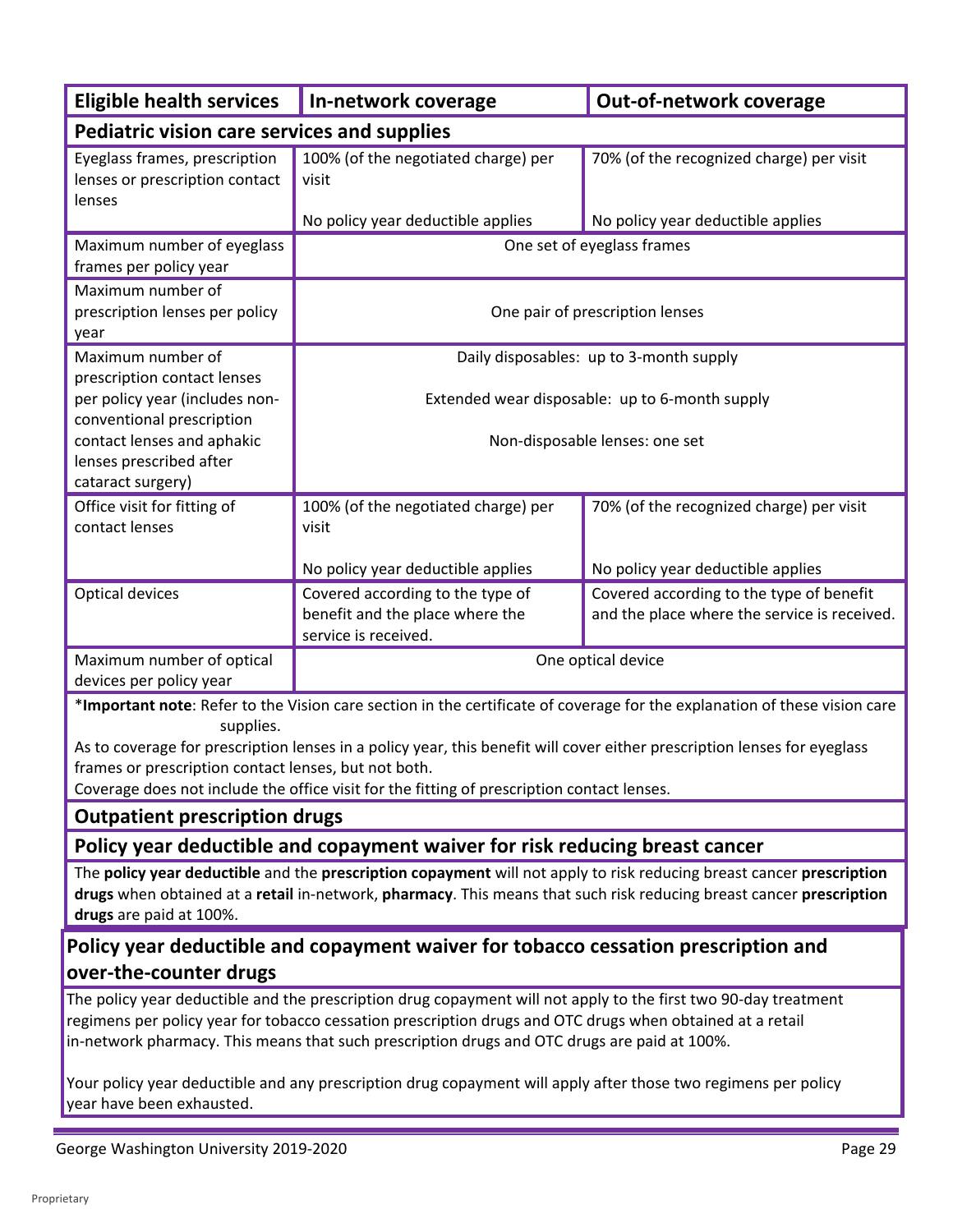# **Policy year deductible and copayment waiver for contraceptives**

The policy year deductible and the per prescription copayment/coinsurance will not apply to female contraceptive methods when obtained at an in-network pharmacy.

This means that such contraceptive methods are paid at 100% for:

- Certain over-the-counter (OTC) and generic contraceptive prescription drugs and devices for each of the methods identified by the FDA. Related services and supplies needed to administer covered devices will also be paid at 100%.
- If a generic prescription drug or device is not available for a certain method, you may obtain certain brandname prescription drug or device for that method paid at 100%.

 The policy year deductible prescription drug policy year deductible and the per prescription copayment/coinsurance continue to apply to prescription drugs that have a generic equivalent, biosimilar or generic alternative available within the same therapeutic drug class obtained at a in-network pharmacy unless you are granted a medical exception. The certificate of coverage explains how to get a medical exception.

| <b>Eligible health services</b>                                                                   | In-network coverage                                                                                                                 | <b>Out-of-network coverage</b> |
|---------------------------------------------------------------------------------------------------|-------------------------------------------------------------------------------------------------------------------------------------|--------------------------------|
| Preferred generic prescription drugs                                                              |                                                                                                                                     |                                |
| Per prescription copayment/coinsurance                                                            |                                                                                                                                     |                                |
| For each fill up to a 30 day<br>supply filled at a retail<br>pharmacy                             | \$15 copayment per supply then the<br>plan pays 100% (of the negotiated<br>charge)                                                  | 40% (of the recognized charge) |
|                                                                                                   | No policy year deductible applies                                                                                                   | Policy year deductible applies |
| More than a 30 day supply but<br>less than a 101 day supply<br>filled at a mail order pharmacy    | \$30 copayment per supply then the<br>plan pays 100% (of the balance of the<br>negotiated charge)                                   | Not covered                    |
|                                                                                                   | Policy year deductible applies                                                                                                      |                                |
| Preferred brand-name prescription drugs                                                           |                                                                                                                                     |                                |
| Per prescription copayment/coinsurance                                                            |                                                                                                                                     |                                |
| For each fill up to a 30 day<br>supply filled at a retail<br>pharmacy                             | \$45 copayment per supply then the<br>plan pays 100% (of the negotiated<br>charge)                                                  | 40% (of the recognized charge) |
|                                                                                                   | No policy year deductible applies                                                                                                   | Policy year deductible applies |
| More than a 30 day supply<br>but less than a 101 day<br>supply filled at a mail order<br>pharmacy | \$90 copayment per supply then the<br>plan pays 100% (of the balance of the<br>negotiated charge)<br>Policy year deductible applies | Not covered                    |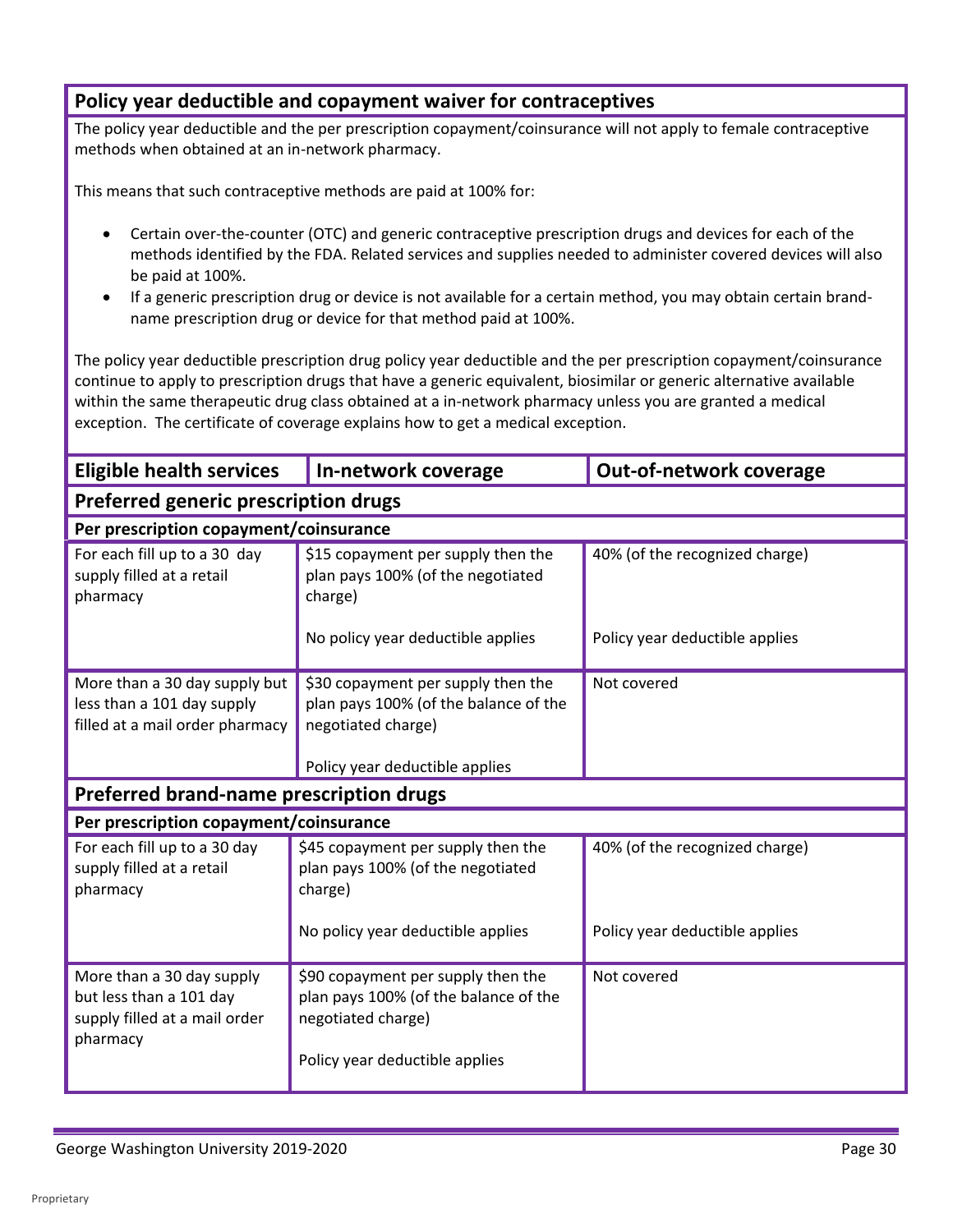| Eligible health services   In-network coverage                                                    |                                                                                                                                                                                                                                                                                                                                                                                                                                                                    | Out-of-network coverage                                                   |
|---------------------------------------------------------------------------------------------------|--------------------------------------------------------------------------------------------------------------------------------------------------------------------------------------------------------------------------------------------------------------------------------------------------------------------------------------------------------------------------------------------------------------------------------------------------------------------|---------------------------------------------------------------------------|
| Non-preferred brand-name prescription drugs                                                       |                                                                                                                                                                                                                                                                                                                                                                                                                                                                    |                                                                           |
| Per prescription copayment/coinsurance                                                            |                                                                                                                                                                                                                                                                                                                                                                                                                                                                    |                                                                           |
| For each fill up to a 30 day<br>supply filled at a retail<br>pharmacy                             | \$70 copayment per supply then the<br>plan pays 100% (of the negotiated<br>charge)                                                                                                                                                                                                                                                                                                                                                                                 | 40% (of the recognized charge)                                            |
|                                                                                                   | No policy year deductible applies                                                                                                                                                                                                                                                                                                                                                                                                                                  | Policy year deductible applies                                            |
| More than a 30 day supply<br>but less than a 101 day<br>supply filled at a mail order<br>pharmacy | \$140 copayment per supply then the<br>plan pays 100% (of the balance of the<br>negotiated charge)<br>Policy year deductible applies                                                                                                                                                                                                                                                                                                                               | Not covered                                                               |
|                                                                                                   |                                                                                                                                                                                                                                                                                                                                                                                                                                                                    |                                                                           |
| <b>Specialty drugs</b>                                                                            |                                                                                                                                                                                                                                                                                                                                                                                                                                                                    |                                                                           |
| For each fill up to a 30 day<br>supply filled at a retail<br>pharmacy                             | \$120 copayment per supply then the<br>plan pays 100% (of the balance of the<br>negotiated charge)<br>Policy year deductible applies                                                                                                                                                                                                                                                                                                                               | Not covered                                                               |
|                                                                                                   | Tobacco cessation prescription drugs and over-the-counter drugs                                                                                                                                                                                                                                                                                                                                                                                                    |                                                                           |
| <b>Tobacco cessation</b><br>prescription drugs and OTC<br>drugs filled at a pharmacy              | 100% (of the negotiated charge per<br>prescription or refill<br>No copayment or policy year                                                                                                                                                                                                                                                                                                                                                                        | Paid according to the type of drug per the<br>schedule of benefits, above |
| For each 30 day supply                                                                            | deductible applies                                                                                                                                                                                                                                                                                                                                                                                                                                                 |                                                                           |
|                                                                                                   | Orally administered anti-cancer prescription drugs                                                                                                                                                                                                                                                                                                                                                                                                                 |                                                                           |
| Per prescription copayment/coinsurance                                                            |                                                                                                                                                                                                                                                                                                                                                                                                                                                                    |                                                                           |
| For each fill up to a 30 day<br>supply filled at a retail                                         | 100% (of the negotiated charge)                                                                                                                                                                                                                                                                                                                                                                                                                                    | 100% (of the recognized charge)                                           |
| pharmacy                                                                                          | No policy year deductible applies                                                                                                                                                                                                                                                                                                                                                                                                                                  | No policy year deductible applies                                         |
| Preventive care drugs and supplements                                                             |                                                                                                                                                                                                                                                                                                                                                                                                                                                                    |                                                                           |
| Preventive care drugs and<br>supplements filled at a retail<br>pharmacy                           | 100% (of the negotiated charge per<br>prescription or refill<br>No copayment or policy year                                                                                                                                                                                                                                                                                                                                                                        | Paid according to the type of drug per the<br>schedule of benefits, above |
| For each 30 day supply                                                                            | deductible applies                                                                                                                                                                                                                                                                                                                                                                                                                                                 |                                                                           |
| Maximums                                                                                          | Coverage will be subject to any sex, age, medical condition, family history, and<br>frequency guidelines in the recommendations of the United States Preventive<br>Services Task Force. For details on the guidelines and the current list of covered<br>preventive care drugs and supplements, contact Member Services by logging onto<br>your Aetna secure website at www.aetnastudenthealth.com or calling the toll-free<br>number on the back of your ID card. |                                                                           |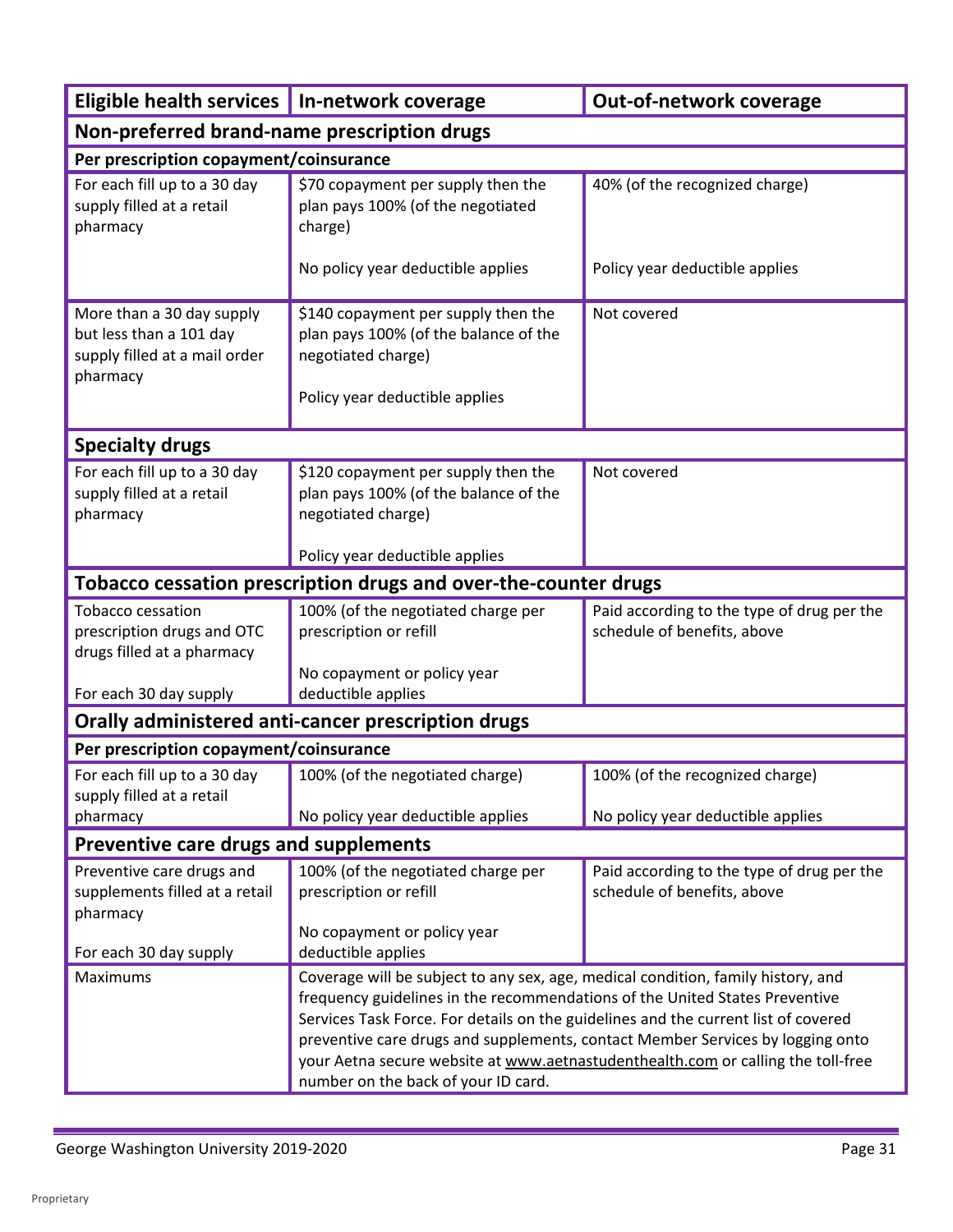| <b>Eligible health services</b>                                                      | In-network coverage                                                                                                                                                                                                                                                                                                                                                                                                                                                                                                                              | <b>Out-of-network coverage</b>                                            |
|--------------------------------------------------------------------------------------|--------------------------------------------------------------------------------------------------------------------------------------------------------------------------------------------------------------------------------------------------------------------------------------------------------------------------------------------------------------------------------------------------------------------------------------------------------------------------------------------------------------------------------------------------|---------------------------------------------------------------------------|
| Risk reducing breast cancer prescription drugs                                       |                                                                                                                                                                                                                                                                                                                                                                                                                                                                                                                                                  |                                                                           |
| Risk reducing breast cancer<br>prescription drugs filled at a<br>pharmacy            | 100% (of the negotiated charge) per<br>prescription or refill<br>No copayment or policy year                                                                                                                                                                                                                                                                                                                                                                                                                                                     | Paid according to the type of drug per the<br>schedule of benefits, above |
| For each 30 day supply                                                               | deductible applies                                                                                                                                                                                                                                                                                                                                                                                                                                                                                                                               |                                                                           |
| Maximums:                                                                            | Coverage will be subject to any sex, age, medical condition, family history, and<br>frequency guidelines in the recommendations of the United States Preventive<br>Services Task Force. For details on the guidelines and the current list of covered<br>preventive care drugs and supplements, contact Member Services by logging onto<br>your Aetna secure website at www.aetnastudenthealth.com or calling the toll-free<br>number on the back of your ID card.                                                                               |                                                                           |
| Tobacco cessation prescription and over-the-counter drugs                            |                                                                                                                                                                                                                                                                                                                                                                                                                                                                                                                                                  |                                                                           |
| <b>Tobacco cessation</b><br>prescription drugs and OTC<br>drugs filled at a pharmacy | 100% (of the negotiated charge per<br>prescription or refill                                                                                                                                                                                                                                                                                                                                                                                                                                                                                     | Paid according to the type of drug per the<br>schedule of benefits, above |
| For each 30 day supply                                                               | No copayment or policy year<br>deductible applies                                                                                                                                                                                                                                                                                                                                                                                                                                                                                                |                                                                           |
| Maximums:                                                                            | Coverage is permitted for two 90-day treatment regimens only.<br>Coverage will be subject to any sex, age, medical condition, family history, and<br>frequency guidelines in the recommendations of the United States Preventive<br>Services Task Force. For details on the guidelines and the current list of covered<br>tobacco cessation prescription drugs and OTC drugs, contact Member Services by<br>logging onto your Aetna secure website at www.aetnastudenthealth.com or calling<br>the toll-free number on the back of your ID card. |                                                                           |

 or ability to regain maximum function or when a covered person is undergoing a current course of treatment using a A covered person, a covered person's designee or a covered person's prescriber may seek an expedited medical exception process to obtain coverage for non-covered drugs in exigent circumstances. An "exigent circumstance" exists when a covered person is suffering from a health condition that may seriously jeopardize a covered person's life, health, non-formulary drug.

The request for an expedited review of an exigent circumstance may be submitted by contacting Aetna's *Precertification Department* at 1-855*-*240-0535, faxing the request to 1-877-269-9916, or submitting the request in writing to:

 ATTN: Aetna PA CVS Health 1300 E Campbell Road Richardson, TX 75081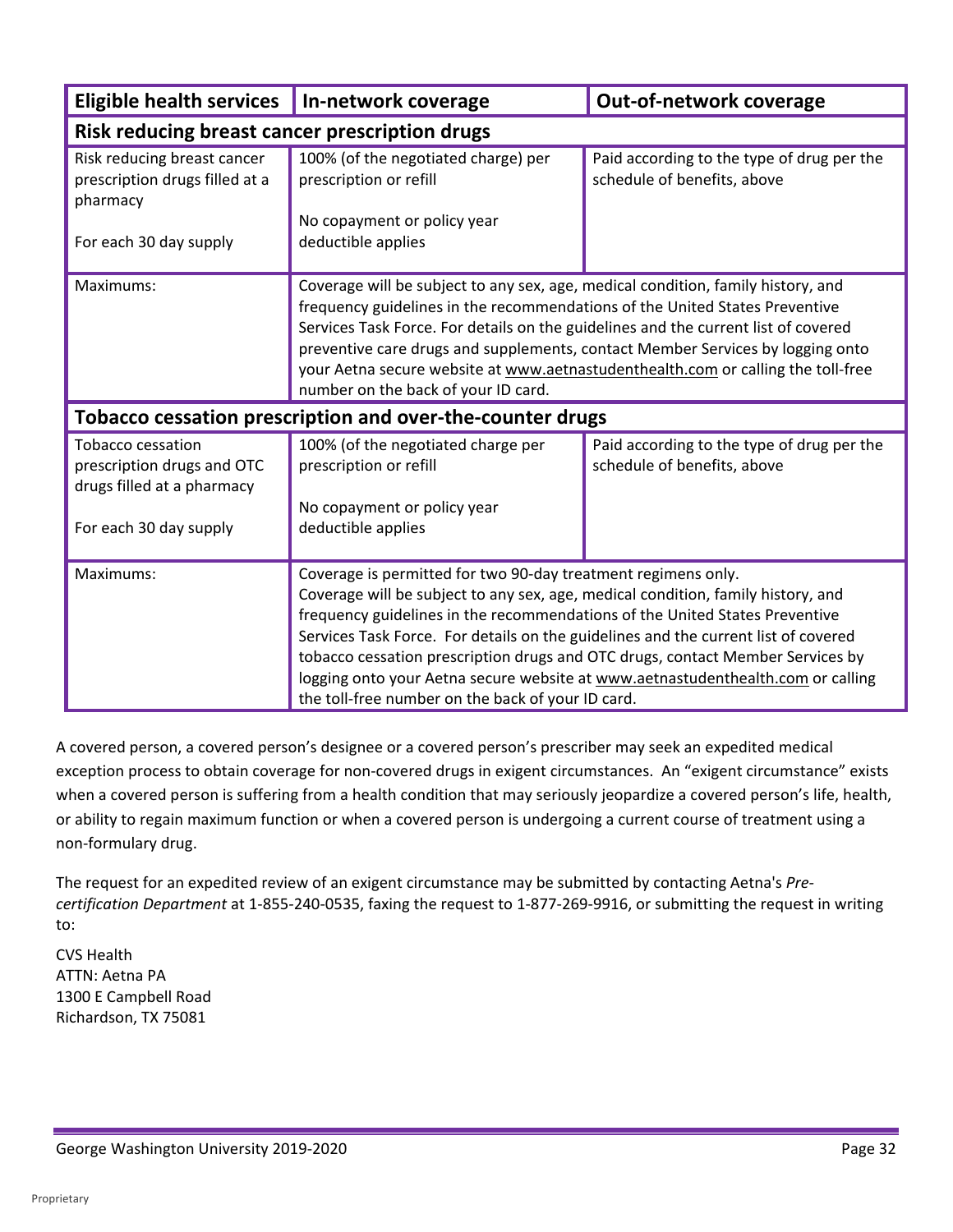# **What your plan doesn't cover – eligible health service exceptions and exclusions**

 We already told you about the many health care services and supplies that are eligible for coverage under your plan in the *Eligible health services under your plan* section. In that section we also told you that some health care services and supplies have exceptions, and some are not covered at all which are called "exclusions".

supplies have exceptions, and some are not covered at all which are called "exclusions".<br>In this section we tell you about the exceptions and exclusions that apply to your plan.

And just a reminder, you'll find coverage limitations in the schedule of benefits.

### **General exceptions and exclusions**

#### **Acupuncture therapy**

- Maintenance treatment
- Acupuncture when provided for the following conditions:
	- Acute low back pain
	- **Addiction**
	- AIDS
	- Amblyopia
	- Allergic rehinitis
	- Asthma
	- Autism spectrum disorders
	- Bell's Palsy
	- Burning mouth syndrome
	- Cancer-related dyspnea
	- Carpal tunnel syndrome
	- Chemotherapy-induced leukopenia
	- Chemotherapy-induced neuopathic pain
	- Chronic pain syndrome (e.g., RSD, facial pain)
	- Chronic obstructive pulmonary disease Diabetic peripheral neuropathy Dry eyes
	- Erectile dysfunction
	- Facial spasm
	- Fetal breech presentation
	- **Fibromyalgia**
	- Fibrotic contractures
	- Glaucoma
	- **Hypertension**
	- Induction of labor
	- Infertility (e.g., to assist oocyte retrieval and embryo transfer during IVF treatment cycle)
	- Insomnia
	- Irritable bowel syndrome
	- Menstrual cramps/dysmenorrhea
	- **Mumps**
	- Myofascial pain
	- **Myopia**
	- Neck pain/cervical spondylosis

George Washington University 2019-2020 **Page 33**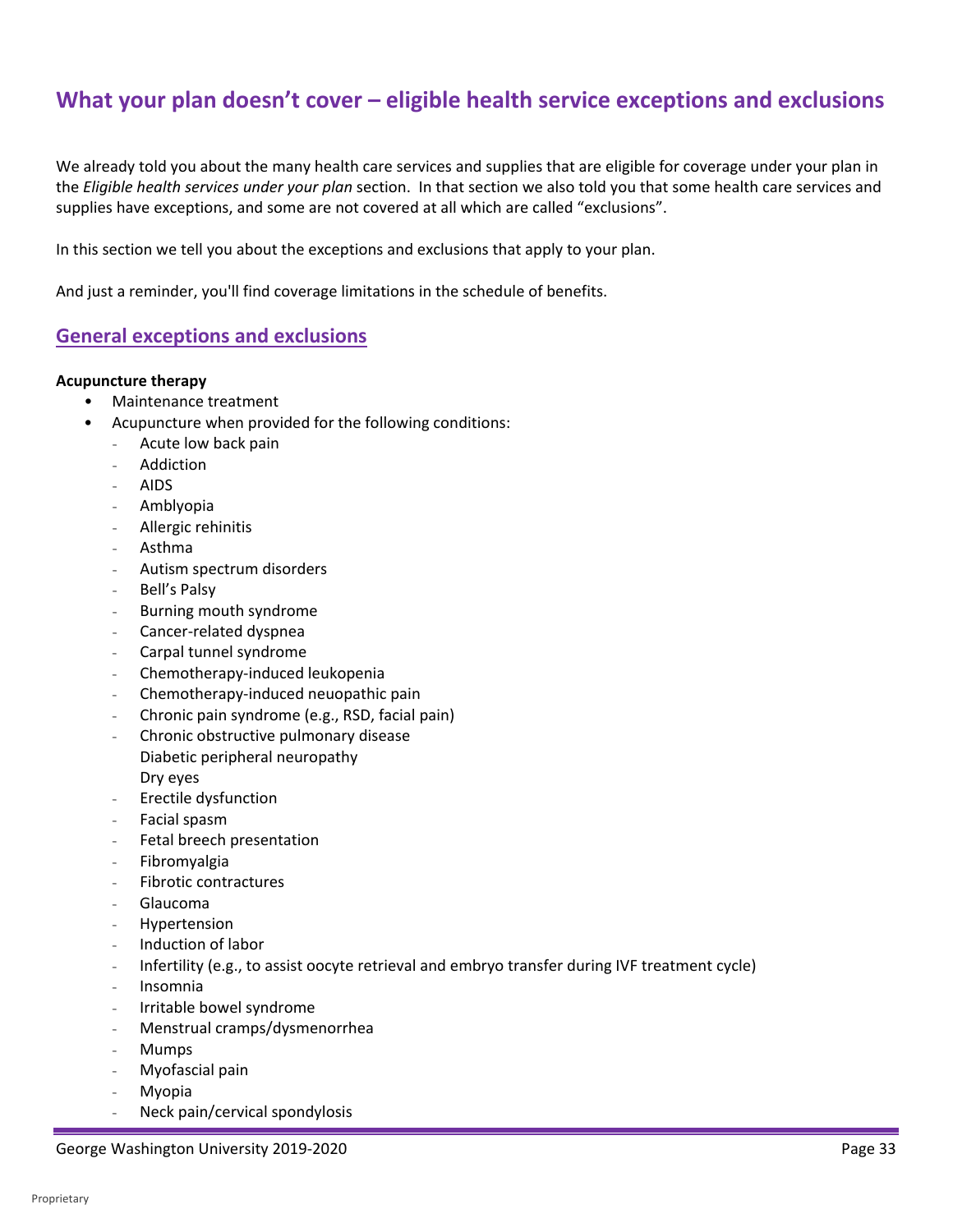- **Obesity**
- Painful neuropathies
- Parkinson's disease
- Peripheral arterial disease (e.g., intermittent claudication)
- Phantom leg pain
- Polycystic ovary syndrome
- Post-herpetic neuralgia
- **Psoriasis**
- Psychiatric disorders (e.g., depression)
- Raynaud's disease pain
- Respiratory disorders
- Rheumatoid arthritis
- Rhinitis
- Sensorineural deafness
- Shoulder pain (e.g., bursitis)
- Stroke rehabilitation (e.g., dysphagia)
- Tennis elbow/ epicondylitis
- Tension headache
- **Tinnitus**
- Tobacco Cessation
- Urinary incontinence
- Uterine fibroids
- Xerostomia
- Whiplash

#### **Air or space travel**

• Traveling in, on or descending from any aircraft, including a hang glider, while the aircraft is in flight. This includes descending by a parachute, wingsuit or any other similar device.

This exclusion does not apply if:

- You are traveling solely as a fare-paying passenger
- You are traveling on a licensed, commercial, regularly scheduled non-military aircraft
- Airworthiness Certificate" and: - You are traveling solely in a civil aircraft with a current valid "Standard Federal Aviation Agency
	- $\circ$  The civil aircraft is piloted by a person with a current valid pilot's certificate with proper ratings for the type of flight and aircraft involved
	- o You are as a passenger with no duties at all on an aircraft used only to carry passengers or you are a pilot or a part of the flight crew on an aircraft owned or leased by the policyholder performing duties for the policyholder

#### **Alternative health care**

 • Services and supplies given by a provider for alternative health care. This includes but is not limited to aromatherapy, naturopathic medicine, herbal remedies, homeopathy, energy medicine, Christian faithhealing medicine, Ayurvedic medicine, yoga, hypnotherapy, and traditional Chinese medicine.

#### **Armed forces**

 any unearned pro-rata premium to the policyholder. • Services and supplies received from a provider as a result of an injury sustained, or illness contracted, while in the service of the armed forces of any country. When you enter the armed forces of any country, we will refund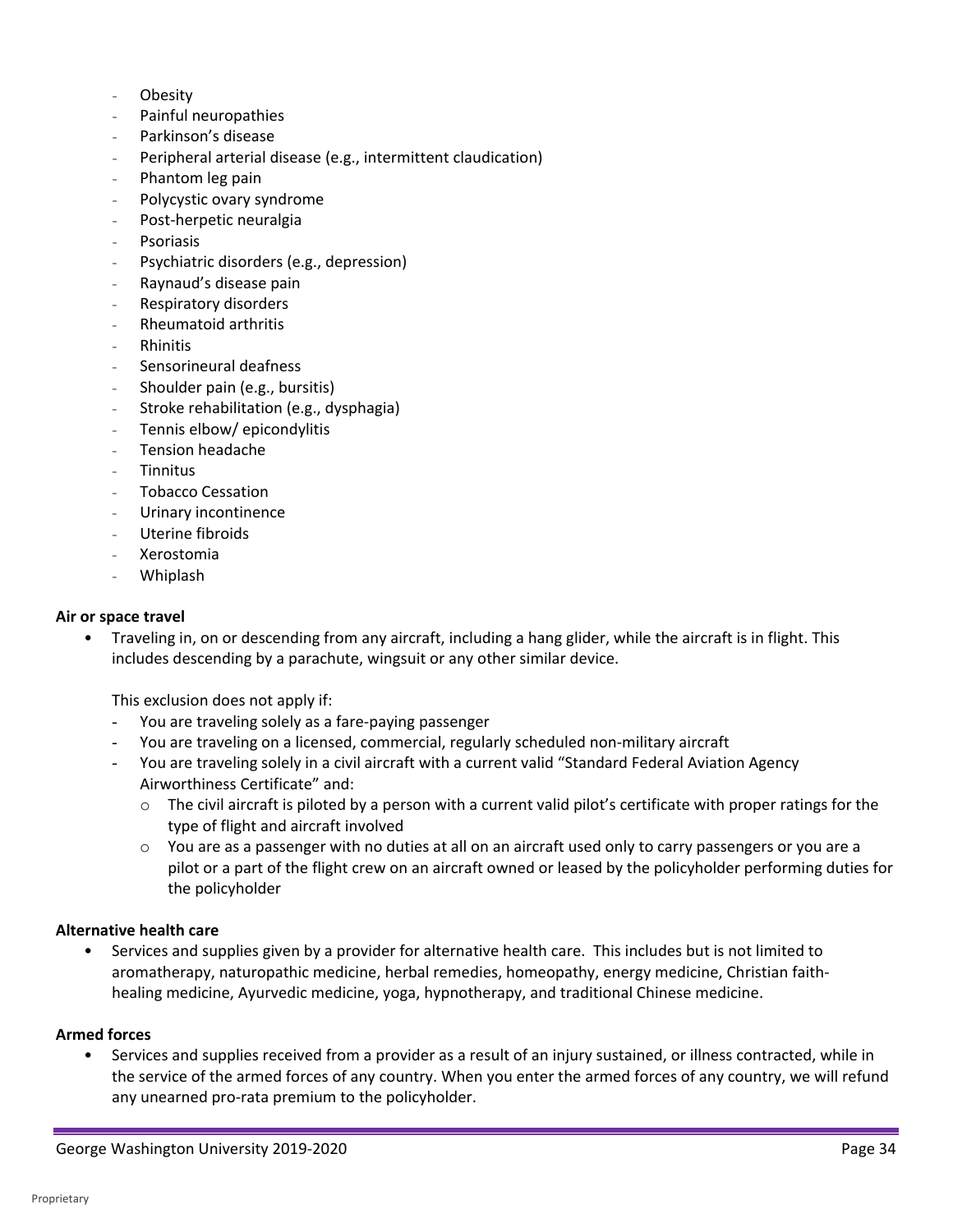#### **Beyond legal authority**

 • Services and supplies provided by a health professional or other provider that is acting beyond the scope of its legal authority

#### **Blood, blood plasma, synthetic blood, blood derivatives or substitutes**

Examples of these are:

- The provision of blood to the hospital, other than blood derived clotting factors
- Any related services including processing, storage or replacement expenses
- The services of blood donors, apheresis or plasmapheresis
- **•** For autologous blood donations, only administration and processing expenses are covered

#### **Breasts**

• Services and supplies given by a provider for breast reduction or gynecomastia

#### **Cosmetic services and plastic surgery**

• Any treatment, surgery (cosmetic or plastic), service or supply to alter, improve or enhance the shape or appearance of the body. Whether or not for psychological or emotional reasons. Injuries that occur during medical treatments are not considered accidental injuries even if unplanned or unexpected.

This exclusion does not apply to:

- Surgery after an accidental injury when performed as soon as medically feasible
- Coverage that may be provided under the *Eligible health services under your plan - Gender reassignment (sex change) treatment* section.

#### **Dental care for adults**

- Dental services for adults including services related to:
	- The care, filling, removal or replacement of teeth and treatment of injuries to or diseases of the teeth
	- Dental services related to the gums
	- Apicoectomy (dental root resection)
	- Orthodontics
	- Root canal treatment
	- Soft tissue impactions
	- Alveolectomy
	- Augmentation and vestibuloplasty treatment of periodontal disease
	- False teeth
	- Prosthetic restoration of dental implants
	- Dental implants

This exception does not include removal of bony impacted teeth, bone fractures, removal of tumors, and odontogenic cysts.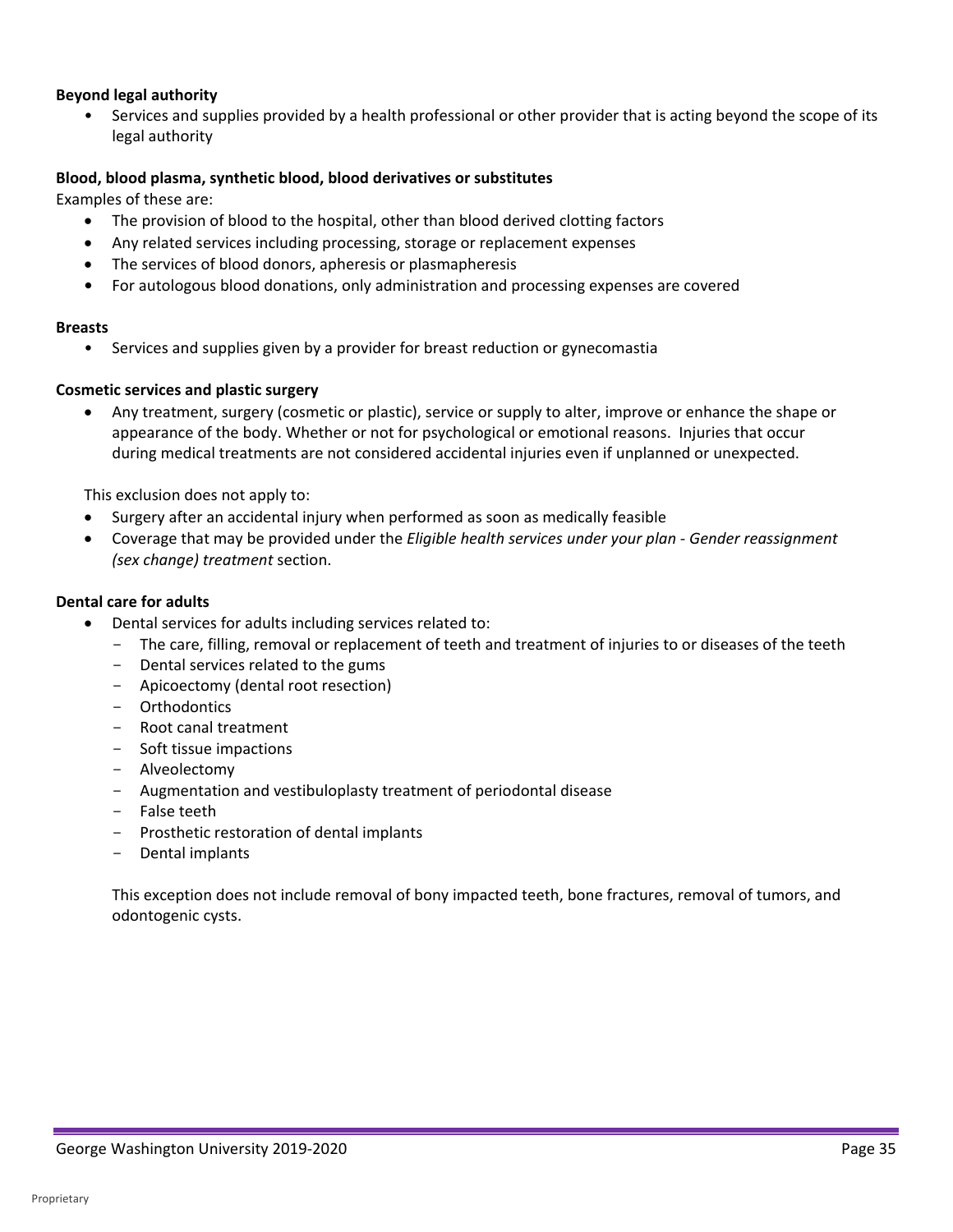#### **Durable medical equipment (DME)**

Examples of these items are:

- Whirlpools
- Portable whirlpool pumps
- Sauna baths
- Massage devices
- Over bed tables
- Elevators
- Communication aids
- Vision aids
- Telephone alert systems
- Personal hygiene and convenience items such as air conditioners, humidifiers, hot tubs, or physical exercise equipment even if they are prescribed by a physician

#### **Early intensive behavioral interventions**

Examples of these services are:

• Certain early intensive behavioral interventions (Denver, LEAP, TEACCH, Rutgers, floor time, Lovaas and similar programs) and other intensive educational interventions

#### **Educational services**

Examples of these services are:

- Any service or supply for education, training or retraining services or testing. This includes:
	- Special education
	- Remedial education
	- Wilderness treatment program
	- Job training
	- Job hardening programs
- Services provided by a governmental school district

#### **Elective treatment or elective surgery**

 • Elective treatment or elective surgery except as specifically covered under the student policy and provided while the student policy is in effect

#### **Enteral formulas and nutritional supplements**

 *services under your plan – Enteral formulas and nutritional supplements* section • Any food item, including infant formulas, vitamins, plus prescription vitamins, medical foods and other nutritional items, even if it is the sole source of nutrition, except as covered in the *Eligible health* 

#### **Experimental or investigational**

 trial therapies (experimental or investigational) or covered under clinical trials (routine patient costs). See the  *Eligible health services under your plan – Other services* section. • Experimental or investigational drugs, devices, treatments or procedures unless otherwise covered under clinical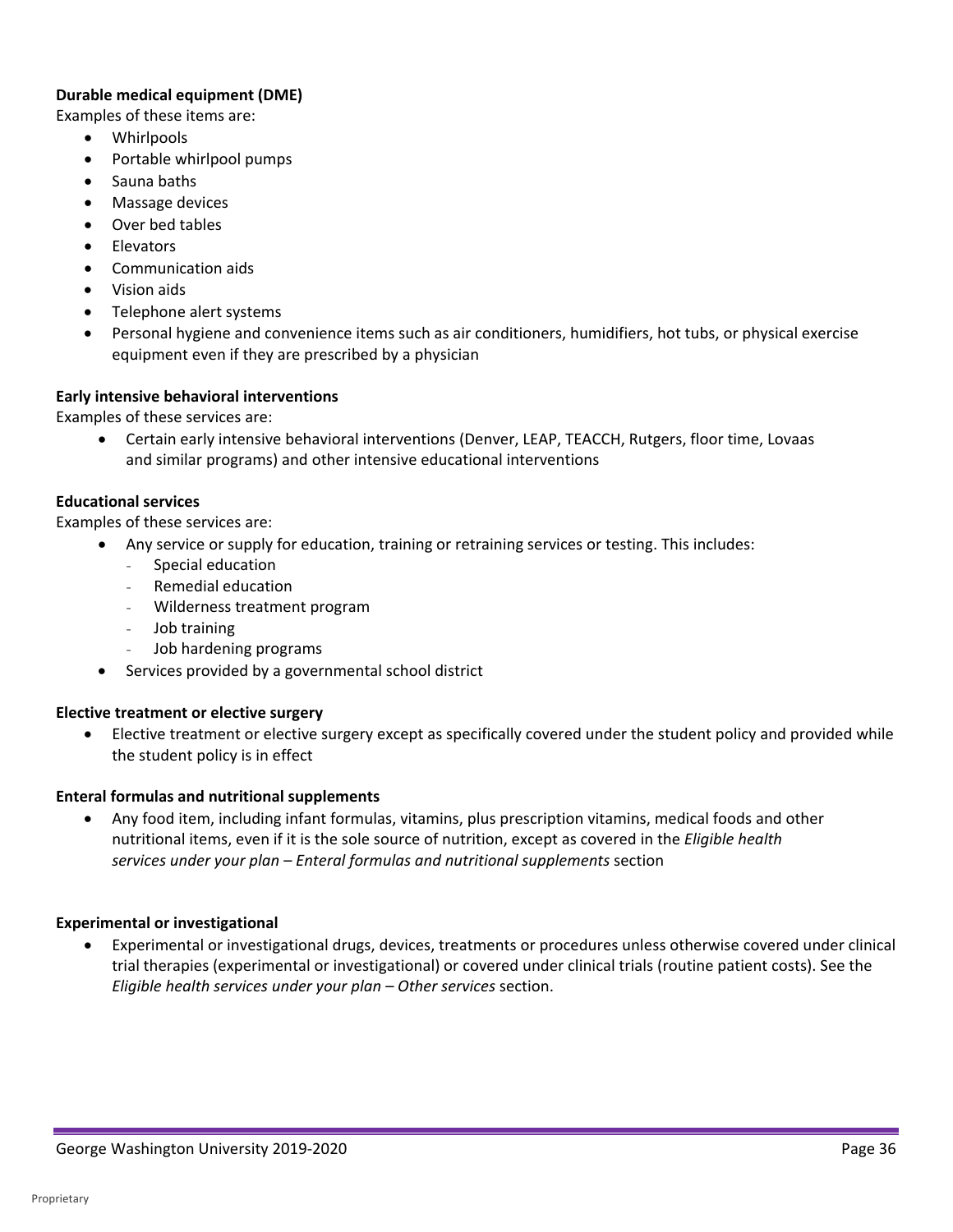#### **Facility charges**

For care, services or supplies provided in:

- Rest homes
- Assisted living facilities
- Similar institutions serving as a persons' main residence or providing mainly custodial or rest care
- Health resorts
- Spas or sanitariums
- Infirmaries at schools, colleges, or camps

#### **Family planning services - other**

- • Abortion except when the pregnancy is the result of rape or incest or if it places the woman's life in serious danger
- Reversal of voluntary sterilization procedures, including related follow-up care
- Family planning services received while confined as an inpatient in a hospital or other facility
- • Services provided as a result of complications resulting from a male voluntary sterilization procedure and related follow-up care

#### **Felony**

• Services and supplies that you receive as a result of an injury due to your commission of a felony

#### **Foot care**

- Services and supplies for:
	- The treatment of calluses, bunions, toenails, flat feet, hammertoes, fallen arches
	- The treatment of weak feet, chronic foot pain or conditions caused by routine activities, such as walking, running, working or wearing shoes
	- Supplies (including orthopedic shoes), foot orthotics, arch supports, shoe inserts, ankle braces, guards, protectors, creams, ointments and other equipment, devices and supplies
	- - Routine pedicure services, such as cutting of nails, corns and calluses when there is no illness or injury of the feet

#### **Gender reassignment (sex change) treatment**

- Cosmetic services and supplies such as:
	- Rhinoplasty
	- Face-lifting
	- Lip enhancement
	- Facial bone reduction
	- Lepharoplasty
	- Breast augmentation
	- Liposuction of the waist (body contouring)
	- Voice modification surgery (laryngoplasty or shortening of the vocal cords), and skin resurfacing, which are used in feminization
	- Chin implants, nose implants, and lip reduction, which are used to assist masculinization, are considered cosmetic

#### **Genetic care**

• Any treatment, device, drug, service or supply to alter the body's genes, genetic make-up, or the expression of the body's genes except for the correction of congenital birth defects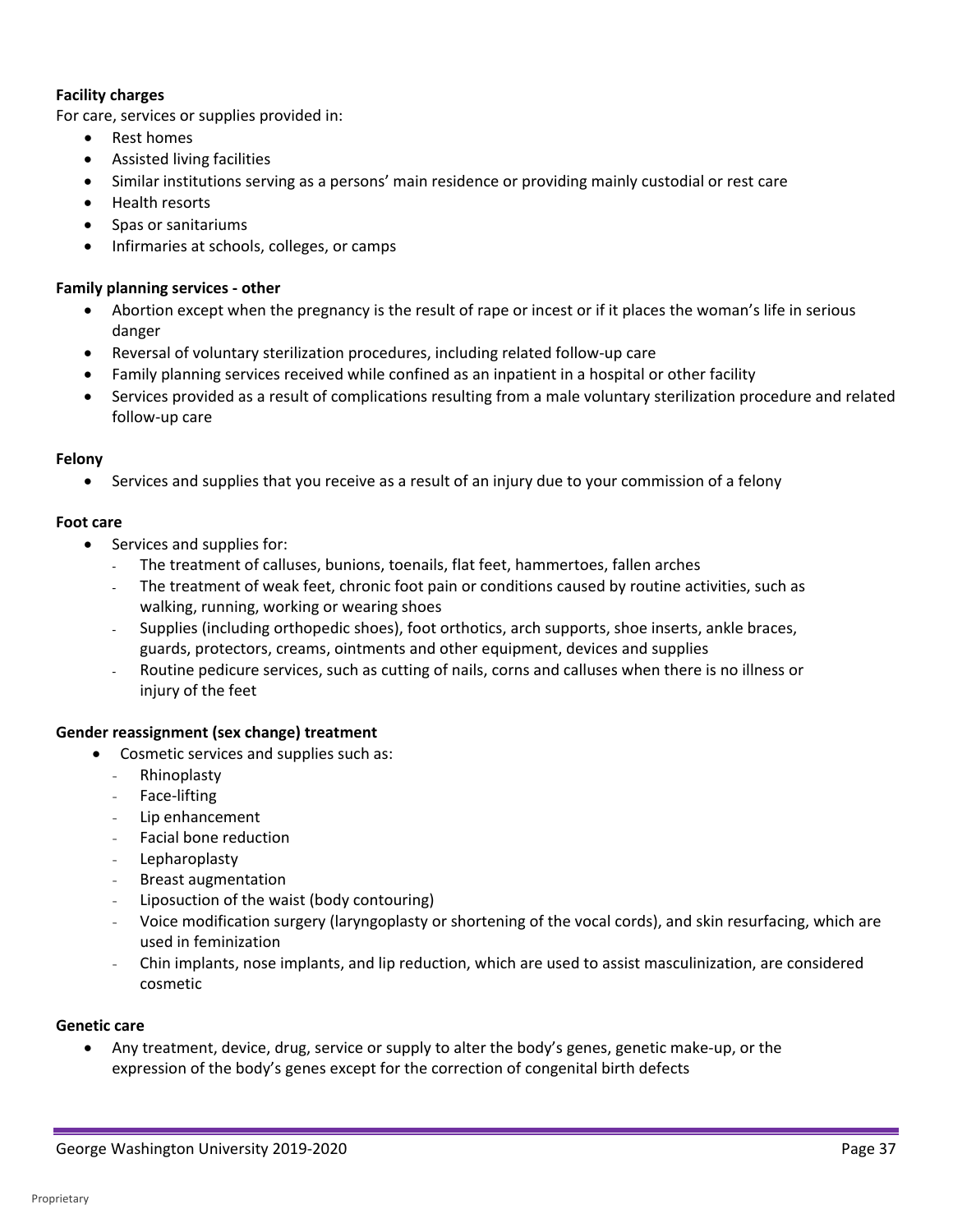#### **Growth/Height care**

- A treatment, device, drug, service or supply to increase or decrease height or alter the rate of growth
- Surgical procedures, devices and growth hormones to stimulate growth

#### **Hearing aids and exams**

The following services or supplies:

- A replacement of:
	- A hearing aid that is lost, stolen or broken
	- A hearing aid installed within the prior 12 month period
- Replacement parts or repairs for a hearing aid
- Batteries or cords
- Cochlear implants
- A hearing aid that does not meet the specifications prescribed for correction of hearing loss
- Any ear or hearing exam performed by a physician who is not certified as an otolaryngologist or otologist
- Hearing exams given during a stay in a hospital or other facility, except those provided to newborns as part of the overall hospital stay
- Any tests, appliances and devices to:
	- Improve your hearing. This includes hearing aid batteries, amplifiers, and auxiliary equipment
	- Enhance other forms of communication to make up for hearing loss or devices that simulate speech

#### **Home health care**

- Services for infusion therapy
- Nursing and home health aide services or therapeutic support services provided outside of the home (such as in conjunction with school, vacation, work or recreational activities)
- **Transportation**
- Services or supplies provided to a minor or dependent adult when a family member or caregiver is not present
- Homemaker or housekeeper services
- Food or home delivered services
- Maintenance therapy

#### **Hospice care**

- Funeral arrangements
- Pastoral counseling
- Respite care
- Bereavement counseling
- Financial or legal counseling which includes estate planning and the drafting of a will
- • Homemaker or caretaker services that are services which are not solely related to your care and may include:
	- Sitter or companion services for either you or other family members
	- **Transportation**
	- Maintenance of the house

#### **Incidental surgeries**

during the same procedure as a medically necessary surgery.<br>
George Washington University 2019-2020<br>
Page 38 • Charges made by a physician for incidental surgeries. These are non-medically necessary surgeries performed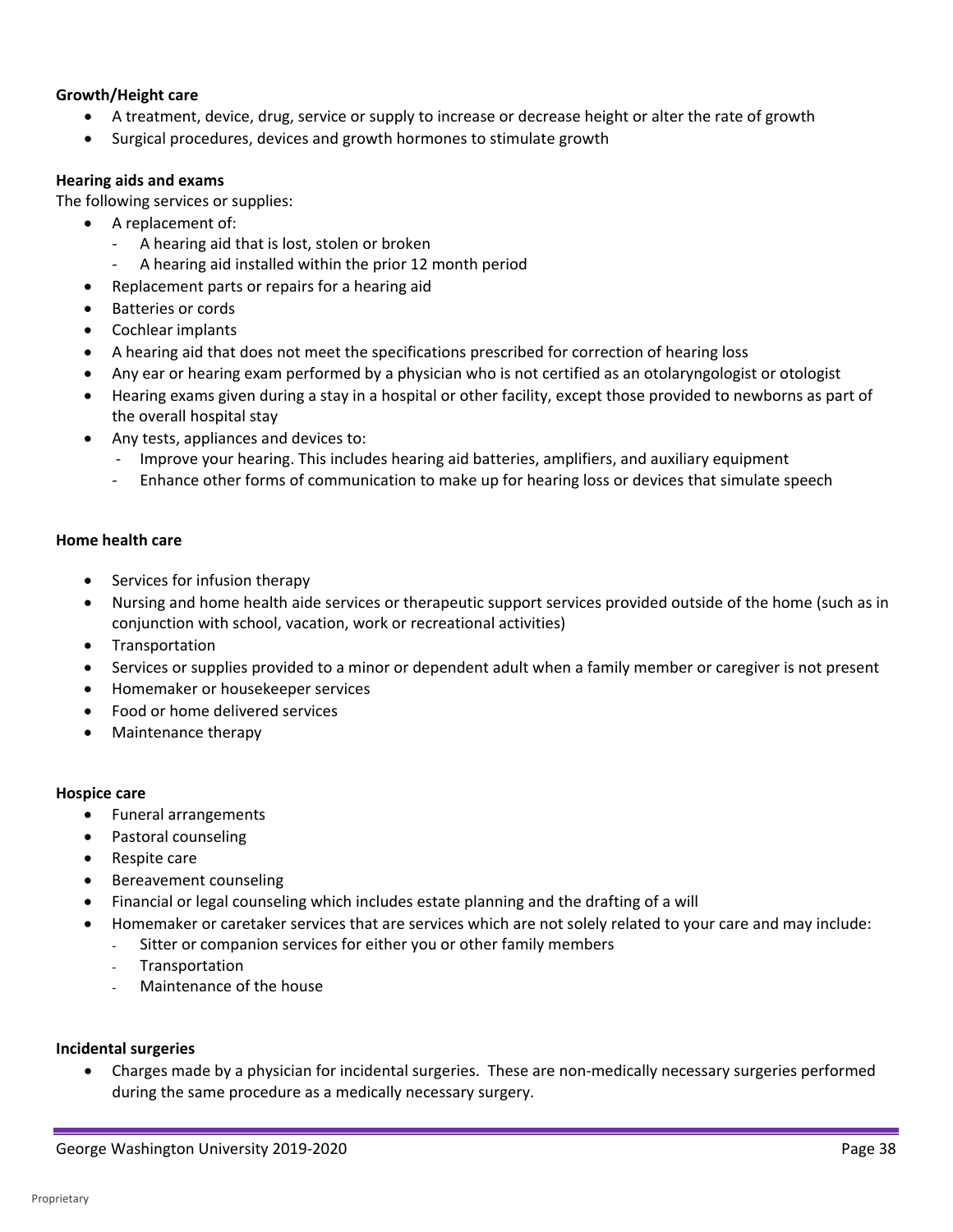#### **Jaw joint disorder**

- Surgical treatment of jaw joint disorders
- Non-surgical treatment of jaw joint disorders
- Jaw joint disorders treatment performed by prosthesis placed directly on the teeth, surgical and nonsurgical medical and dental services, and diagnostic or therapeutics services related to jaw joint disorders including associated myofascial pain

This exclusion does not apply to covered benefits for treatment of TMJ and CMJ as described in the *Eligible health services under your plan –Temporomandibular joint dysfunction (TMJ) and craniomandibular joint dysfunction (CMJ) treatment* section.

#### **Judgment or settlement**

 • Services and supplies for the treatment of an injury or illness to the extent that payment is made as a judgment or settlement by any person deemed responsible for the injury or illness (or their insurers)

#### **Mandatory no-fault laws**

 • Treatment for an injury to the extent benefits are payable under any state no-fault automobile coverage or first party medical benefits payable under any other mandatory no-fault law

#### **Medical supplies – outpatient disposable**

- Any outpatient disposable supply or device. Examples of these are:
	- **Sheaths**
	- Bags
	- Elastic garments
	- Support hose
	- **Bandages**
	- **Bedpans**
	- **Syringes**
	- Blood or urine testing supplies
	- Other home test kits
	- **Splints**
	- Neck braces
	- **Compresses**
	- Other devices not intended for reuse by another patient

#### **Medicare**

• Services and supplies available under Medicare, if you are entitled to premium-free Medicare Part A or enrolled in Medicare Part B, or if you are not entitled to premium-free Medicare Part A or enrolled in Medicare Part B because you refused it, dropped it, or did not make a proper request for it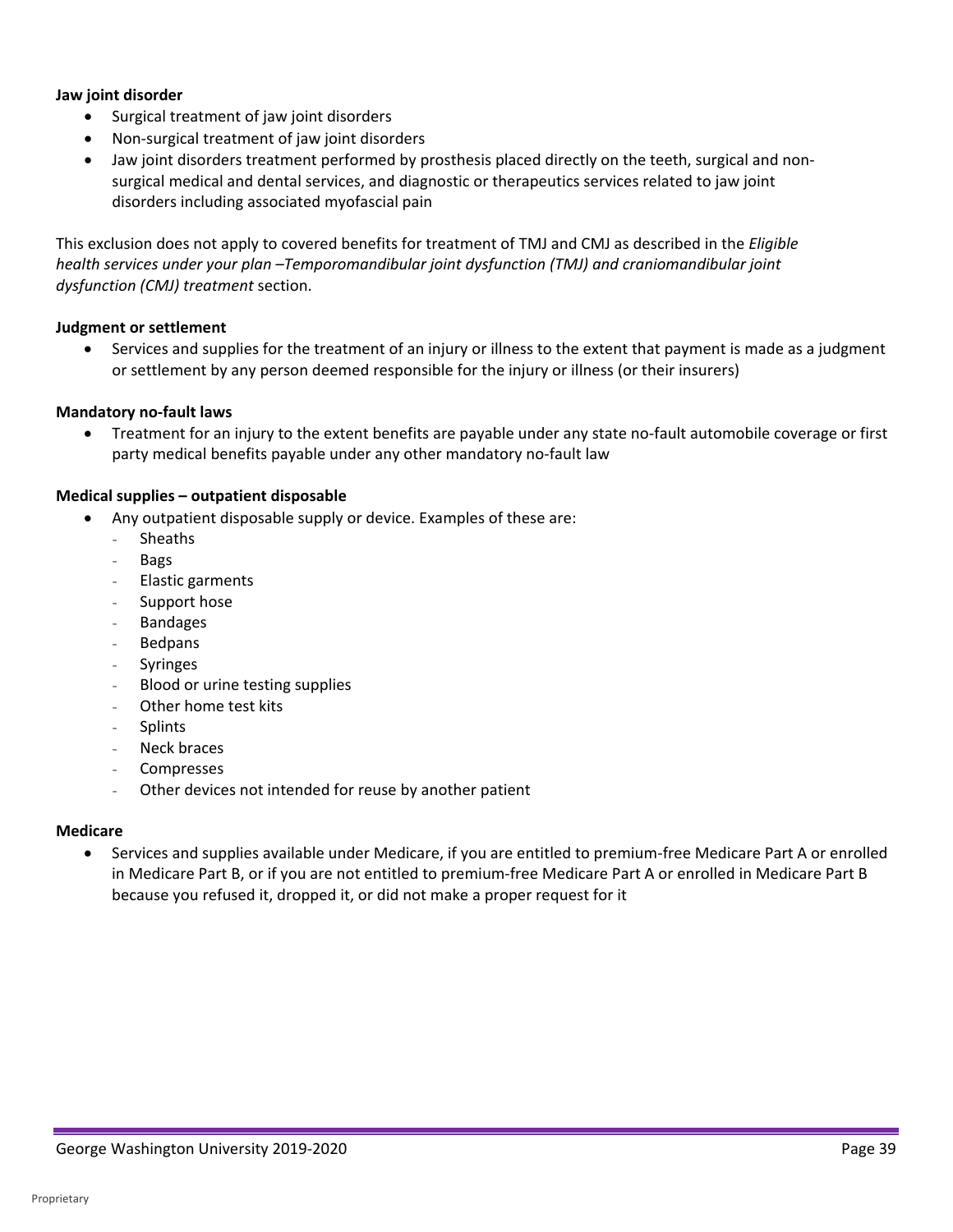#### **Mental health treatment**

- Mental health services for the following categories (or equivalent terms as listed in the most recent edition of the *Diagnostic and Statistical Manual of Mental Disorders* (DSM) of the American Psychiatric Association):
	- Stays in a facility for treatment of dementias and amnesia without a behavioral disturbance that necessitates mental health treatment
	- Sexual deviations and disorders
	- - Tobacco use disorders except as described in the *Eligible health services under your plan Preventive care and wellness* section
	- Pathological gambling, kleptomania, pyromania
	- School and/or education service including special educational, remedial education, wilderness treatment programs, or any such related or similar programs
	- Services provided in conjunction with school, vocation, work or recreational activities
	- **Transportation**

#### **Motor vehicle accidents**

• Services and supplies given by a provider for injuries sustained from a motor vehicle accident but only when benefits are payable under other valid and collectible insurance. This applies whether or not a claim is made for such benefits.

#### **Non-medically necessary services and supplies**

 are not primarily aimed at the treatment of illness, injury, restoration of physiological functions or that do not have a physiological or organic basis. This applies even if they are prescribed, recommended, or approved by your physician, dental provider, or vision care provider. This exception does not apply to • Services and supplies which are not medically necessary for the diagnosis, care, or treatment of an illness or injury or the restoration of physiological functions This includes behavioral health services that *Preventive care and wellness* benefits.

#### **Non-U.S. citizen**

 • Services and supplies received by a covered person (who is not a United States citizen) within the covered person's home country but only if the home country has a socialized medicine program

#### **Obesity (bariatric) surgery**

- • Weight management treatment or drugs intended to decrease or increase body weight, control weight  or treat obesity, including morbid obesity except as described in the *Eligible health services under your plan – Preventive care and wellness* section, including preventive services for obesity screening and weight management interventions. This is regardless of the existence of other medical conditions. Examples of these are:
	- Liposuction, banding, gastric stapling, gastric by-pass and other forms of bariatric surgery
	- treat, or are related to the treatment of obesity, including morbid obesity - Surgical procedures, medical treatments and weight control/loss programs primarily intended to
	- Drugs, stimulants, preparations, foods or diet supplements, dietary regimens and supplements, food supplements, appetite suppressants and other medications
	- Hypnosis or other forms of therapy
	- Exercise programs, exercise equipment, membership to health or fitness clubs, recreational therapy or other forms of activity or activity enhancement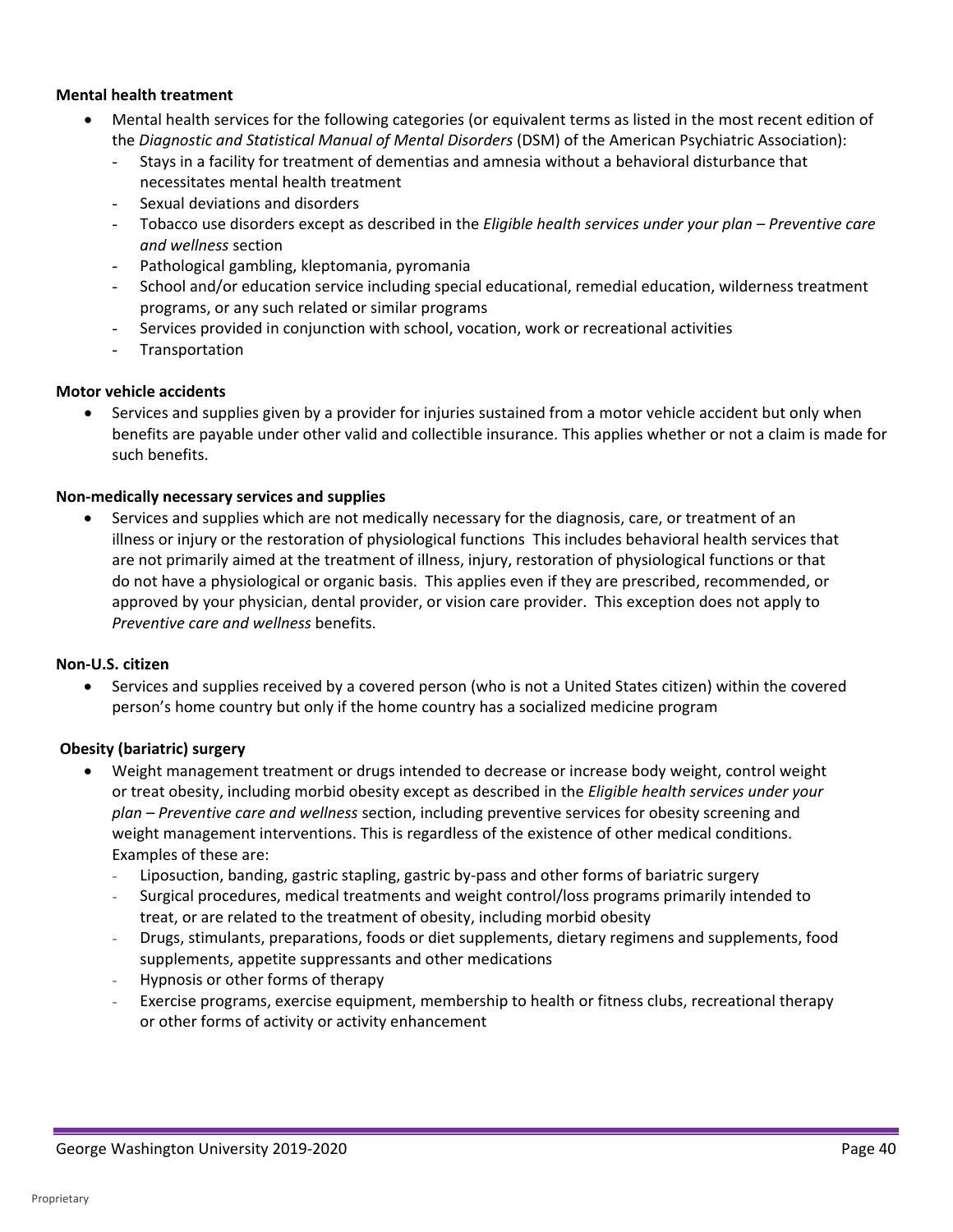#### **Organ removal**

 • Services and supplies given by a provider to remove an organ from your body for the purpose of  donating or selling the organ except as described in the *Eligible health services under your plan* section*.* This does not apply if you are donating the organ to a spouse, domestic partner, civil union partner, child, brother, sister, or parent.

#### **Personal care, comfort or convenience items**

• Any service or supply primarily for your convenience and personal comfort or that of a third party

#### **Private duty nursing (outpatient only)**

#### **Prosthetic devices**

- Services covered under any other benefit
- Orthopedic shoes, therapeutic shoes, foot orthotics, or other devices to support the feet, unless required for the treatment of or to prevent complications of diabetes, or if the orthopedic shoe is an integral part of a covered leg brace
- Trusses, corsets, and other support items
- Repair and replacement due to loss, misuse, abuse or theft
- Communication aids
- Cochlear implants

#### **Riot**

 • Services and supplies that you receive from providers as a result of an injury from your "participation in riot. It does not include actions that you take in self-defense as long as they are not against people who a riot". This means when you take part in a riot in any way such as inciting, or conspiring to incite, the are trying to restore law and order.

#### **Routine exams**

• Routine physical exams, routine eye exams, routine dental exams, routine hearing exams and other preventive services and supplies, except as specifically provided in the *Eligible health services under your plan* section

#### **School health services**

- Services and supplies normally provided by the policyholder's:
	- School health services
	- Infirmary
	- **Hospital**
	- Pharmacy or

by health professionals who

- Are employed by
- Are Affiliated with
- Have an agreement or arrangement with, or
- Are otherwise designated by the policyholder.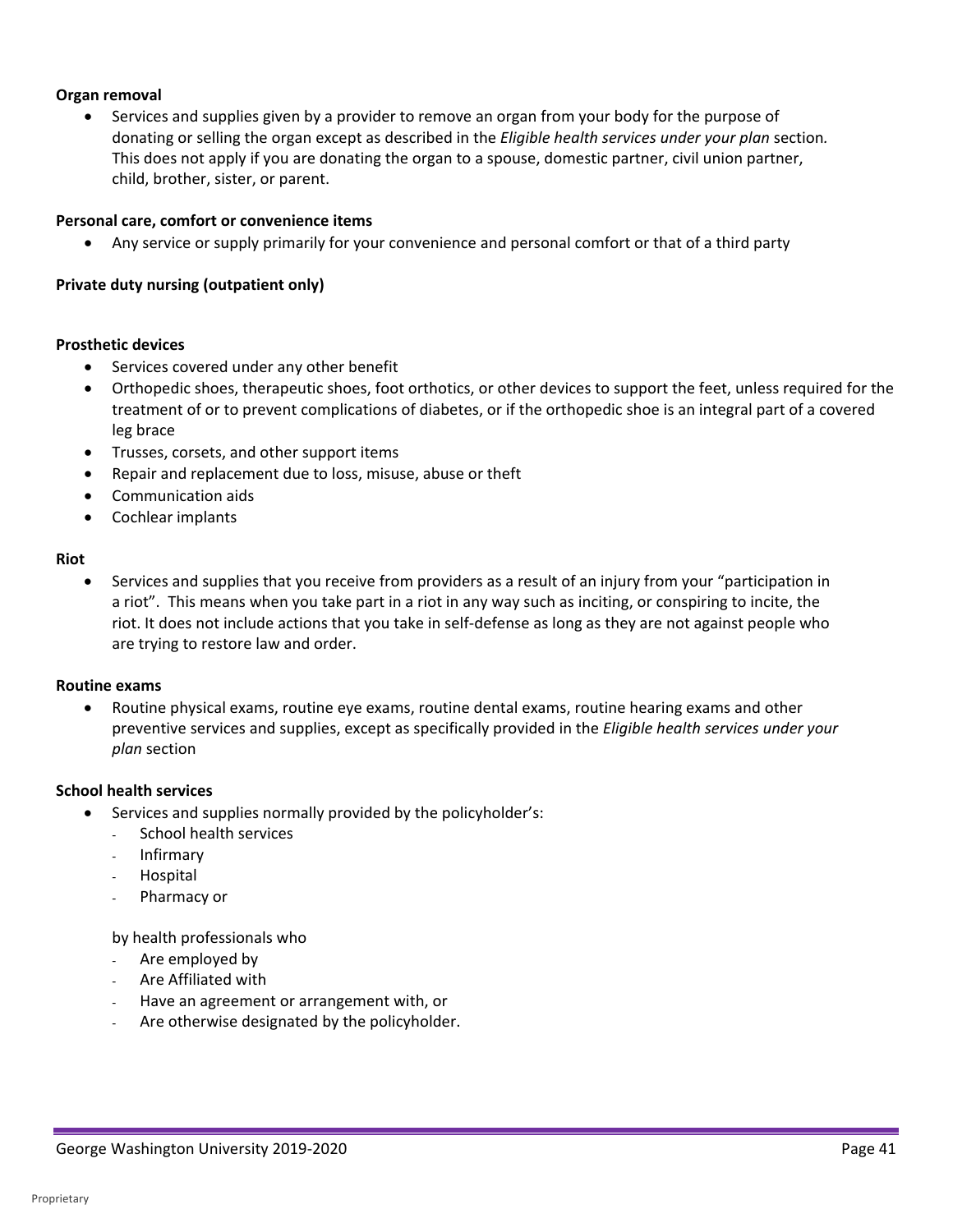#### **Services provided by a family member**

• Services provided by a spouse, domestic partner, civil union partner parent, child, step-child, brother, sister, in-law or any household member

#### **Sinus surgery**

• Any services or supplies given by providers for sinus surgery except for acute purulent sinusitis

#### **Sleep apnea**

• Any services or supplies given by providers for the treatment of obstructive sleep apnea and sleep disorders

#### **Sports**

• Any services or supplies given by providers as a result from play or practice of collegiate or intercollegiate sports, not including intercollegiate club sports and intramurals

#### **Students in mental health field**

• Any services and supplies provided to a covered student who is specializing in the mental health care field and who receives treatment from a provider as part of their training in that field

#### **Therapies and tests**

- Full body CT scans
- Hair analysis
- Hypnosis and hypnotherapy
- Massage therapy, except when used as a physical therapy modality
- Sensory or auditory integration therapy

#### **Tobacco cessation**

- Any treatment, drug, service or supply to stop or reduce smoking or the use of other tobacco products or to treat or reduce nicotine addiction, dependence or cravings, including, medications, nicotine patches and gum unless recommended by the United States Preventive Services Task Force (USPSTF). This also includes:
	- Counseling, except as specifically provided in the *Eligible health services under your plan Preventive care and wellness* section
	- Hypnosis and other therapies
	- Medications, except as specifically provided in the *Eligible health services under your plan Outpatient prescription drugs* section
	- Nicotine patches
	- Gum

#### **Treatment in a federal, state, or governmental entity**

• Any care in a hospital or other facility owned or operated by any federal, state or other governmental entity, except to the extent coverage is required by applicable laws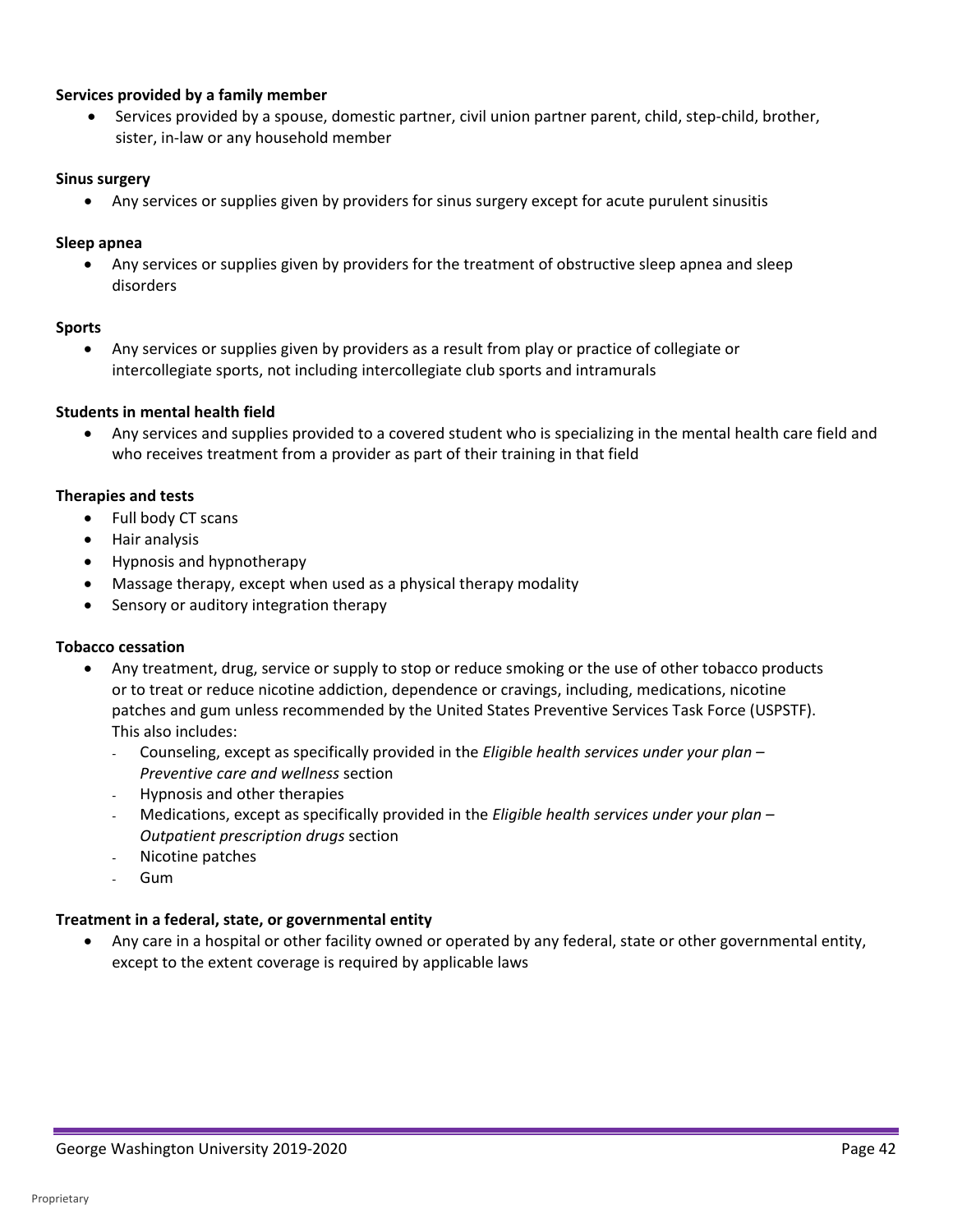#### **Treatment of infertility**

- Injectable infertility medication, including but not limited to menotropins, hCG, and GnRH agonists.
- All charges associated with:
	- the child is conceived with the intention of turning the child over to be raised by others, including the Surrogacy for you or the surrogate. A surrogate is a female carrying her own genetically related child where biological father
	- Cryopreservation (freezing) of eggs, embryos or sperm
	- Storage of eggs, embryos, or sperm
	- Thawing of cryopreserved (frozen) eggs, embryos or sperm
	- donor screening fees, fees for lab tests, and any charges associated with care of the donor required for The care of the donor in a donor egg cycle which includes, but is not limited to, any payments to the donor, donor egg retrievals or transfers
	- The use of a gestational carrier for the female acting as the gestational carrier. A gestational carrier is a female carrying an embryo to which the person is not genetically related
	- Obtaining sperm from a person not covered under this plan for ART services
- Home ovulation prediction kits or home pregnancy tests
- The purchase of donor embryos, donor oocytes, or donor sperm
- Reversal of voluntary sterilizations, including follow-up care
- • Ovulation induction with menotropins, Intrauterine insemination and any related services, products or procedures
- In vitro fertilization (IVF), Zygote intrafallopian transfer (ZIFT), Gamete intrafallopian transfer (GIFT), Cryopreserved embryo transfers and any related services, products or procedures (such as Intracytoplasmic sperm injection (ICSI) or ovum microsurgery)
- ART services are not provided for out-of-network care

#### **Vision Care**

Pediatric vision care services and supplies

- Office visits to an ophthalmologist, optometrist or optician related to the fitting of prescription contact lenses
- Eyeglass frames, non-prescription lenses and non-prescription contact lenses that are for cosmetic purposes

#### Adult vision care

- Office visits to an ophthalmologist, optometrist or optician related to the fitting of prescription contact lenses
- Eyeglass frames, non-prescription lenses and non-prescription contact lenses that are for cosmetic purposes

#### Adult vision care services and supplies

 Your plan does not cover adult vision care services and supplies, except as described in the *Eligible health services under your plan – Other services* section.

- Special supplies such as non-prescription sunglasses
- Special vision procedures, such as orthoptics or vision therapy
- Eye exams during your stay in a hospital or other facility for health care
- Eye exams for contact lenses or their fitting
- Eyeglasses or duplicate or spare eyeglasses or lenses or frames
- Replacement of lenses or frames that are lost or stolen or broken
- Acuity tests
- Eye surgery for the correction of vision, including radial keratotomy, LASIK and similar procedures
- Services to treat errors of refraction

#### George Washington University 2019-2020 **Page 43**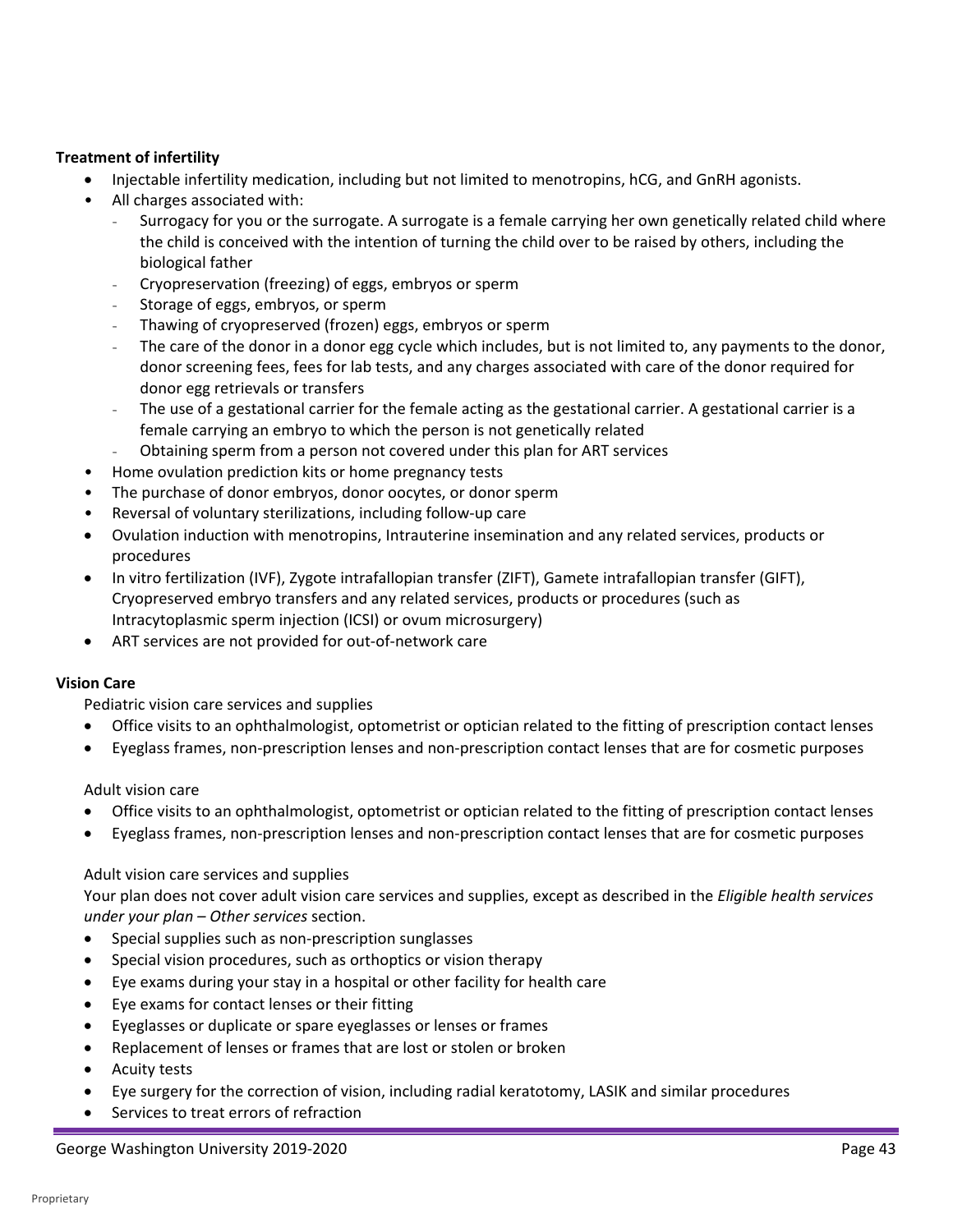#### **Work related illness or injuries**

- Coverage available to you under worker's compensation or under a similar program under local, state or federal law for any illness or injury related to employment or self-employment.
- • A source of coverage or reimbursement will be considered available to you even if you waived your right to payment from that source. You may also be covered under a workers' compensation law or similar law. If you submit proof that you are not covered for a particular illness or injury under such law, then that illness or injury will be considered "non-occupational" regardless of cause.

# **Exceptions and exclusions that apply to outpatient prescription drugs**

#### **Drugs or medications**

- Administered or entirely consumed at the time and place it is prescribed or dispensed
- • Which do not, by federal or state law, require a prescription order (i.e. over-the-counter (OTC) drugs), even if a  prescription is written except as specifically provided in the *Eligible health services under your plan – Outpatient prescription drugs* section
- That includes the same active ingredient or a modified version of an active ingredient as a covered prescription drug (unless a medical exception is approved)
- • That is therapeutically equivalent or therapeutically alternative to a covered prescription drug including biosimilar (unless a medical exception is approved)
- • That is therapeutically equivalent or therapeutically alternative to an over-the-counter (OTC) product (unless a medical exception is approved)
- Not approved by the FDA or not proven safe and effective
- Provided under your medical plan while an inpatient of a healthcare facility
- Recently approved by the U.S. Food and Drug Administration (FDA), but which have not yet been reviewed by Aetna's Pharmacy and Therapeutics Committee
- • That includes vitamins and minerals unless recommended by the United States Preventive Services Task Force (USPSTF)
- For which the cost is covered by a federal, state, or government agency (for example: Medicaid or Veterans Administration)
- That are used to treat sexual dysfunction, enhance sexual performance or increase sexual desire, including drugs, implants, devices or preparations to correct or enhance erectile function, enhance sensitivity, or alter the share or appearance of a sex organ
- That are used for the purpose of weight gain or reduction, including but not limited to stimulants, preparations, foods or diet supplements, dietary regimens and supplements, food or food supplements, appetite suppressants or other medications
- evidence that the insured meets one or more clinical criteria detailed in our precertification and clinical policies • That are drugs or growth hormones used to stimulate growth and treat idiopathic short stature unless there is

#### **Genetic care**

• Any treatment, device, drug, service or supply to alter the body's genes, genetic make-up, or the expression of the body's genes except for the correction of congenital birth defects.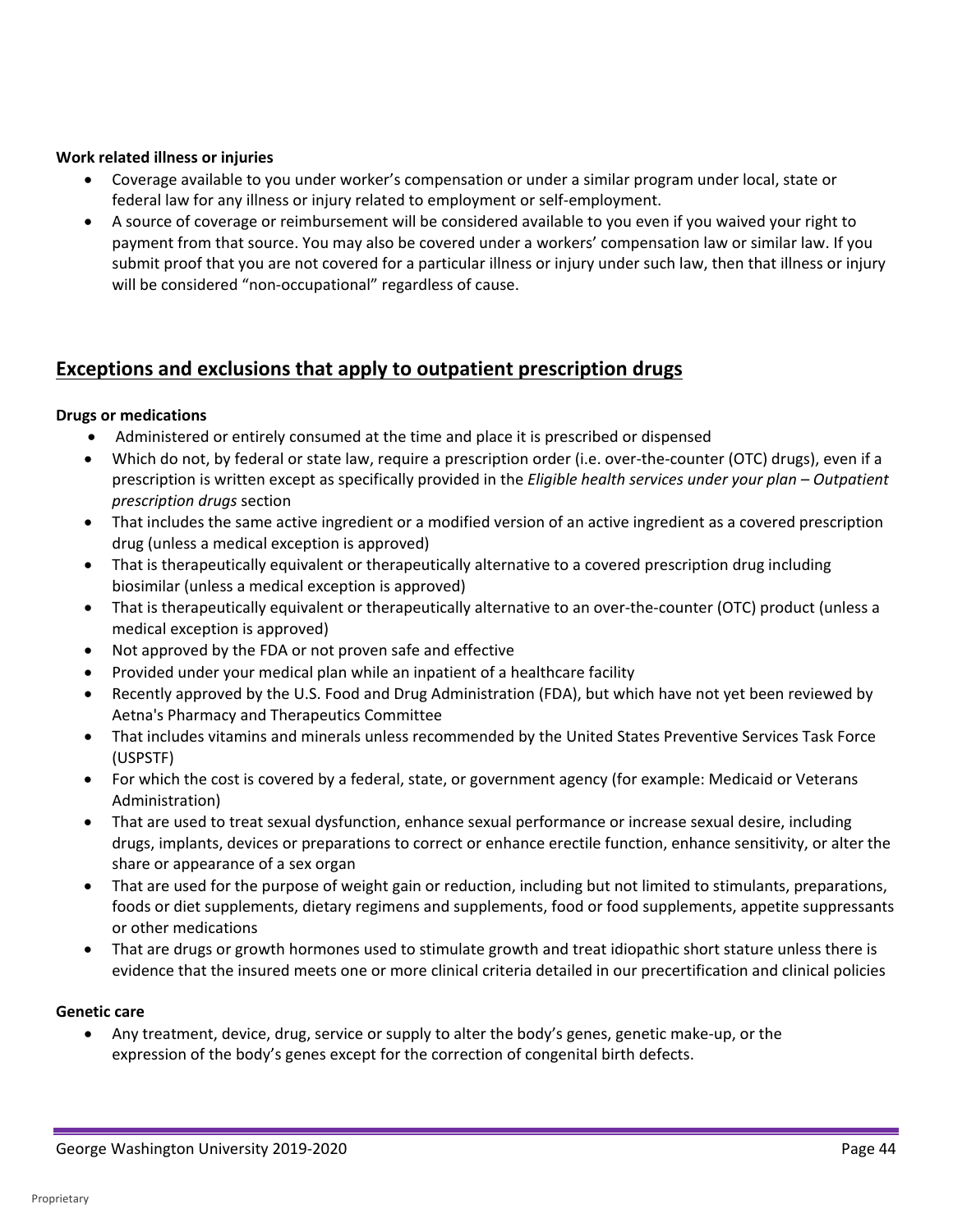#### **We reserve the right to exclude:**

- A manufacturer's product when a same or similar drug (that is, a drug with the same active ingredient or same therapeutic effect), supply or equipment is on the preferred drug guide.
- • Any dosage or form of a drug when the same drug (that is, a drug with the same active ingredient or same therapeutic effect) is available in a different dosage or form on our preferred drug guide.

 George Washington University Student Health Insurance Plan is underwritten by Aetna Life Insurance Company. Aetna Student Health<sup>SM</sup> is the brand name for products and services provided by Aetna Life Insurance Company and its applicable affiliated companies (Aetna).

#### **Sanctioned Countries**

 considered invalid. For example, Aetna companies cannot make payments for health care or other claims or services if it violates a financial sanction regulation. This includes sanctions related to a blocked person or a country under sanction by the United States, unless permitted under a written Office of Foreign Asset Control (OFAC) license. For more If coverage provided by this policy violates or will violate any economic or trade sanctions, the coverage is immediately information, visit [http://www.treasury.gov/resource-center/sanctions/Pages/default.aspx.](http://www.treasury.gov/resource-center/sanctions/Pages/default.aspx)

 differently based on their race, color, national origin, sex, age, or disability. Aetna complies with applicable Federal civil rights laws and does not discriminate, exclude or treat people

Aetna provides free aids/services to people with disabilities and to people who need language assistance.

 the number on your ID card. If you need a qualified interpreter, written information in other formats, translation or other services, call

 If you believe we have failed to provide these services or otherwise discriminated based on a protected class noted above, you can also file a grievance with the Civil Rights Coordinator by contacting: P.O. Box 14462, Lexington, KY 40512 (CA HMO customers: PO Box 24030 Fresno, CA 93779), 1-800-648-7817, TTY: 711, Fax: 859-425-3379 (CA HMO customers: 860-262-7705), [CRCoordinator@aetna.com.](mailto:CRCoordinator@aetna.com) Civil Rights Coordinator,

 You can also file a civil rights complaint with the U.S. Department of Health and Human Services, Office for Civil Health and Human Services, 200 Independence Avenue SW., Room 509F, HHH Building, Washington, DC 20201, or at 1-800-368-1019, 800-537-7697 (TDD). Rights Complaint Portal, available at [https://ocrportal.hhs.gov/ocr/portal/lobby.jsf, o](https://ocrportal.hhs.gov/ocr/portal/lobby.jsf)r at: U.S. Department of

 *Aetna is the brand name used for products and services provided by one or more of the Aetna group of subsidiary companies, including Aetna Life Insurance Company, Coventry Health Care plans and their affiliates (Aetna).*